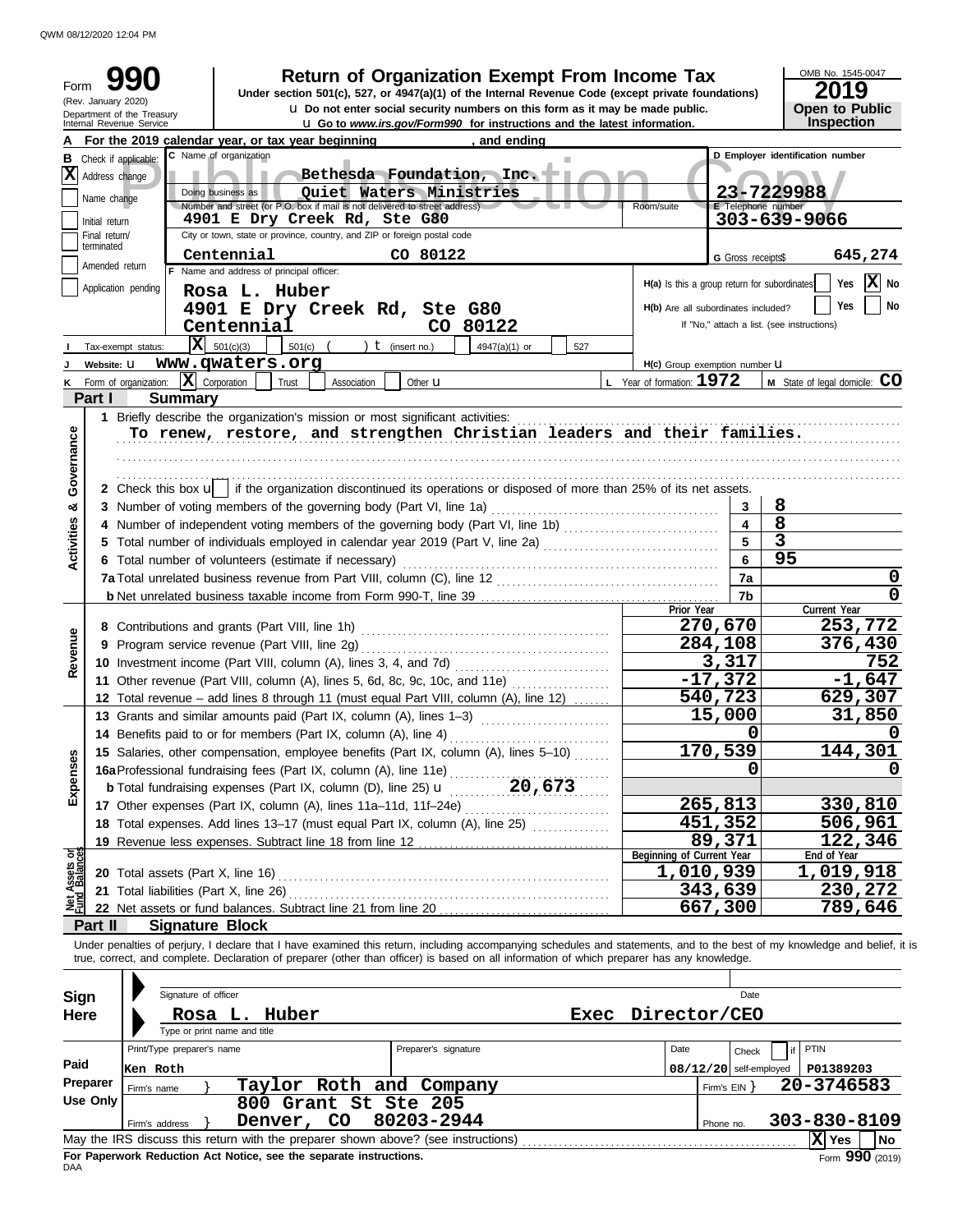|              | Form 990 (2019) $\texttt{Bethesda}$ $\texttt{Foundation, Inc.}$ |                                                                                                    | 23-7229988                                                                                                                                                                                                                                                   | Page 2                                                                                                                                                        |
|--------------|-----------------------------------------------------------------|----------------------------------------------------------------------------------------------------|--------------------------------------------------------------------------------------------------------------------------------------------------------------------------------------------------------------------------------------------------------------|---------------------------------------------------------------------------------------------------------------------------------------------------------------|
| Part III     |                                                                 | <b>Statement of Program Service Accomplishments</b>                                                |                                                                                                                                                                                                                                                              |                                                                                                                                                               |
|              |                                                                 |                                                                                                    |                                                                                                                                                                                                                                                              |                                                                                                                                                               |
|              | 1 Briefly describe the organization's mission:                  |                                                                                                    |                                                                                                                                                                                                                                                              |                                                                                                                                                               |
|              |                                                                 |                                                                                                    |                                                                                                                                                                                                                                                              | To renew, restore, and strengthen Christian leaders and their families.                                                                                       |
|              |                                                                 |                                                                                                    |                                                                                                                                                                                                                                                              | <u> ULIALIA LIAAAA AtiAA LiaAAI.</u>                                                                                                                          |
| $\mathbf{2}$ |                                                                 |                                                                                                    | Did the organization undertake any significant program services during the year which were not listed on the                                                                                                                                                 |                                                                                                                                                               |
|              |                                                                 |                                                                                                    |                                                                                                                                                                                                                                                              | $\boxed{\phantom{1}}$ Yes $\boxed{\mathbf{X}}$ No                                                                                                             |
|              | If "Yes," describe these new services on Schedule O.            |                                                                                                    |                                                                                                                                                                                                                                                              |                                                                                                                                                               |
| 3            |                                                                 | Did the organization cease conducting, or make significant changes in how it conducts, any program |                                                                                                                                                                                                                                                              |                                                                                                                                                               |
| services?    |                                                                 |                                                                                                    |                                                                                                                                                                                                                                                              | $\boxed{\phantom{1}}$ Yes $\boxed{\textbf{X}}$ No                                                                                                             |
|              | If "Yes," describe these changes on Schedule O.                 |                                                                                                    |                                                                                                                                                                                                                                                              |                                                                                                                                                               |
| 4            |                                                                 | the total expenses, and revenue, if any, for each program service reported.                        | Describe the organization's program service accomplishments for each of its three largest program services, as measured by<br>expenses. Section 501(c)(3) and 501(c)(4) organizations are required to report the amount of grants and allocations to others, |                                                                                                                                                               |
|              |                                                                 |                                                                                                    |                                                                                                                                                                                                                                                              |                                                                                                                                                               |
|              | 5 missionary organizations.                                     |                                                                                                    | their lives. In a retreat setting, through one or two-week intensive<br>world are renewed, restored, and strengthened. In 2019, we served 150                                                                                                                | sessions of therapeutic interaction, Christian leaders from all over the<br>clients from across the United States, 12 countries, 21 denominations, and<br>N/A |
|              |                                                                 |                                                                                                    |                                                                                                                                                                                                                                                              | ,我们就是一个人的人,我们就是一个人的人,我们就是一个人的人,我们就是一个人的人,我们就是一个人的人,我们就是一个人的人,我们就是一个人的人,我们就是一个人的人                                                                              |
|              |                                                                 |                                                                                                    |                                                                                                                                                                                                                                                              |                                                                                                                                                               |
|              |                                                                 |                                                                                                    |                                                                                                                                                                                                                                                              |                                                                                                                                                               |
|              |                                                                 |                                                                                                    |                                                                                                                                                                                                                                                              |                                                                                                                                                               |
|              |                                                                 |                                                                                                    |                                                                                                                                                                                                                                                              |                                                                                                                                                               |
|              |                                                                 |                                                                                                    |                                                                                                                                                                                                                                                              |                                                                                                                                                               |
|              |                                                                 |                                                                                                    |                                                                                                                                                                                                                                                              |                                                                                                                                                               |
|              |                                                                 |                                                                                                    |                                                                                                                                                                                                                                                              |                                                                                                                                                               |
|              |                                                                 |                                                                                                    |                                                                                                                                                                                                                                                              |                                                                                                                                                               |
|              |                                                                 |                                                                                                    |                                                                                                                                                                                                                                                              |                                                                                                                                                               |
| 4c (Code:    | ) (Expenses \$                                                  | including grants of\$                                                                              |                                                                                                                                                                                                                                                              | ) (Revenue \$                                                                                                                                                 |
| N/A          |                                                                 |                                                                                                    |                                                                                                                                                                                                                                                              |                                                                                                                                                               |
|              |                                                                 |                                                                                                    |                                                                                                                                                                                                                                                              |                                                                                                                                                               |
|              |                                                                 |                                                                                                    |                                                                                                                                                                                                                                                              |                                                                                                                                                               |
|              |                                                                 |                                                                                                    |                                                                                                                                                                                                                                                              |                                                                                                                                                               |
|              |                                                                 |                                                                                                    |                                                                                                                                                                                                                                                              |                                                                                                                                                               |
|              |                                                                 |                                                                                                    |                                                                                                                                                                                                                                                              |                                                                                                                                                               |
|              |                                                                 |                                                                                                    |                                                                                                                                                                                                                                                              |                                                                                                                                                               |
|              |                                                                 |                                                                                                    |                                                                                                                                                                                                                                                              |                                                                                                                                                               |
|              |                                                                 |                                                                                                    |                                                                                                                                                                                                                                                              |                                                                                                                                                               |
|              |                                                                 |                                                                                                    |                                                                                                                                                                                                                                                              |                                                                                                                                                               |
|              |                                                                 |                                                                                                    |                                                                                                                                                                                                                                                              |                                                                                                                                                               |
|              |                                                                 |                                                                                                    |                                                                                                                                                                                                                                                              |                                                                                                                                                               |
|              | 4d Other program services (Describe on Schedule O.)             |                                                                                                    |                                                                                                                                                                                                                                                              |                                                                                                                                                               |
| (Expenses \$ |                                                                 | including grants of\$                                                                              | (Revenue \$                                                                                                                                                                                                                                                  |                                                                                                                                                               |
|              | 4e Total program service expenses u                             | 443,065                                                                                            |                                                                                                                                                                                                                                                              |                                                                                                                                                               |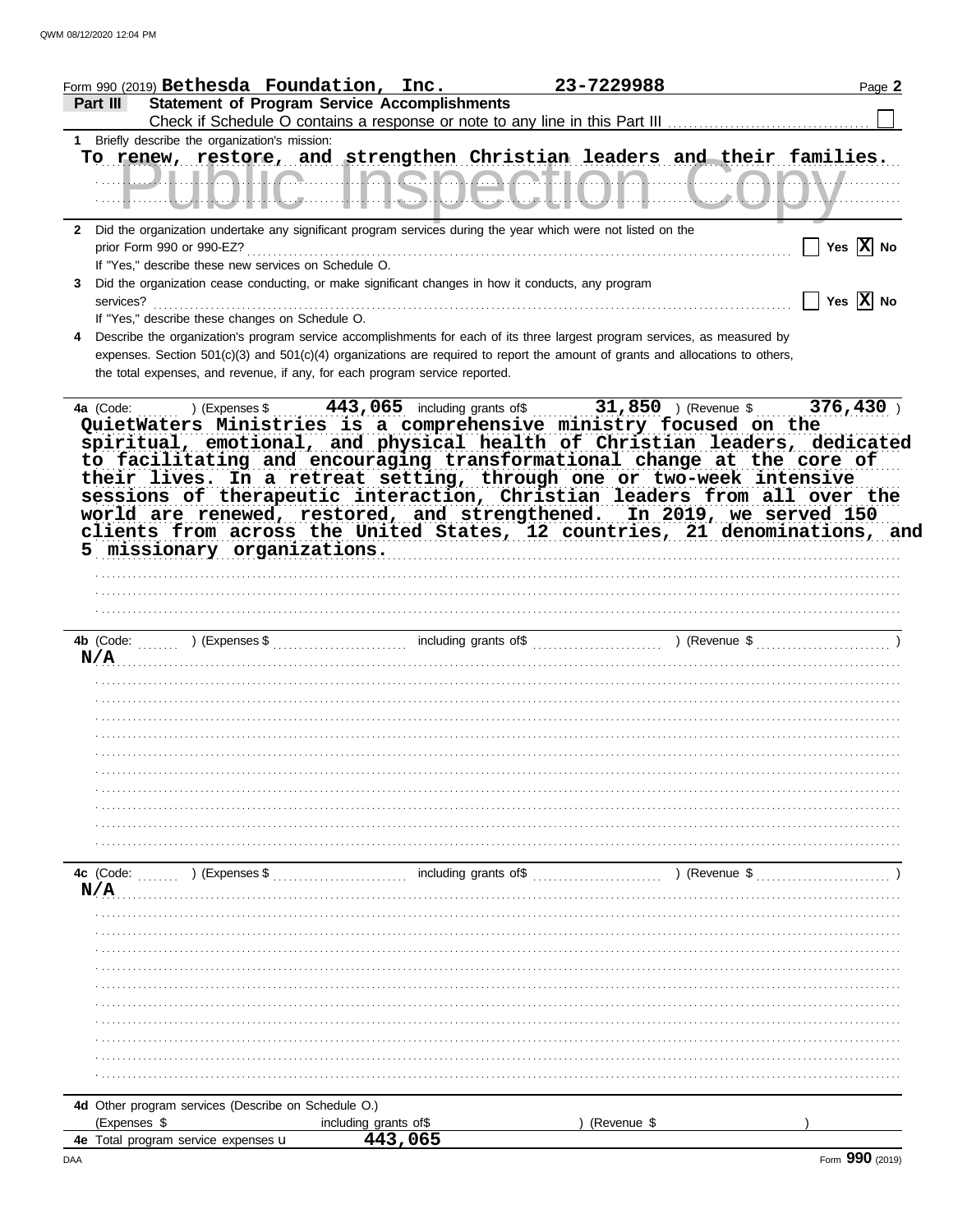|     | 23-7229988<br>Form 990 (2019) Bethesda Foundation, Inc.                                                                                                                                                        |                 |              | Page 3          |
|-----|----------------------------------------------------------------------------------------------------------------------------------------------------------------------------------------------------------------|-----------------|--------------|-----------------|
|     | Part IV<br><b>Checklist of Required Schedules</b>                                                                                                                                                              |                 |              |                 |
|     |                                                                                                                                                                                                                |                 |              | Yes   No        |
| 1   | Is the organization described in section $501(c)(3)$ or $4947(a)(1)$ (other than a private foundation)? If "Yes,"                                                                                              |                 |              |                 |
|     | complete Schedule A                                                                                                                                                                                            | 1               | X            |                 |
| 2   | Is the organization required to complete Schedule B, Schedule of Contributors (see instructions)?                                                                                                              | $\sqrt{2}$      | $\mathbf{X}$ |                 |
| 3   | Did the organization engage in direct or indirect political campaign activities on behalf of or in opposition to                                                                                               |                 |              |                 |
|     | candidates for public office? If "Yes," complete Schedule C, Part I                                                                                                                                            | 3 <sup>1</sup>  |              | X               |
| 4   | Section 501(c)(3) organizations. Did the organization engage in lobbying activities, or have a section 501(h)                                                                                                  |                 |              |                 |
|     | election in effect during the tax year? If "Yes," complete Schedule C, Part II                                                                                                                                 | 4               |              | X               |
| 5   | Is the organization a section $501(c)(4)$ , $501(c)(5)$ , or $501(c)(6)$ organization that receives membership dues,                                                                                           |                 |              |                 |
|     | assessments, or similar amounts as defined in Revenue Procedure 98-19? If "Yes," complete Schedule C, Part III                                                                                                 | 5               |              | X               |
| 6   | Did the organization maintain any donor advised funds or any similar funds or accounts for which donors                                                                                                        |                 |              |                 |
|     | have the right to provide advice on the distribution or investment of amounts in such funds or accounts? If                                                                                                    |                 |              |                 |
|     | "Yes," complete Schedule D, Part I                                                                                                                                                                             | 6               |              | X               |
| 7   | Did the organization receive or hold a conservation easement, including easements to preserve open space,                                                                                                      |                 |              |                 |
|     | the environment, historic land areas, or historic structures? If "Yes," complete Schedule D, Part II                                                                                                           | 7               |              | X               |
| 8   | Did the organization maintain collections of works of art, historical treasures, or other similar assets? If "Yes,"                                                                                            |                 |              |                 |
|     | complete Schedule D, Part III                                                                                                                                                                                  | 8               |              | X               |
| 9   | Did the organization report an amount in Part X, line 21, for escrow or custodial account liability, serve as a                                                                                                |                 |              |                 |
|     | custodian for amounts not listed in Part X; or provide credit counseling, debt management, credit repair, or                                                                                                   |                 |              |                 |
|     | debt negotiation services? If "Yes," complete Schedule D, Part IV                                                                                                                                              | 9               |              | X               |
| 10  | Did the organization, directly or through a related organization, hold assets in donor-restricted endowments                                                                                                   |                 |              |                 |
|     | or in quasi endowments? If "Yes," complete Schedule D, Part V                                                                                                                                                  | 10              | X            |                 |
| 11  | If the organization's answer to any of the following questions is "Yes," then complete Schedule D, Parts VI,                                                                                                   |                 |              |                 |
|     | VII, VIII, IX, or X as applicable.                                                                                                                                                                             |                 |              |                 |
| а   | Did the organization report an amount for land, buildings, and equipment in Part X, line 10? If "Yes,"                                                                                                         |                 |              |                 |
|     | complete Schedule D, Part VI                                                                                                                                                                                   | 11a             | X            |                 |
|     | Did the organization report an amount for investments—other securities in Part X, line 12, that is 5% or more                                                                                                  |                 |              |                 |
|     | of its total assets reported in Part X, line 16? If "Yes," complete Schedule D, Part VII                                                                                                                       | 11 <sub>b</sub> |              | X               |
| c   | Did the organization report an amount for investments—program related in Part X, line 13, that is 5% or more                                                                                                   |                 |              | $\mathbf x$     |
|     | of its total assets reported in Part X, line 16? If "Yes," complete Schedule D, Part VIII<br>Did the organization report an amount for other assets in Part X, line 15, that is 5% or more of its total assets | 11c             |              |                 |
| d   | reported in Part X, line 16? If "Yes," complete Schedule D, Part IX                                                                                                                                            | 11d             |              | $\mathbf x$     |
|     | Did the organization report an amount for other liabilities in Part X, line 25? If "Yes," complete Schedule D, Part X                                                                                          | <b>11e</b>      |              | $\mathbf x$     |
| f   | Did the organization's separate or consolidated financial statements for the tax year include a footnote that addresses                                                                                        |                 |              |                 |
|     | the organization's liability for uncertain tax positions under FIN 48 (ASC 740)? If "Yes," complete Schedule D, Part X                                                                                         | 11f             |              | X               |
|     | 12a Did the organization obtain separate, independent audited financial statements for the tax year? If "Yes," complete                                                                                        |                 |              |                 |
|     |                                                                                                                                                                                                                | 12a             |              | X               |
| b   | Was the organization included in consolidated, independent audited financial statements for the tax year? If                                                                                                   |                 |              |                 |
|     | "Yes," and if the organization answered "No" to line 12a, then completing Schedule D, Parts XI and XII is optional                                                                                             | 12 <sub>b</sub> |              | <u>х</u>        |
| 13  |                                                                                                                                                                                                                | 13              |              | X               |
| 14a | Did the organization maintain an office, employees, or agents outside of the United States?                                                                                                                    | 14a             |              | X               |
| b   | Did the organization have aggregate revenues or expenses of more than \$10,000 from grantmaking,                                                                                                               |                 |              |                 |
|     | fundraising, business, investment, and program service activities outside the United States, or aggregate                                                                                                      |                 |              |                 |
|     |                                                                                                                                                                                                                | 14b             |              | X               |
| 15  | Did the organization report on Part IX, column (A), line 3, more than \$5,000 of grants or other assistance to or                                                                                              |                 |              |                 |
|     | for any foreign organization? If "Yes," complete Schedule F, Parts II and IV                                                                                                                                   | 15              |              | X               |
| 16  | Did the organization report on Part IX, column (A), line 3, more than \$5,000 of aggregate grants or other                                                                                                     |                 |              |                 |
|     | assistance to or for foreign individuals? If "Yes," complete Schedule F, Parts III and IV                                                                                                                      | 16              |              | X               |
| 17  | Did the organization report a total of more than \$15,000 of expenses for professional fundraising services on                                                                                                 |                 |              |                 |
|     |                                                                                                                                                                                                                | 17              |              | X               |
| 18  | Did the organization report more than \$15,000 total of fundraising event gross income and contributions on                                                                                                    |                 |              |                 |
|     | Part VIII, lines 1c and 8a? If "Yes," complete Schedule G, Part II                                                                                                                                             | 18              | X            |                 |
| 19  | Did the organization report more than \$15,000 of gross income from gaming activities on Part VIII, line 9a?                                                                                                   |                 |              |                 |
|     |                                                                                                                                                                                                                | 19              |              | <u>x</u>        |
| 20a |                                                                                                                                                                                                                | 20a             |              | $\mathbf x$     |
| b   |                                                                                                                                                                                                                | 20 <sub>b</sub> |              |                 |
| 21  | Did the organization report more than \$5,000 of grants or other assistance to any domestic organization or                                                                                                    |                 |              |                 |
|     |                                                                                                                                                                                                                | 21              |              | X               |
| DAA |                                                                                                                                                                                                                |                 |              | Form 990 (2019) |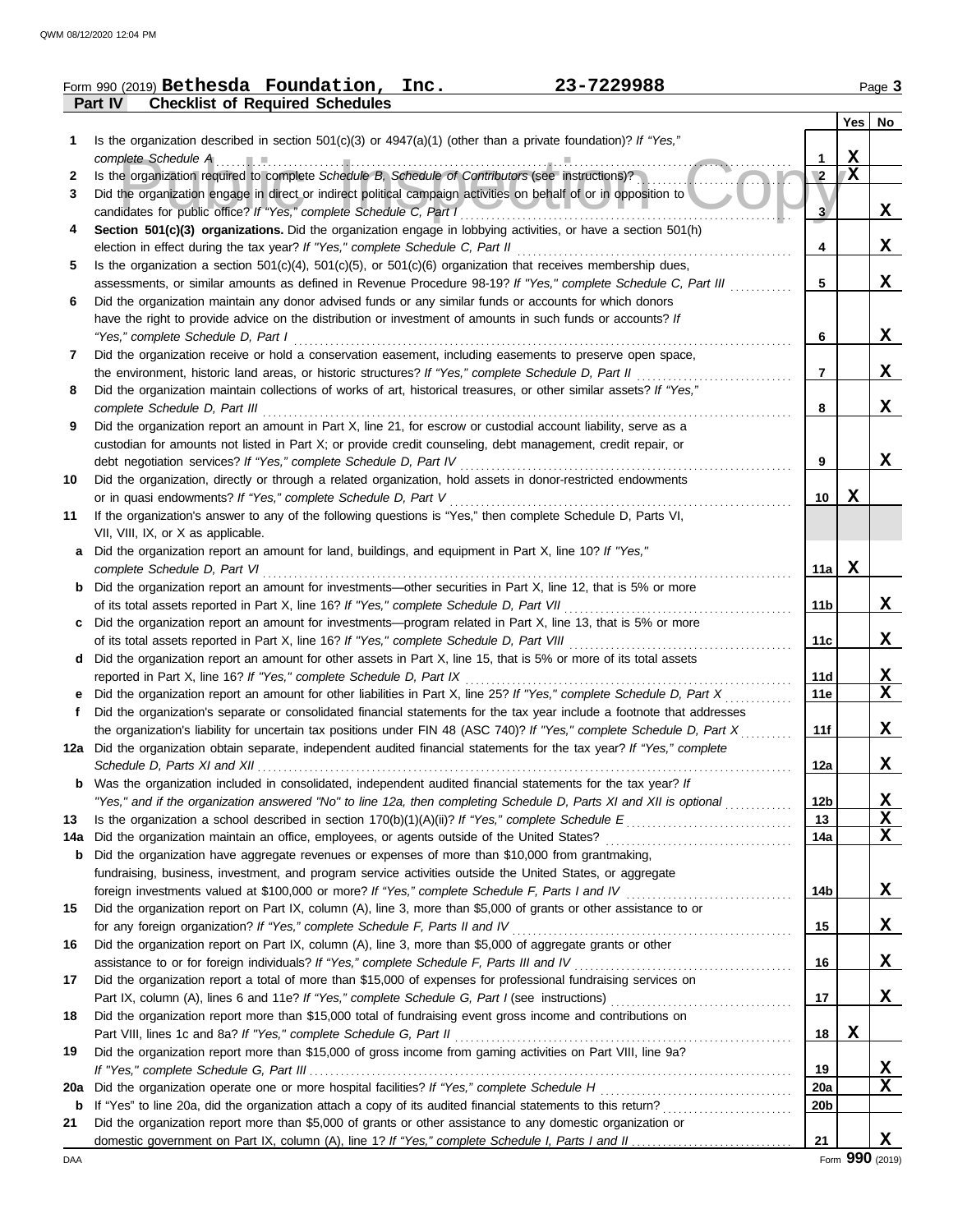|     | 23-7229988<br>Form 990 (2019) Bethesda Foundation, Inc.                                                                                                                                                       |                 |     | Page 4                       |
|-----|---------------------------------------------------------------------------------------------------------------------------------------------------------------------------------------------------------------|-----------------|-----|------------------------------|
|     | Part IV<br><b>Checklist of Required Schedules (continued)</b>                                                                                                                                                 |                 |     |                              |
|     |                                                                                                                                                                                                               |                 | Yes | No                           |
| 22  | Did the organization report more than \$5,000 of grants or other assistance to or for domestic individuals on                                                                                                 |                 | X   |                              |
| 23  | Part IX, column (A), line 2? If "Yes," complete Schedule I, Parts I and III<br>Did the organization answer "Yes" to Part VII, Section A, line 3, 4, or 5 about compensation of the                            | 22              |     |                              |
|     | organization's current and former officers, directors, trustees, key employees, and highest compensated                                                                                                       |                 |     |                              |
|     | employees? If "Yes," complete Schedule J                                                                                                                                                                      | 23              |     | X                            |
|     | 24a Did the organization have a tax-exempt bond issue with an outstanding principal amount of more than                                                                                                       |                 |     |                              |
|     | \$100,000 as of the last day of the year, that was issued after December 31, 2002? If "Yes," answer lines 24b                                                                                                 |                 |     |                              |
|     | through 24d and complete Schedule K. If "No," go to line 25a                                                                                                                                                  | 24a             |     | X                            |
| b   | Did the organization invest any proceeds of tax-exempt bonds beyond a temporary period exception?                                                                                                             | 24b             |     |                              |
| с   | Did the organization maintain an escrow account other than a refunding escrow at any time during the year                                                                                                     |                 |     |                              |
|     | to defease any tax-exempt bonds?                                                                                                                                                                              | 24c             |     |                              |
| d   | Did the organization act as an "on behalf of" issuer for bonds outstanding at any time during the year?                                                                                                       | 24d             |     |                              |
|     | 25a Section 501(c)(3), 501(c)(4), and 501(c)(29) organizations. Did the organization engage in an excess benefit                                                                                              |                 |     |                              |
|     | transaction with a disqualified person during the year? If "Yes," complete Schedule L, Part I                                                                                                                 | 25a             |     | X                            |
| b   | Is the organization aware that it engaged in an excess benefit transaction with a disqualified person in a prior                                                                                              |                 |     |                              |
|     | year, and that the transaction has not been reported on any of the organization's prior Forms 990 or 990-EZ?                                                                                                  |                 |     |                              |
|     | If "Yes," complete Schedule L, Part I                                                                                                                                                                         | 25 <sub>b</sub> |     | X                            |
| 26  | Did the organization report any amount on Part X, line 5 or 22, for receivables from or payables to any current                                                                                               |                 |     |                              |
|     | or former officer, director, trustee, key employee, creator or founder, substantial contributor, or 35%<br>controlled entity or family member of any of these persons? If "Yes," complete Schedule L, Part II | 26              |     | X                            |
| 27  | Did the organization provide a grant or other assistance to any current or former officer, director, trustee, key                                                                                             |                 |     |                              |
|     | employee, creator or founder, substantial contributor or employee thereof, a grant selection committee                                                                                                        |                 |     |                              |
|     | member, or to a 35% controlled entity (including an employee thereof) or family member of any of these                                                                                                        |                 |     |                              |
|     | persons? If "Yes," complete Schedule L, Part III                                                                                                                                                              | 27              |     | X                            |
| 28  | Was the organization a party to a business transaction with one of the following parties (see Schedule L, Part                                                                                                |                 |     |                              |
|     | IV instructions, for applicable filing thresholds, conditions, and exceptions):                                                                                                                               |                 |     |                              |
| a   | A current or former officer, director, trustee, key employee, creator or founder, or substantial contributor? If                                                                                              |                 |     |                              |
|     | "Yes," complete Schedule L, Part IV                                                                                                                                                                           | 28a             |     | <u>x</u>                     |
| b   | A family member of any individual described in line 28a? If "Yes," complete Schedule L, Part IV                                                                                                               | 28b             |     | $\mathbf x$                  |
| c   | A 35% controlled entity of one or more individuals and/or organizations described in lines 28a or 28b? If                                                                                                     |                 |     |                              |
|     | "Yes," complete Schedule L, Part IV                                                                                                                                                                           | 28c             |     | <u>x</u>                     |
| 29  | Did the organization receive more than \$25,000 in non-cash contributions? If "Yes," complete Schedule M                                                                                                      | 29              |     | X                            |
| 30  | Did the organization receive contributions of art, historical treasures, or other similar assets, or qualified                                                                                                |                 |     |                              |
|     | conservation contributions? If "Yes," complete Schedule M                                                                                                                                                     | 30              |     | X<br>$\overline{\mathbf{x}}$ |
| 31  | Did the organization liquidate, terminate, or dissolve and cease operations? If "Yes," complete Schedule N, Part I                                                                                            | 31              |     |                              |
| 32  | Did the organization sell, exchange, dispose of, or transfer more than 25% of its net assets? If "Yes,"<br>complete Schedule N, Part II                                                                       | 32              |     | X                            |
| 33  | Did the organization own 100% of an entity disregarded as separate from the organization under Regulations                                                                                                    |                 |     |                              |
|     | sections 301.7701-2 and 301.7701-3? If "Yes," complete Schedule R, Part I                                                                                                                                     | 33              |     | X.                           |
| 34  | Was the organization related to any tax-exempt or taxable entity? If "Yes," complete Schedule R, Part II, III,                                                                                                |                 |     |                              |
|     | or IV, and Part V, line 1                                                                                                                                                                                     | 34              |     | <u>x</u>                     |
| 35a | Did the organization have a controlled entity within the meaning of section 512(b)(13)?                                                                                                                       | 35a             |     | $\mathbf x$                  |
| b   | If "Yes" to line 35a, did the organization receive any payment from or engage in any transaction with a                                                                                                       |                 |     |                              |
|     | controlled entity within the meaning of section 512(b)(13)? If "Yes," complete Schedule R, Part V, line 2                                                                                                     | 35 <sub>b</sub> |     |                              |
| 36  | Section 501(c)(3) organizations. Did the organization make any transfers to an exempt non-charitable                                                                                                          |                 |     |                              |
|     | related organization? If "Yes," complete Schedule R, Part V, line 2                                                                                                                                           | 36              |     | X                            |
| 37  | Did the organization conduct more than 5% of its activities through an entity that is not a related organization                                                                                              |                 |     |                              |
|     | and that is treated as a partnership for federal income tax purposes? If "Yes," complete Schedule R, Part VI                                                                                                  | 37              |     | X                            |
| 38  | Did the organization complete Schedule O and provide explanations in Schedule O for Part VI, lines 11b and                                                                                                    |                 |     |                              |
|     | 19? Note: All Form 990 filers are required to complete Schedule O.<br>Statements Regarding Other IRS Filings and Tax Compliance<br>Part V                                                                     | 38              | X   |                              |
|     |                                                                                                                                                                                                               |                 |     |                              |
|     |                                                                                                                                                                                                               |                 |     | Yes   No                     |
| 1a  | 14<br>Enter the number reported in Box 3 of Form 1096. Enter -0- if not applicable<br>1a                                                                                                                      |                 |     |                              |
| b   | 0<br>1 <sub>b</sub><br>Enter the number of Forms W-2G included in line 1a. Enter -0- if not applicable                                                                                                        |                 |     |                              |
| c   | Did the organization comply with backup withholding rules for reportable payments to vendors and                                                                                                              |                 |     |                              |
|     |                                                                                                                                                                                                               | 1c              | X   |                              |
| DAA |                                                                                                                                                                                                               |                 |     | Form 990 (2019)              |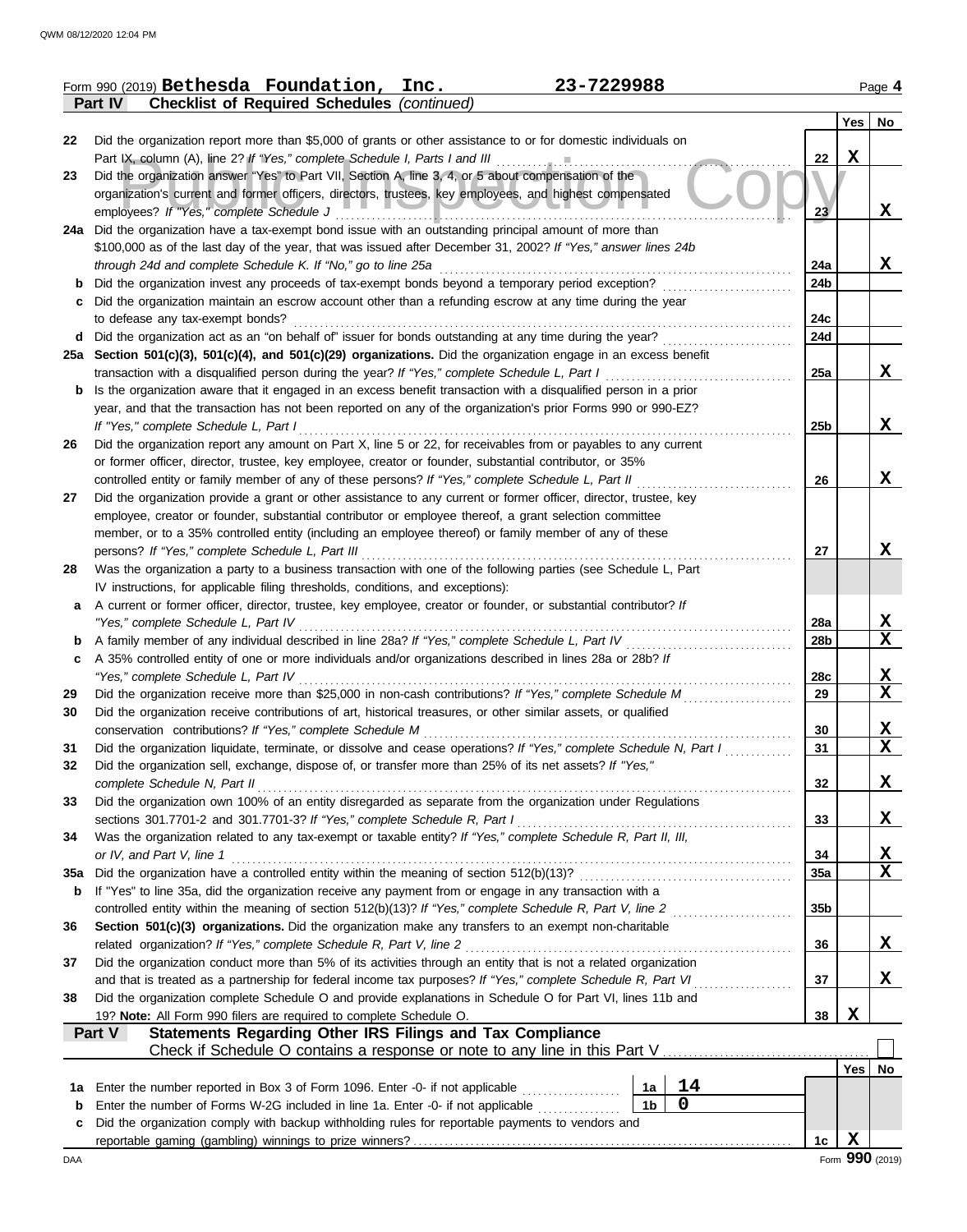|     | Form 990 (2019) Bethesda Foundation, Inc.                                                                                          | 23-7229988                                                                                                            |                |             | Page 5      |
|-----|------------------------------------------------------------------------------------------------------------------------------------|-----------------------------------------------------------------------------------------------------------------------|----------------|-------------|-------------|
|     | Statements Regarding Other IRS Filings and Tax Compliance (continued)<br>Part V                                                    |                                                                                                                       |                |             |             |
|     |                                                                                                                                    |                                                                                                                       |                | Yes         | No          |
|     | 2a Enter the number of employees reported on Form W-3, Transmittal of Wage and Tax                                                 |                                                                                                                       |                |             |             |
|     | Statements, filed for the calendar year ending with or within the year covered by this return                                      | 3<br>2a                                                                                                               |                |             |             |
| b   | If at least one is reported on line 2a, did the organization file all required federal employment tax returns?                     |                                                                                                                       | 2 <sub>b</sub> | X           |             |
|     | Note: If the sum of lines 1a and 2a is greater than 250, you may be required to e-file (see instructions)                          |                                                                                                                       |                |             |             |
| За  | Did the organization have unrelated business gross income of \$1,000 or more during the year?                                      |                                                                                                                       | 3a             |             | X           |
| b   | If "Yes," has it filed a Form 990-T for this year? If "No" to line 3b, provide an explanation on Schedule O                        |                                                                                                                       | 3 <sub>b</sub> |             |             |
| 4a  | At any time during the calendar year, did the organization have an interest in, or a signature or other authority over,            |                                                                                                                       |                |             |             |
|     | a financial account in a foreign country (such as a bank account, securities account, or other financial account)?                 |                                                                                                                       | 4a             |             | X           |
| b   | If "Yes," enter the name of the foreign country <b>u</b>                                                                           |                                                                                                                       |                |             |             |
|     | See instructions for filing requirements for FinCEN Form 114, Report of Foreign Bank and Financial Accounts (FBAR).                |                                                                                                                       |                |             |             |
| 5a  | Was the organization a party to a prohibited tax shelter transaction at any time during the tax year?                              | .                                                                                                                     | 5a             |             | $\mathbf x$ |
| b   | Did any taxable party notify the organization that it was or is a party to a prohibited tax shelter transaction?                   |                                                                                                                       | 5b             |             | x           |
| c   | If "Yes" to line 5a or 5b, did the organization file Form 8886-T?                                                                  |                                                                                                                       | 5c             |             |             |
| 6a  | Does the organization have annual gross receipts that are normally greater than \$100,000, and did the                             |                                                                                                                       |                |             |             |
|     | organization solicit any contributions that were not tax deductible as charitable contributions?                                   |                                                                                                                       | 6a             |             | X           |
| b   | If "Yes," did the organization include with every solicitation an express statement that such contributions or                     |                                                                                                                       |                |             |             |
|     | gifts were not tax deductible?                                                                                                     |                                                                                                                       | 6b             |             |             |
| 7   | Organizations that may receive deductible contributions under section 170(c).                                                      |                                                                                                                       |                |             |             |
| a   | Did the organization receive a payment in excess of \$75 made partly as a contribution and partly for goods                        |                                                                                                                       |                |             |             |
|     | and services provided to the payor?                                                                                                |                                                                                                                       | 7a             | $\mathbf X$ |             |
| b   | If "Yes," did the organization notify the donor of the value of the goods or services provided?                                    |                                                                                                                       | 7b             | $\mathbf x$ |             |
| с   | Did the organization sell, exchange, or otherwise dispose of tangible personal property for which it was                           | <u> 1986 - Johann Stoff, martin film ar yn y bennaf y de ferfinnaf yn y bennaf y de ferfinnaf y de ferfinnaf y de</u> |                |             |             |
|     | required to file Form 8282?                                                                                                        |                                                                                                                       | 7c             |             | X           |
| d   |                                                                                                                                    | 7d                                                                                                                    |                |             |             |
| е   | Did the organization receive any funds, directly or indirectly, to pay premiums on a personal benefit contract?                    |                                                                                                                       | 7e             |             | X           |
|     | Did the organization, during the year, pay premiums, directly or indirectly, on a personal benefit contract?                       |                                                                                                                       | 7f             |             | $\mathbf x$ |
| g   | If the organization received a contribution of qualified intellectual property, did the organization file Form 8899 as required?   |                                                                                                                       | 7g             |             |             |
| h   | If the organization received a contribution of cars, boats, airplanes, or other vehicles, did the organization file a Form 1098-C? |                                                                                                                       | 7h             |             |             |
| 8   | Sponsoring organizations maintaining donor advised funds. Did a donor advised fund maintained by the                               |                                                                                                                       |                |             |             |
|     |                                                                                                                                    |                                                                                                                       | 8              |             |             |
| 9   | Sponsoring organizations maintaining donor advised funds.                                                                          |                                                                                                                       |                |             |             |
| a   | Did the sponsoring organization make any taxable distributions under section 4966?                                                 |                                                                                                                       | 9a             |             |             |
| b   | Did the sponsoring organization make a distribution to a donor, donor advisor, or related person?                                  |                                                                                                                       | 9b             |             |             |
| 10  | Section 501(c)(7) organizations. Enter:                                                                                            |                                                                                                                       |                |             |             |
|     |                                                                                                                                    | 10a                                                                                                                   |                |             |             |
| b   | Gross receipts, included on Form 990, Part VIII, line 12, for public use of club facilities                                        | 10b                                                                                                                   |                |             |             |
| 11  | Section 501(c)(12) organizations. Enter:                                                                                           |                                                                                                                       |                |             |             |
| a   | Gross income from members or shareholders                                                                                          | 11a                                                                                                                   |                |             |             |
| b   | Gross income from other sources (Do not net amounts due or paid to other sources                                                   |                                                                                                                       |                |             |             |
|     | against amounts due or received from them.)                                                                                        | 11 <sub>b</sub>                                                                                                       |                |             |             |
| 12a | Section 4947(a)(1) non-exempt charitable trusts. Is the organization filing Form 990 in lieu of Form 1041?                         |                                                                                                                       | 12a            |             |             |
| b   | If "Yes," enter the amount of tax-exempt interest received or accrued during the year                                              | 12 <sub>b</sub>                                                                                                       |                |             |             |
| 13  | Section 501(c)(29) qualified nonprofit health insurance issuers.                                                                   |                                                                                                                       |                |             |             |
|     | Is the organization licensed to issue qualified health plans in more than one state?                                               |                                                                                                                       | 13а            |             |             |
| a   | Note: See the instructions for additional information the organization must report on Schedule O.                                  |                                                                                                                       |                |             |             |
| b   | Enter the amount of reserves the organization is required to maintain by the states in which                                       |                                                                                                                       |                |             |             |
|     |                                                                                                                                    |                                                                                                                       |                |             |             |
|     |                                                                                                                                    | 13 <sub>b</sub><br>13 <sub>c</sub>                                                                                    |                |             |             |
| c   | Enter the amount of reserves on hand<br>Did the organization receive any payments for indoor tanning services during the tax year? |                                                                                                                       | 14a            |             | X           |
| 14a |                                                                                                                                    |                                                                                                                       | 14b            |             |             |
| b   | If "Yes," has it filed a Form 720 to report these payments? If "No," provide an explanation on Schedule O                          |                                                                                                                       |                |             |             |
| 15  | Is the organization subject to the section 4960 tax on payment(s) of more than \$1,000,000 in remuneration or                      |                                                                                                                       |                |             | X           |
|     | excess parachute payment(s) during the year?                                                                                       |                                                                                                                       | 15             |             |             |
|     | If "Yes," see instructions and file Form 4720, Schedule N.                                                                         |                                                                                                                       |                |             | X           |
| 16  | Is the organization an educational institution subject to the section 4968 excise tax on net investment income?                    |                                                                                                                       | 16             |             |             |
|     | If "Yes," complete Form 4720, Schedule O.                                                                                          |                                                                                                                       |                |             |             |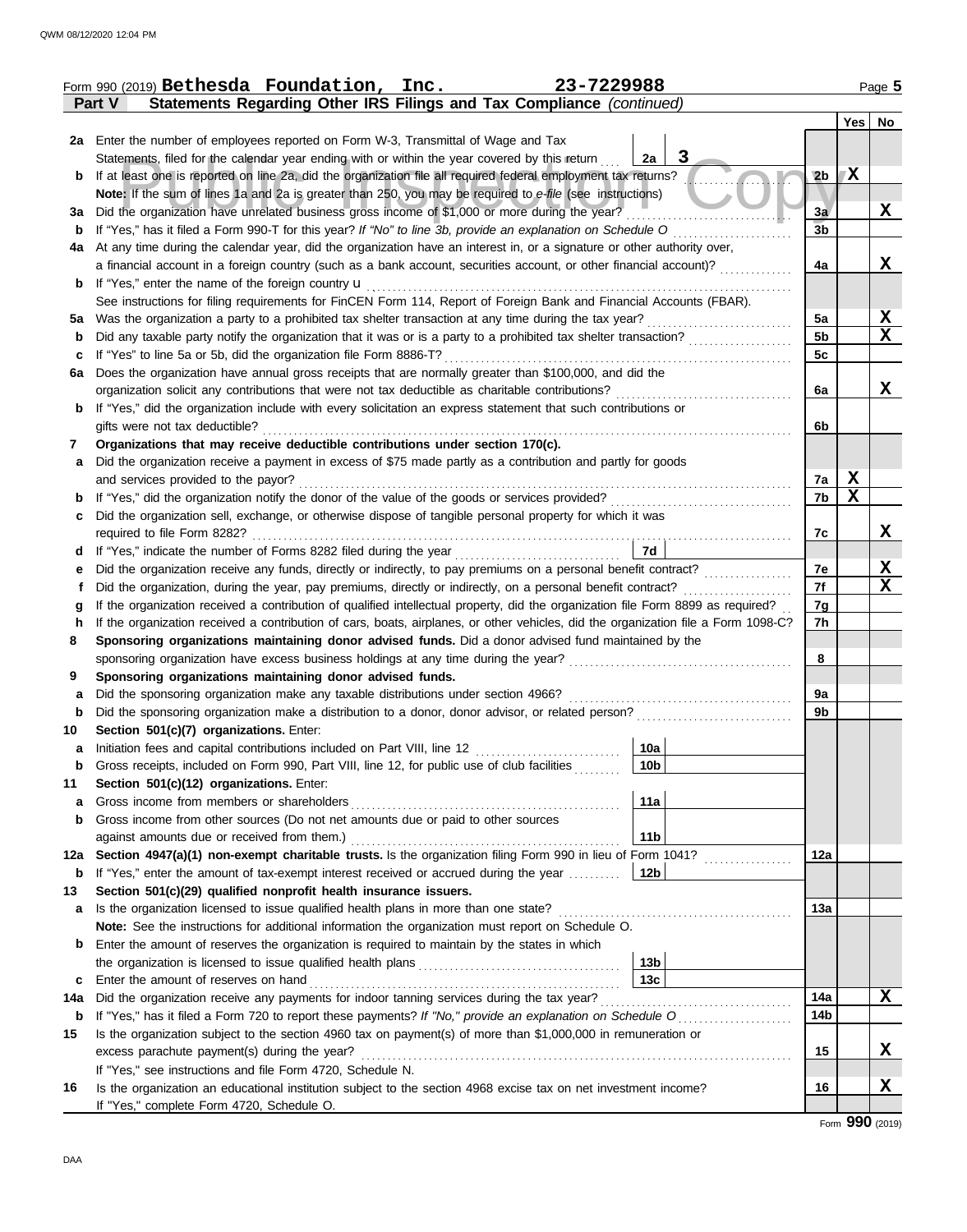|     | 23-7229988<br>Form 990 (2019) Bethesda Foundation, Inc.                                                                                                                         |                 |                  | Page $6$        |
|-----|---------------------------------------------------------------------------------------------------------------------------------------------------------------------------------|-----------------|------------------|-----------------|
|     | Part VI<br>Governance, Management, and Disclosure For each "Yes" response to lines 2 through 7b below, and for a "No"                                                           |                 |                  |                 |
|     | response to line 8a, 8b, or 10b below, describe the circumstances, processes, or changes on Schedule O. See instructions.                                                       |                 |                  |                 |
|     | Check if Schedule O contains a response or note to any line in this Part VI                                                                                                     |                 |                  |                 |
|     | Section A. Governing Body and Management                                                                                                                                        |                 |                  |                 |
|     |                                                                                                                                                                                 |                 | Yes <sub>1</sub> | No.             |
| 1a  | 8<br>Enter the number of voting members of the governing body at the end of the tax year<br>1a                                                                                  |                 |                  |                 |
|     | If there are material differences in voting rights among members of the governing body, or                                                                                      |                 |                  |                 |
|     | if the governing body delegated broad authority to an executive committee or similar                                                                                            |                 |                  |                 |
|     | committee, explain on Schedule O.                                                                                                                                               |                 |                  |                 |
| b   | 8<br>Enter the number of voting members included on line 1a, above, who are independent<br>1b                                                                                   |                 |                  |                 |
| 2   | Did any officer, director, trustee, or key employee have a family relationship or a business relationship with                                                                  |                 |                  |                 |
|     | any other officer, director, trustee, or key employee?                                                                                                                          | 2               |                  | X               |
| 3   | Did the organization delegate control over management duties customarily performed by or under the direct                                                                       |                 |                  |                 |
|     | supervision of officers, directors, trustees, or key employees to a management company or other person?                                                                         | 3               |                  | $\mathbf{x}$    |
| 4   | Did the organization make any significant changes to its governing documents since the prior Form 990 was filed?                                                                | 4               |                  | $\mathbf X$     |
| 5   | Did the organization become aware during the year of a significant diversion of the organization's assets?                                                                      | 5               |                  | $\mathbf X$     |
| 6   | Did the organization have members or stockholders?                                                                                                                              | 6               |                  | X               |
| 7a  | Did the organization have members, stockholders, or other persons who had the power to elect or appoint                                                                         |                 |                  |                 |
|     | one or more members of the governing body?                                                                                                                                      | 7a              |                  | X               |
| b   | Are any governance decisions of the organization reserved to (or subject to approval by) members,                                                                               |                 |                  |                 |
|     | stockholders, or persons other than the governing body?                                                                                                                         | 7b              |                  | x               |
| 8   | Did the organization contemporaneously document the meetings held or written actions undertaken during the year by the following:                                               |                 |                  |                 |
| а   | The governing body?                                                                                                                                                             | 8a              | X                |                 |
| b   | Each committee with authority to act on behalf of the governing body?                                                                                                           | 8b              | $\mathbf X$      |                 |
| 9   | Is there any officer, director, trustee, or key employee listed in Part VII, Section A, who cannot be reached at                                                                |                 |                  |                 |
|     |                                                                                                                                                                                 | 9               |                  | X               |
|     | Section B. Policies (This Section B requests information about policies not required by the Internal Revenue Code.                                                              |                 |                  |                 |
|     |                                                                                                                                                                                 |                 | Yes              | No              |
| 10a | Did the organization have local chapters, branches, or affiliates?                                                                                                              | 10a             |                  | X               |
| b   | If "Yes," did the organization have written policies and procedures governing the activities of such chapters,                                                                  |                 |                  |                 |
|     | affiliates, and branches to ensure their operations are consistent with the organization's exempt purposes?                                                                     | 10 <sub>b</sub> |                  |                 |
| 11a | Has the organization provided a complete copy of this Form 990 to all members of its governing body before filing the form?                                                     | 11a             | X                |                 |
| b   | Describe in Schedule O the process, if any, used by the organization to review this Form 990.                                                                                   |                 |                  |                 |
| 12a | Did the organization have a written conflict of interest policy? If "No," go to line 13                                                                                         | 12a             | X                |                 |
| b   | Were officers, directors, or trustees, and key employees required to disclose annually interests that could give rise to conflicts?                                             | 12 <sub>b</sub> | X                |                 |
|     | Did the organization regularly and consistently monitor and enforce compliance with the policy? If "Yes,"                                                                       |                 |                  |                 |
|     | describe in Schedule O how this was done                                                                                                                                        | 12c             | X                |                 |
| 13  | Did the organization have a written whistleblower policy?                                                                                                                       | 13              | X                |                 |
| 14  | Did the organization have a written document retention and destruction policy?                                                                                                  | 14              | X                |                 |
| 15  | Did the process for determining compensation of the following persons include a review and approval by                                                                          |                 |                  |                 |
|     | independent persons, comparability data, and contemporaneous substantiation of the deliberation and decision?                                                                   |                 |                  |                 |
| a   | The organization's CEO, Executive Director, or top management official                                                                                                          | 15a             | X                |                 |
| b   | Other officers or key employees of the organization                                                                                                                             | 15b             |                  | X               |
|     | If "Yes" to line 15a or 15b, describe the process in Schedule O (see instructions).                                                                                             |                 |                  |                 |
| 16а | Did the organization invest in, contribute assets to, or participate in a joint venture or similar arrangement                                                                  |                 |                  |                 |
|     | with a taxable entity during the year?                                                                                                                                          | 16a             |                  | x               |
|     | If "Yes," did the organization follow a written policy or procedure requiring the organization to evaluate its                                                                  |                 |                  |                 |
|     | participation in joint venture arrangements under applicable federal tax law, and take steps to safeguard the                                                                   |                 |                  |                 |
|     |                                                                                                                                                                                 | 16b             |                  |                 |
|     | <b>Section C. Disclosure</b>                                                                                                                                                    |                 |                  |                 |
|     | List the states with which a copy of this Form 990 is required to be filed u None                                                                                               |                 |                  |                 |
| 17  |                                                                                                                                                                                 |                 |                  |                 |
| 18  | Section 6104 requires an organization to make its Forms 1023 (1024 or 1024-A, if applicable), 990, and 990-T (Section 501(c)                                                    |                 |                  |                 |
|     | (3)s only) available for public inspection. Indicate how you made these available. Check all that apply.                                                                        |                 |                  |                 |
|     | Own website $\begin{vmatrix} \end{vmatrix}$ Another's website $\begin{vmatrix} X \\ Y \end{vmatrix}$ Upon request $\begin{vmatrix} \end{vmatrix}$ Other (explain on Schedule O) |                 |                  |                 |
| 19  | Describe on Schedule O whether (and if so, how) the organization made its governing documents, conflict of interest policy, and                                                 |                 |                  |                 |
|     | financial statements available to the public during the tax year.                                                                                                               |                 |                  |                 |
| 20  | State the name, address, and telephone number of the person who possesses the organization's books and records u                                                                |                 |                  |                 |
|     | 4901 E Dry Creek Rd, Ste G80<br>Rosa L. Huber                                                                                                                                   |                 |                  |                 |
|     | 303-639-9066<br>Centennial<br>CO 80122                                                                                                                                          |                 |                  |                 |
| DAA |                                                                                                                                                                                 |                 |                  | Form 990 (2019) |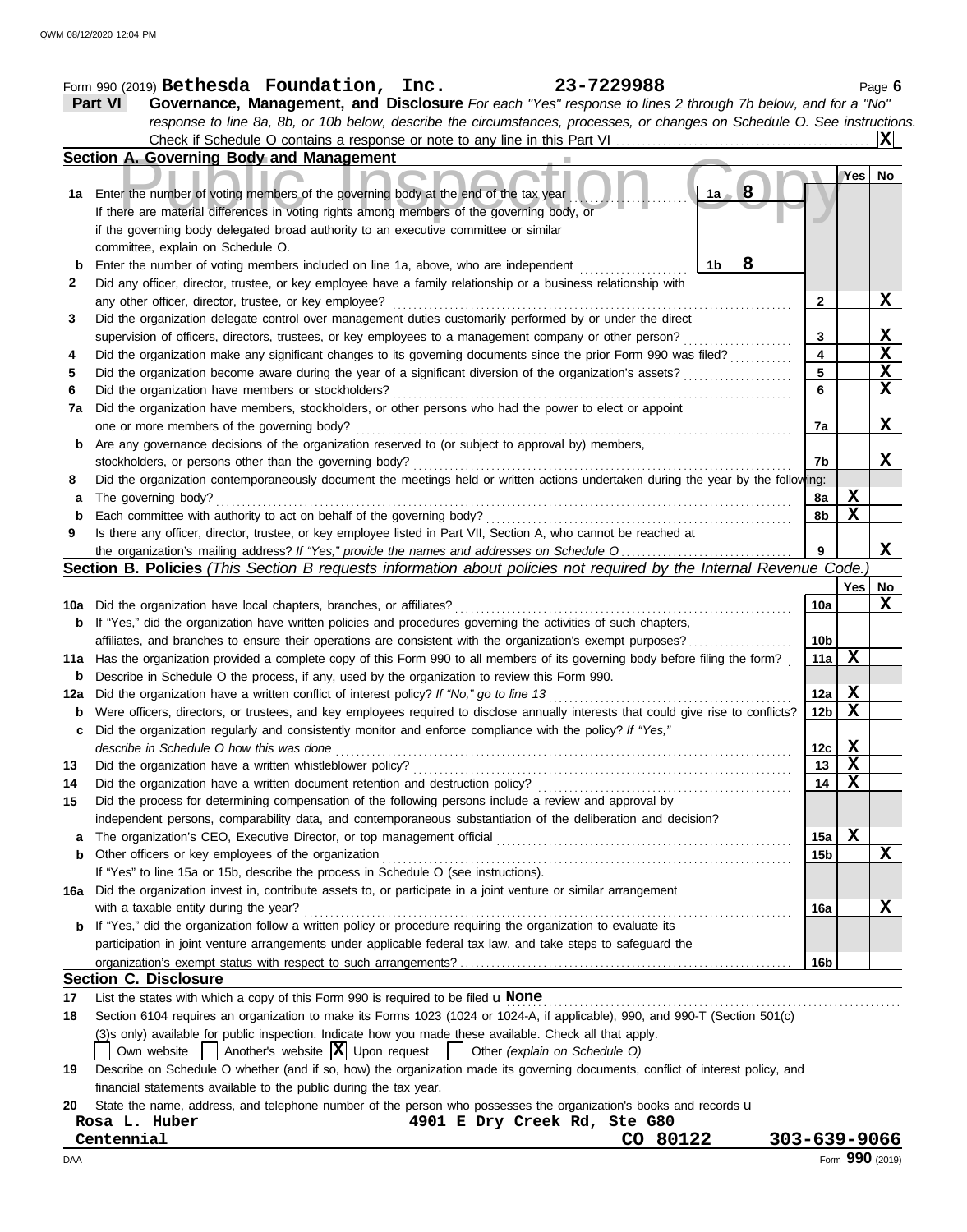| Form 990 (2019) Bethesda Foundation, Inc.<br>Part VII Compensation of Officers, Directors, Trustees, Key Employees, Highest Compensated Employees, and                                                                                                                                                                        |                                                                                                                    |                           |               |                                                              |                 |                                 | 23-7229988                                |                              | Page 7                   |  |  |  |
|-------------------------------------------------------------------------------------------------------------------------------------------------------------------------------------------------------------------------------------------------------------------------------------------------------------------------------|--------------------------------------------------------------------------------------------------------------------|---------------------------|---------------|--------------------------------------------------------------|-----------------|---------------------------------|-------------------------------------------|------------------------------|--------------------------|--|--|--|
| <b>Independent Contractors</b>                                                                                                                                                                                                                                                                                                |                                                                                                                    |                           |               |                                                              |                 |                                 |                                           |                              |                          |  |  |  |
|                                                                                                                                                                                                                                                                                                                               | Check if Schedule O contains a response or note to any line in this Part VII                                       |                           |               |                                                              |                 |                                 |                                           |                              |                          |  |  |  |
| Section A. Officers, Directors, Trustees, Key Employees, and Highest Compensated Employees                                                                                                                                                                                                                                    |                                                                                                                    |                           |               |                                                              |                 |                                 |                                           |                              |                          |  |  |  |
| 1a Complete this table for all persons required to be listed. Report compensation for the calendar year ending with or within the<br>organization's tax year.                                                                                                                                                                 |                                                                                                                    |                           |               |                                                              |                 |                                 |                                           |                              |                          |  |  |  |
| • List all of the organization's current officers, directors, trustees (whether individuals or organizations), regardless of amount of<br>compensation. Enter -0- in columns (D), (E), and (F) if no compensation was paid.                                                                                                   |                                                                                                                    |                           |               |                                                              |                 |                                 |                                           |                              |                          |  |  |  |
|                                                                                                                                                                                                                                                                                                                               | • List all of the organization's current key employees, if any. See instructions for definition of "key employee." |                           |               |                                                              |                 |                                 |                                           |                              |                          |  |  |  |
| • List the organization's five current highest compensated employees (other than an officer, director, trustee, or key employee)<br>who received reportable compensation (Box 5 of Form W-2 and/or Box 7 of Form 1099-MISC) of more than \$100,000 from the<br>organization and any related organizations.                    |                                                                                                                    |                           |               |                                                              |                 |                                 |                                           |                              |                          |  |  |  |
| • List all of the organization's former officers, key employees, and highest compensated employees who received more than<br>\$100,000 of reportable compensation from the organization and any related organizations.                                                                                                        |                                                                                                                    |                           |               |                                                              |                 |                                 |                                           |                              |                          |  |  |  |
| • List all of the organization's former directors or trustees that received, in the capacity as a former director or trustee of the<br>organization, more than \$10,000 of reportable compensation from the organization and any related organizations.<br>See instructions for the order in which to list the persons above. |                                                                                                                    |                           |               |                                                              |                 |                                 |                                           |                              |                          |  |  |  |
| Check this box if neither the organization nor any related organization compensated any current officer, director, or trustee.                                                                                                                                                                                                |                                                                                                                    |                           |               |                                                              |                 |                                 |                                           |                              |                          |  |  |  |
| (A)<br>Name and title                                                                                                                                                                                                                                                                                                         | (B)<br>Average                                                                                                     |                           |               | (C)<br>Position                                              |                 |                                 | (D)<br>Reportable                         | (E)<br>Reportable            | (F)<br>Estimated amount  |  |  |  |
|                                                                                                                                                                                                                                                                                                                               | hours<br>per week                                                                                                  |                           |               | (do not check more than one<br>box, unless person is both an |                 |                                 | compensation<br>from the                  | compensation<br>from related | of other<br>compensation |  |  |  |
|                                                                                                                                                                                                                                                                                                                               | (list any                                                                                                          |                           |               |                                                              |                 | officer and a director/trustee) | organization                              | organizations                | from the                 |  |  |  |
| hours for<br>related                                                                                                                                                                                                                                                                                                          |                                                                                                                    | Officer                   |               | Former                                                       | (W-2/1099-MISC) | (W-2/1099-MISC)                 | organization and<br>related organizations |                              |                          |  |  |  |
|                                                                                                                                                                                                                                                                                                                               | organizations                                                                                                      | Individual<br>or director | Institutional |                                                              | Key employee    |                                 |                                           |                              |                          |  |  |  |
|                                                                                                                                                                                                                                                                                                                               | below<br>dotted line)                                                                                              |                           |               |                                                              |                 |                                 |                                           |                              |                          |  |  |  |
|                                                                                                                                                                                                                                                                                                                               |                                                                                                                    | trustee                   | trustee       |                                                              |                 | Highest compensated<br>employee |                                           |                              |                          |  |  |  |
|                                                                                                                                                                                                                                                                                                                               |                                                                                                                    |                           |               |                                                              |                 |                                 |                                           |                              |                          |  |  |  |
| $(1)$ Sid Cook                                                                                                                                                                                                                                                                                                                |                                                                                                                    |                           |               |                                                              |                 |                                 |                                           |                              |                          |  |  |  |
|                                                                                                                                                                                                                                                                                                                               | 1.00                                                                                                               |                           |               |                                                              |                 |                                 |                                           |                              |                          |  |  |  |
| Director                                                                                                                                                                                                                                                                                                                      | 0.00                                                                                                               | X                         |               |                                                              |                 |                                 | 0                                         | 0                            | 0                        |  |  |  |
| (2) Joy Engelsman                                                                                                                                                                                                                                                                                                             |                                                                                                                    |                           |               |                                                              |                 |                                 |                                           |                              |                          |  |  |  |
|                                                                                                                                                                                                                                                                                                                               | 1.00                                                                                                               |                           |               |                                                              |                 |                                 |                                           |                              |                          |  |  |  |
| Director                                                                                                                                                                                                                                                                                                                      | 0.00                                                                                                               | X                         |               |                                                              |                 |                                 | 0                                         | 0                            | 0                        |  |  |  |
| (3) Jim Heckman                                                                                                                                                                                                                                                                                                               |                                                                                                                    |                           |               |                                                              |                 |                                 |                                           |                              |                          |  |  |  |
|                                                                                                                                                                                                                                                                                                                               | 1.00                                                                                                               |                           |               |                                                              |                 |                                 |                                           |                              |                          |  |  |  |
| Director                                                                                                                                                                                                                                                                                                                      | 0.00                                                                                                               | X                         |               |                                                              |                 |                                 | 0                                         | 0                            | 0                        |  |  |  |
| (4) Melvin Medema                                                                                                                                                                                                                                                                                                             |                                                                                                                    |                           |               |                                                              |                 |                                 |                                           |                              |                          |  |  |  |
| Director                                                                                                                                                                                                                                                                                                                      | 1.00                                                                                                               | X                         |               |                                                              |                 |                                 | 0                                         | $\mathbf 0$                  | 0                        |  |  |  |
| (5) Barbara De Groot                                                                                                                                                                                                                                                                                                          | 0.00<br>Nichols                                                                                                    |                           |               |                                                              |                 |                                 |                                           |                              |                          |  |  |  |
|                                                                                                                                                                                                                                                                                                                               | 1.00                                                                                                               |                           |               |                                                              |                 |                                 |                                           |                              |                          |  |  |  |
| Director                                                                                                                                                                                                                                                                                                                      | 0.00                                                                                                               | X                         |               |                                                              |                 |                                 | 0                                         | $\mathbf 0$                  | 0                        |  |  |  |
| (6) Sid Overton                                                                                                                                                                                                                                                                                                               |                                                                                                                    |                           |               |                                                              |                 |                                 |                                           |                              |                          |  |  |  |
|                                                                                                                                                                                                                                                                                                                               | 2.00                                                                                                               |                           |               |                                                              |                 |                                 |                                           |                              |                          |  |  |  |
| Chair                                                                                                                                                                                                                                                                                                                         | 0.00                                                                                                               | X                         |               | $\mathbf x$                                                  |                 |                                 | 0                                         | $\mathbf 0$                  | 0                        |  |  |  |
| (7) Kent Higgins                                                                                                                                                                                                                                                                                                              |                                                                                                                    |                           |               |                                                              |                 |                                 |                                           |                              |                          |  |  |  |
|                                                                                                                                                                                                                                                                                                                               | 2.00                                                                                                               |                           |               |                                                              |                 |                                 |                                           |                              |                          |  |  |  |
| Vice Chair                                                                                                                                                                                                                                                                                                                    | 0.00                                                                                                               | $\mathbf X$               |               | X                                                            |                 |                                 | 0                                         | $\mathbf 0$                  | $\mathbf 0$              |  |  |  |
| $(8)$ Scott R.<br>Thompson                                                                                                                                                                                                                                                                                                    |                                                                                                                    |                           |               |                                                              |                 |                                 |                                           |                              |                          |  |  |  |

**0.00 X X 0 0 0**

**0.00 X 33,814 0 4,075**

**0.00 X 34,615 0 2,475**

**Emeritus**

**(9) Joseph M. Spelic**

. . . . . . . . . . . . . . . . . . . . . . . . . . . . . . . . . . . . . . . . . . . . . . . . . . . . . **President/CEO--prior**

**2.00**

**40.00**

**40.00**

**Exec Director/CEO**  $10.00$ 

. . . . . . . . . . . . . . . . . . . . . . . . . . . . . . . . . . . . . . . . . . . . . . . . . . . . . **1.00**

. . . . . . . . . . . . . . . . . . . . . . . . . . . . . . . . . . . . . . . . . . . . . . . . . . . . .

**Secretary/Treasurer**

**(10) Rosa L. Huber**

**(11) Meindert Bosch**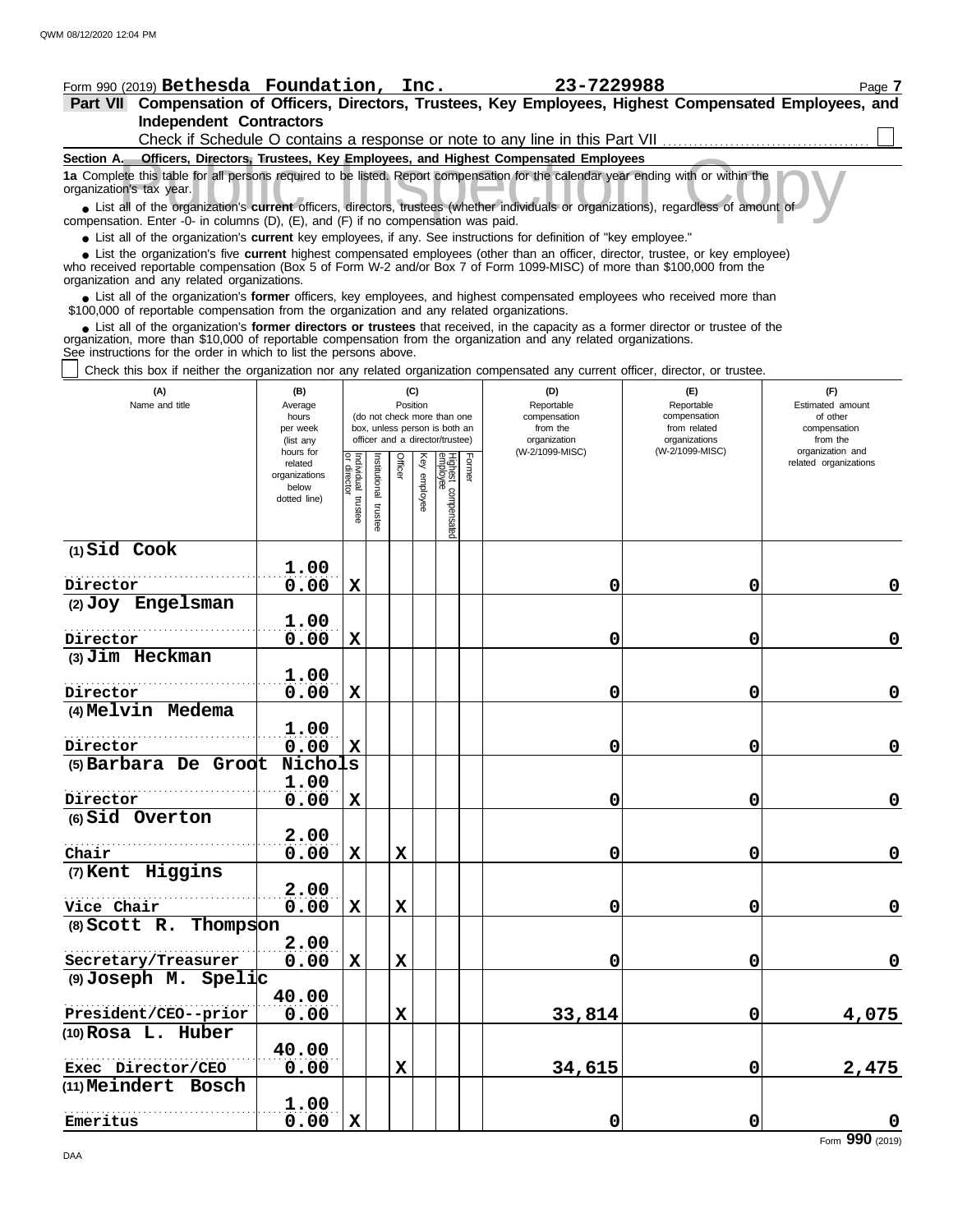|              | Form 990 (2019) Bethesda Foundation, Inc.<br><b>Part VII</b>                                                                                                                                                                                                                                                                                         |                                                                             |                                   |                      |                                                                                                                    |              |                                |        | 23-7229988<br>Section A. Officers, Directors, Trustees, Key Employees, and Highest Compensated Employees (continued) |                                                                    |                                                                 | Page 8              |
|--------------|------------------------------------------------------------------------------------------------------------------------------------------------------------------------------------------------------------------------------------------------------------------------------------------------------------------------------------------------------|-----------------------------------------------------------------------------|-----------------------------------|----------------------|--------------------------------------------------------------------------------------------------------------------|--------------|--------------------------------|--------|----------------------------------------------------------------------------------------------------------------------|--------------------------------------------------------------------|-----------------------------------------------------------------|---------------------|
|              | (A)<br>Name and title                                                                                                                                                                                                                                                                                                                                | (B)<br>Average<br>hours<br>per week                                         |                                   |                      | (C)<br>Position<br>(do not check more than one<br>box, unless person is both an<br>officer and a director/trustee) |              |                                |        | (D)<br>Reportable<br>compensation<br>from the<br>organization                                                        | (F)<br>Reportable<br>compensation<br>from related<br>organizations | (F)<br>Estimated amount<br>of other<br>compensation<br>from the |                     |
|              |                                                                                                                                                                                                                                                                                                                                                      | (list any<br>hours for<br>related<br>organizations<br>below<br>dotted line) | Individual trustee<br>or director | nstitutional trustee | Officer                                                                                                            | Key employee | Highest compensate<br>employee | Former | (W-2/1099-MISC)                                                                                                      | (W-2/1099-MISC)                                                    | organization and<br>related organizations                       |                     |
| (12)         | Earl Lammers                                                                                                                                                                                                                                                                                                                                         |                                                                             |                                   |                      |                                                                                                                    |              |                                |        |                                                                                                                      |                                                                    |                                                                 |                     |
|              | Emeritus                                                                                                                                                                                                                                                                                                                                             | 1.00<br>0.00                                                                | $\mathbf x$                       |                      |                                                                                                                    |              |                                |        | 0                                                                                                                    | $\mathbf 0$                                                        |                                                                 | 0                   |
|              | (13) Keith McDonald                                                                                                                                                                                                                                                                                                                                  |                                                                             |                                   |                      |                                                                                                                    |              |                                |        |                                                                                                                      |                                                                    |                                                                 |                     |
|              | Emeritus                                                                                                                                                                                                                                                                                                                                             | 1.00<br>0.00                                                                | $\mathbf x$                       |                      |                                                                                                                    |              |                                |        | 0                                                                                                                    | $\mathbf 0$                                                        |                                                                 | $\mathbf 0$         |
|              | (14) Ray Pittman                                                                                                                                                                                                                                                                                                                                     |                                                                             |                                   |                      |                                                                                                                    |              |                                |        |                                                                                                                      |                                                                    |                                                                 |                     |
|              | Emeritus                                                                                                                                                                                                                                                                                                                                             | 1.00<br>0.00                                                                | $\mathbf X$                       |                      |                                                                                                                    |              |                                |        | 0                                                                                                                    | $\mathbf 0$                                                        |                                                                 | $\mathbf 0$         |
|              |                                                                                                                                                                                                                                                                                                                                                      |                                                                             |                                   |                      |                                                                                                                    |              |                                |        |                                                                                                                      |                                                                    |                                                                 |                     |
|              |                                                                                                                                                                                                                                                                                                                                                      |                                                                             |                                   |                      |                                                                                                                    |              |                                |        |                                                                                                                      |                                                                    |                                                                 |                     |
|              |                                                                                                                                                                                                                                                                                                                                                      |                                                                             |                                   |                      |                                                                                                                    |              |                                |        |                                                                                                                      |                                                                    |                                                                 |                     |
|              |                                                                                                                                                                                                                                                                                                                                                      |                                                                             |                                   |                      |                                                                                                                    |              |                                |        |                                                                                                                      |                                                                    |                                                                 |                     |
|              |                                                                                                                                                                                                                                                                                                                                                      |                                                                             |                                   |                      |                                                                                                                    |              |                                |        |                                                                                                                      |                                                                    |                                                                 |                     |
|              | 1b Subtotal                                                                                                                                                                                                                                                                                                                                          |                                                                             |                                   |                      |                                                                                                                    |              |                                | u      | 68,429                                                                                                               |                                                                    |                                                                 | 6,550               |
| d            | c Total from continuation sheets to Part VII, Section A                                                                                                                                                                                                                                                                                              |                                                                             |                                   |                      |                                                                                                                    |              |                                | u<br>u | 68,429                                                                                                               |                                                                    |                                                                 | 6,550               |
| $\mathbf{2}$ | Total number of individuals (including but not limited to those listed above) who received more than \$100,000 of<br>reportable compensation from the organization $\mathbf{u}$                                                                                                                                                                      |                                                                             |                                   |                      |                                                                                                                    |              |                                |        |                                                                                                                      |                                                                    |                                                                 |                     |
|              |                                                                                                                                                                                                                                                                                                                                                      |                                                                             |                                   |                      |                                                                                                                    |              |                                |        |                                                                                                                      |                                                                    |                                                                 | <b>Yes</b><br>No.   |
| 3            | Did the organization list any former officer, director, trustee, key employee, or highest compensated                                                                                                                                                                                                                                                |                                                                             |                                   |                      |                                                                                                                    |              |                                |        |                                                                                                                      |                                                                    | 3                                                               | X                   |
| 4            | For any individual listed on line 1a, is the sum of reportable compensation and other compensation from the<br>organization and related organizations greater than \$150,000? If "Yes," complete Schedule J for such                                                                                                                                 |                                                                             |                                   |                      |                                                                                                                    |              |                                |        |                                                                                                                      |                                                                    |                                                                 |                     |
| 5            | individual <b>construction of the construction of the construction</b> of the construction of the construction of the construction of the construction of the construction of the construction of the construction of the construct<br>Did any person listed on line 1a receive or accrue compensation from any unrelated organization or individual |                                                                             |                                   |                      |                                                                                                                    |              |                                |        |                                                                                                                      |                                                                    | 4                                                               | X                   |
|              |                                                                                                                                                                                                                                                                                                                                                      |                                                                             |                                   |                      |                                                                                                                    |              |                                |        |                                                                                                                      |                                                                    | 5                                                               | X                   |
|              | Section B. Independent Contractors<br>Complete this table for your five highest compensated independent contractors that received more than \$100,000 of                                                                                                                                                                                             |                                                                             |                                   |                      |                                                                                                                    |              |                                |        |                                                                                                                      |                                                                    |                                                                 |                     |
| 1            | compensation from the organization. Report compensation for the calendar year ending with or within the organization's tax year.                                                                                                                                                                                                                     |                                                                             |                                   |                      |                                                                                                                    |              |                                |        |                                                                                                                      |                                                                    |                                                                 |                     |
|              |                                                                                                                                                                                                                                                                                                                                                      | (A)<br>Name and business address                                            |                                   |                      |                                                                                                                    |              |                                |        |                                                                                                                      | (B)<br>Description of services                                     |                                                                 | (C)<br>Compensation |
|              |                                                                                                                                                                                                                                                                                                                                                      |                                                                             |                                   |                      |                                                                                                                    |              |                                |        |                                                                                                                      |                                                                    |                                                                 |                     |
|              |                                                                                                                                                                                                                                                                                                                                                      |                                                                             |                                   |                      |                                                                                                                    |              |                                |        |                                                                                                                      |                                                                    |                                                                 |                     |
|              |                                                                                                                                                                                                                                                                                                                                                      |                                                                             |                                   |                      |                                                                                                                    |              |                                |        |                                                                                                                      |                                                                    |                                                                 |                     |
|              |                                                                                                                                                                                                                                                                                                                                                      |                                                                             |                                   |                      |                                                                                                                    |              |                                |        |                                                                                                                      |                                                                    |                                                                 |                     |
|              |                                                                                                                                                                                                                                                                                                                                                      |                                                                             |                                   |                      |                                                                                                                    |              |                                |        |                                                                                                                      |                                                                    |                                                                 |                     |
|              |                                                                                                                                                                                                                                                                                                                                                      |                                                                             |                                   |                      |                                                                                                                    |              |                                |        |                                                                                                                      |                                                                    |                                                                 |                     |
|              |                                                                                                                                                                                                                                                                                                                                                      |                                                                             |                                   |                      |                                                                                                                    |              |                                |        |                                                                                                                      |                                                                    |                                                                 |                     |

| Total number of independent contractors (including but not limited to those listed above) who |  |
|-----------------------------------------------------------------------------------------------|--|
| received more than \$100,000 of compensation from the organization $\mathbf u$                |  |

**0**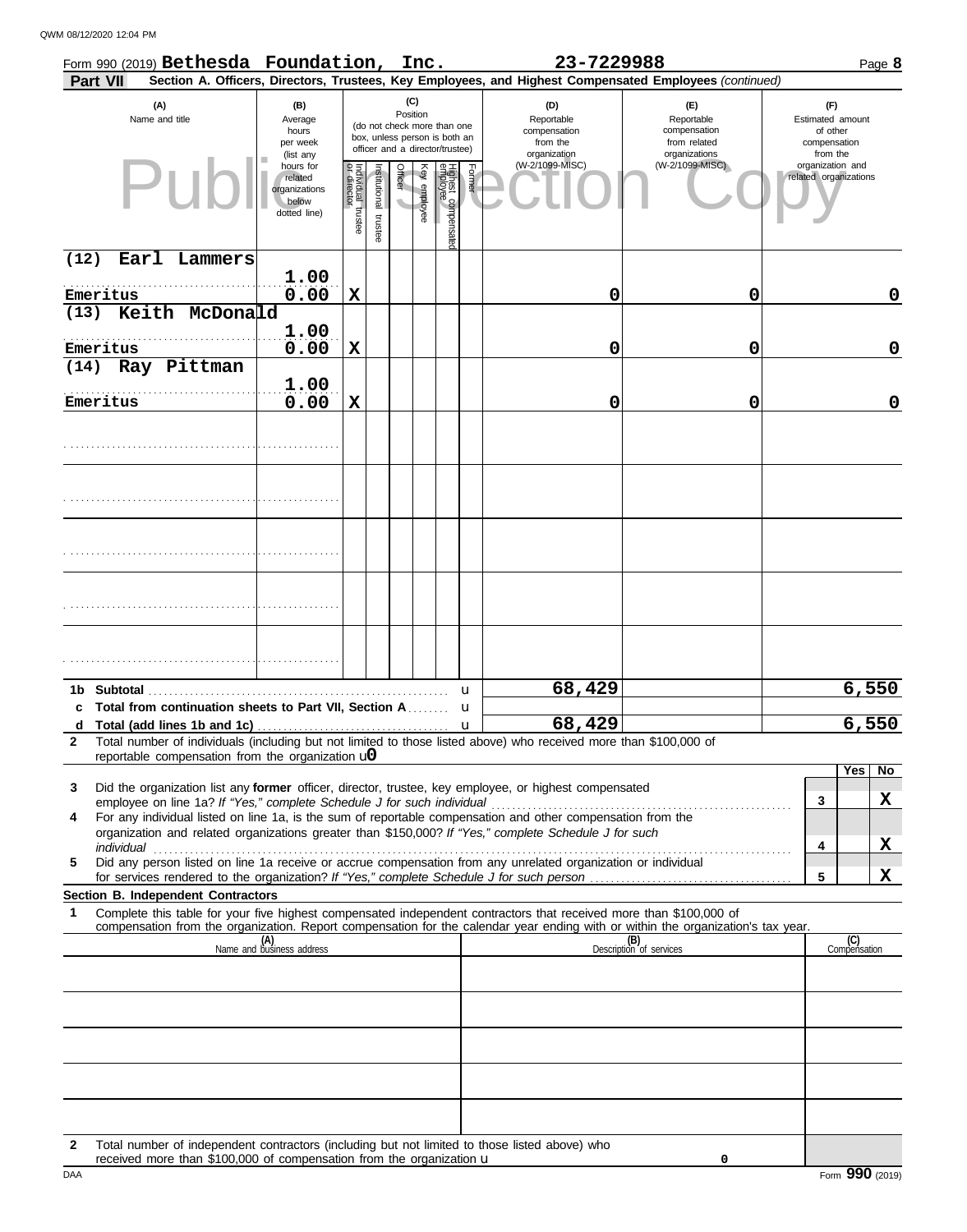|                                                                  |                  |                                                                                            |     |                             |                     |                      | Form 990 (2019) Bethesda Foundation, Inc. 23-7229988 |                                              |                                      | Page 9                                    |
|------------------------------------------------------------------|------------------|--------------------------------------------------------------------------------------------|-----|-----------------------------|---------------------|----------------------|------------------------------------------------------|----------------------------------------------|--------------------------------------|-------------------------------------------|
|                                                                  | <b>Part VIII</b> |                                                                                            |     | <b>Statement of Revenue</b> |                     |                      |                                                      |                                              |                                      |                                           |
|                                                                  |                  |                                                                                            |     |                             |                     |                      | (A)<br>Total revenue<br>٠                            | (B)<br>Related or exempt<br>function revenue | (C)<br>Unrelated<br>business revenue | (D)<br>Revenue excluded<br>from tax under |
|                                                                  |                  |                                                                                            |     |                             |                     |                      |                                                      |                                              |                                      | sections 512-514                          |
| <b>Contributions, Gifts, Grants</b><br>and Other Similar Amounts |                  | 1a Federated campaigns                                                                     |     |                             | 1a                  |                      |                                                      |                                              |                                      |                                           |
|                                                                  |                  | <b>b</b> Membership dues                                                                   |     |                             | 1 <sub>b</sub>      |                      |                                                      |                                              |                                      |                                           |
|                                                                  |                  | c Fundraising events                                                                       |     |                             | 1 <sub>c</sub>      | 16,567               |                                                      |                                              |                                      |                                           |
|                                                                  |                  | d Related organizations                                                                    |     |                             | 1 <sub>d</sub>      |                      |                                                      |                                              |                                      |                                           |
|                                                                  |                  | <b>e</b> Government grants (contributions)                                                 |     |                             | 1e                  |                      |                                                      |                                              |                                      |                                           |
|                                                                  |                  | <b>f</b> All other contributions, gifts, grants,<br>and similar amounts not included above |     |                             |                     | 237,205              |                                                      |                                              |                                      |                                           |
|                                                                  |                  | <b>g</b> Noncash contributions included in lines 1a-1f.                                    |     |                             | 1f<br>1g $\sqrt{3}$ | 12,254               |                                                      |                                              |                                      |                                           |
|                                                                  |                  |                                                                                            |     |                             |                     |                      | 253,772                                              |                                              |                                      |                                           |
|                                                                  |                  |                                                                                            |     |                             |                     | <b>Business Code</b> |                                                      |                                              |                                      |                                           |
|                                                                  | 2a               | Counseling                                                                                 |     |                             |                     | 624100               | 376,430                                              | 376,430                                      |                                      |                                           |
| Program Service                                                  |                  |                                                                                            |     |                             |                     |                      |                                                      |                                              |                                      |                                           |
|                                                                  | c                |                                                                                            |     |                             |                     |                      |                                                      |                                              |                                      |                                           |
|                                                                  | d                |                                                                                            |     |                             |                     |                      |                                                      |                                              |                                      |                                           |
|                                                                  |                  |                                                                                            |     |                             |                     |                      |                                                      |                                              |                                      |                                           |
|                                                                  |                  | <b>f</b> All other program service revenue $\ldots$ , $\ldots$ , $\ldots$                  |     |                             |                     |                      | 376,430                                              |                                              |                                      |                                           |
|                                                                  |                  | 3 Investment income (including dividends, interest, and                                    |     |                             |                     |                      |                                                      |                                              |                                      |                                           |
|                                                                  |                  |                                                                                            |     |                             |                     | u                    | 752                                                  |                                              |                                      | 752                                       |
|                                                                  | 4                | Income from investment of tax-exempt bond proceeds                                         |     |                             |                     | u                    |                                                      |                                              |                                      |                                           |
|                                                                  | 5                |                                                                                            |     |                             |                     | u                    |                                                      |                                              |                                      |                                           |
|                                                                  |                  |                                                                                            |     | (i) Real                    |                     | (ii) Personal        |                                                      |                                              |                                      |                                           |
|                                                                  |                  | 6a Gross rents                                                                             | 6a  |                             |                     |                      |                                                      |                                              |                                      |                                           |
|                                                                  |                  | <b>b</b> Less: rental expenses                                                             | -6b |                             |                     |                      |                                                      |                                              |                                      |                                           |
|                                                                  |                  | <b>c</b> Rental inc. or (loss)                                                             | 6с  |                             |                     |                      |                                                      |                                              |                                      |                                           |
|                                                                  |                  | <b>7a</b> Gross amount from                                                                |     | (i) Securities              |                     | u<br>(ii) Other      |                                                      |                                              |                                      |                                           |
|                                                                  |                  | sales of assets                                                                            | 7a  |                             |                     |                      |                                                      |                                              |                                      |                                           |
|                                                                  |                  | other than inventory<br><b>b</b> Less: cost or other                                       |     |                             |                     |                      |                                                      |                                              |                                      |                                           |
| Revenue                                                          |                  | basis and sales exps.                                                                      | 7b  |                             |                     |                      |                                                      |                                              |                                      |                                           |
|                                                                  |                  | c Gain or (loss)                                                                           | 7c  |                             |                     |                      |                                                      |                                              |                                      |                                           |
| Other                                                            |                  |                                                                                            |     |                             |                     | u                    |                                                      |                                              |                                      |                                           |
|                                                                  |                  | 8a Gross income from fundraising events                                                    |     |                             |                     |                      |                                                      |                                              |                                      |                                           |
|                                                                  |                  | (not including $$$ 16,567                                                                  |     |                             |                     |                      |                                                      |                                              |                                      |                                           |
|                                                                  |                  | of contributions reported on line 1c).                                                     |     |                             |                     |                      |                                                      |                                              |                                      |                                           |
|                                                                  |                  | See Part IV, line 18<br><b>b</b> Less: direct expenses                                     |     | .                           | 8a<br>8b            | 14,320<br>15,967     |                                                      |                                              |                                      |                                           |
|                                                                  |                  |                                                                                            |     |                             |                     |                      | $-1,647$                                             |                                              |                                      | $-1,647$                                  |
|                                                                  |                  | 9a Gross income from gaming activities.                                                    |     |                             |                     |                      |                                                      |                                              |                                      |                                           |
|                                                                  |                  | See Part IV, line 19                                                                       |     |                             | 9a                  |                      |                                                      |                                              |                                      |                                           |
|                                                                  |                  | <b>b</b> Less: direct expenses                                                             |     |                             | 9 <sub>b</sub>      |                      |                                                      |                                              |                                      |                                           |
|                                                                  |                  | c Net income or (loss) from gaming activities  u                                           |     |                             |                     |                      |                                                      |                                              |                                      |                                           |
|                                                                  |                  | 10a Gross sales of inventory, less                                                         |     |                             |                     |                      |                                                      |                                              |                                      |                                           |
|                                                                  |                  | returns and allowances                                                                     |     | .                           | 10a                 |                      |                                                      |                                              |                                      |                                           |
|                                                                  |                  | <b>b</b> Less: cost of goods sold                                                          |     |                             | 10 <sub>b</sub>     | u                    |                                                      |                                              |                                      |                                           |
|                                                                  |                  |                                                                                            |     |                             |                     | <b>Business Code</b> |                                                      |                                              |                                      |                                           |
| Miscellaneous<br>Revenue                                         | 11a              |                                                                                            |     |                             |                     |                      |                                                      |                                              |                                      |                                           |
|                                                                  | b                |                                                                                            |     |                             |                     |                      |                                                      |                                              |                                      |                                           |
|                                                                  |                  |                                                                                            |     |                             |                     |                      |                                                      |                                              |                                      |                                           |
|                                                                  |                  |                                                                                            |     |                             |                     |                      |                                                      |                                              |                                      |                                           |
|                                                                  | 12               |                                                                                            |     |                             |                     | $\mathbf{u}$         | 629,307                                              | 376,430                                      | 0                                    | -895                                      |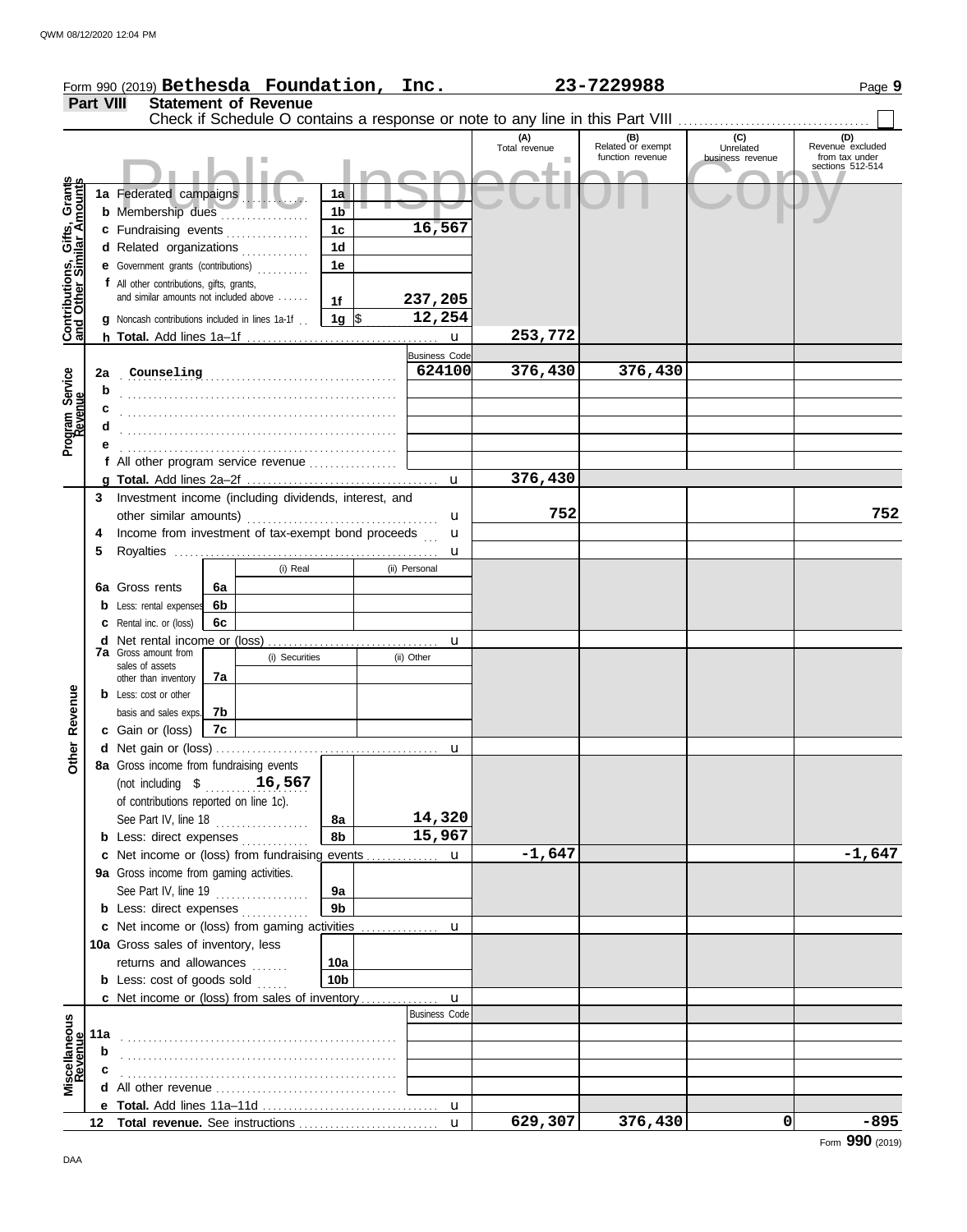## Form 990 (2019) Page **10 Bethesda Foundation, Inc. 23-7229988**

**Part IX Statement of Functional Expenses**

Course amounts reported on lines 6b, Total expenses<br>
Program service Management and Copyright Service Expenses<br>
and other assistance to domestic organizations<br>
Sand other assistance to domestic organizations<br>
Sand other as *Section 501(c)(3) and 501(c)(4) organizations must complete all columns. All other organizations must complete column (A). Do not include amounts reported on lines 6b, 7b, 8b, 9b, and 10b of Part VIII.* **1 2 3 4 5 6** Compensation not included above to disqualified **7 8 9 10 11 a** Management .............................. **b** Legal **c** Accounting . . . . . . . . . . . . . . . . . . . . . . . . . . . . . . . . **d e f g 12** Advertising and promotion ............... **13** Office expenses **.......................**... **14 15 16 17 18 19 20 21 22** Depreciation, depletion, and amortization . **23** Insurance . . . . . . . . . . . . . . . . . . . . . . . . . . . . . . . . . . **24** Other expenses. Itemize expenses not covered **a** . . . . . . . . . . . . . . . . . . . . . . . . . . . . . . . . . . . . . . . . . . . . . **Leadership family retreat 16,439 16,439 b** Program training 1,259 **944** 189 126 **c d e** All other expenses . . . . . . . . . . . . . . . . . . . . . . . . **25 Total functional expenses.** Add lines 1 through 24e . . . **26** Grants and other assistance to domestic organizations and domestic governments. See Part IV, line 21 . . . . . . . . Grants and other assistance to domestic individuals. See Part IV, line 22 Grants and other assistance to foreign organizations, foreign governments, and foreign individuals. See Part IV, lines 15 and 16 Benefits paid to or for members . . . . . . . . . . Compensation of current officers, directors, trustees, and key employees ............... persons (as defined under section 4958(f)(1)) and persons described in section 4958(c)(3)(B) . . . . . Other salaries and wages ............ Pension plan accruals and contributions (include section 401(k) and 403(b) employer contributions) Other employee benefits .................. Payroll taxes . . . . . . . . . . . . . . . . . . . . . . . . . . . . . . Fees for services (nonemployees): . . . . . . . . . . . . . . . . . . . . . . . . . . . . . . . . . . . . . . Lobbying . . . . . . . . . . . . . . . . . . . . . . . . . . . . . . . . . . . Professional fundraising services. See Part IV, line 17 Investment management fees Other. (If line 11g amount exceeds 10% of line 25, column Information technology . . . . . . . . . . . . . . . . . . . . Royalties . . . . . . . . . . . . . . . . . . . . . . . . . . . . . . . . . . Occupancy . . . . . . . . . . . . . . . . . . . . . . . . . . . . . . . . Travel . . . . . . . . . . . . . . . . . . . . . . . . . . . . . . . . . . . . . . Payments of travel or entertainment expenses for any federal, state, or local public officials Conferences, conventions, and meetings . Interest . . . . . . . . . . . . . . . . . . . . . . . . . . . . . . . . . . . . Payments to affiliates . . . . . . . . . . . . . . . . . . . . . above (List miscellaneous expenses on line 24e. If line 24e amount exceeds 10% of line 25, column (A) amount, list line 24e expenses on Schedule O.) fundraising solicitation. Check here  $\mathbf{u}[\mathbf{X}]$  if organization reported in column (B) joint costs from a combined educational campaign and following SOP 98-2 (ASC 958-720) **(A) (B) (C) (D)** Total expenses Program service Management and expenses (B)<br>
Program service Management and<br>
expenses general expenses  $(D)$ Fundraising expenses . . . . . . . . . . . . . . . . . . . . . . . . . . . . . . . . . . . . . . . . . . . . . **Staff development 309 232 46 31** . . . . . . . . . . . . . . . . . . . . . . . . . . . . . . . . . . . . . . . . . . . . . **Miscellaneous expenses 182 137 27 18** Check if Schedule O contains a response or note to any line in this Part IX **Joint costs.** Complete this line only if the (A) amount, list line 11g expenses on Schedule O.) . . . . . . **X 31,850 31,850 74,979 56,234 11,246 7,499 52,560 39,420 7,884 5,256 2,259 1,695 339 225 4,074 3,056 611 407 10,429 7,821 1,565 1,043 11,636 11,636 185,658 183,188 2,470 9,929 9,694 39 196 24,217 17,981 3,935 2,301 30,696 30,696 2,712 814 678 1,220 1,506 1,030 165 311 12,533 12,533 26,671 24,004 1,333 1,334 7,063 5,297 1,060 706 506,961 443,065 43,223 20,673**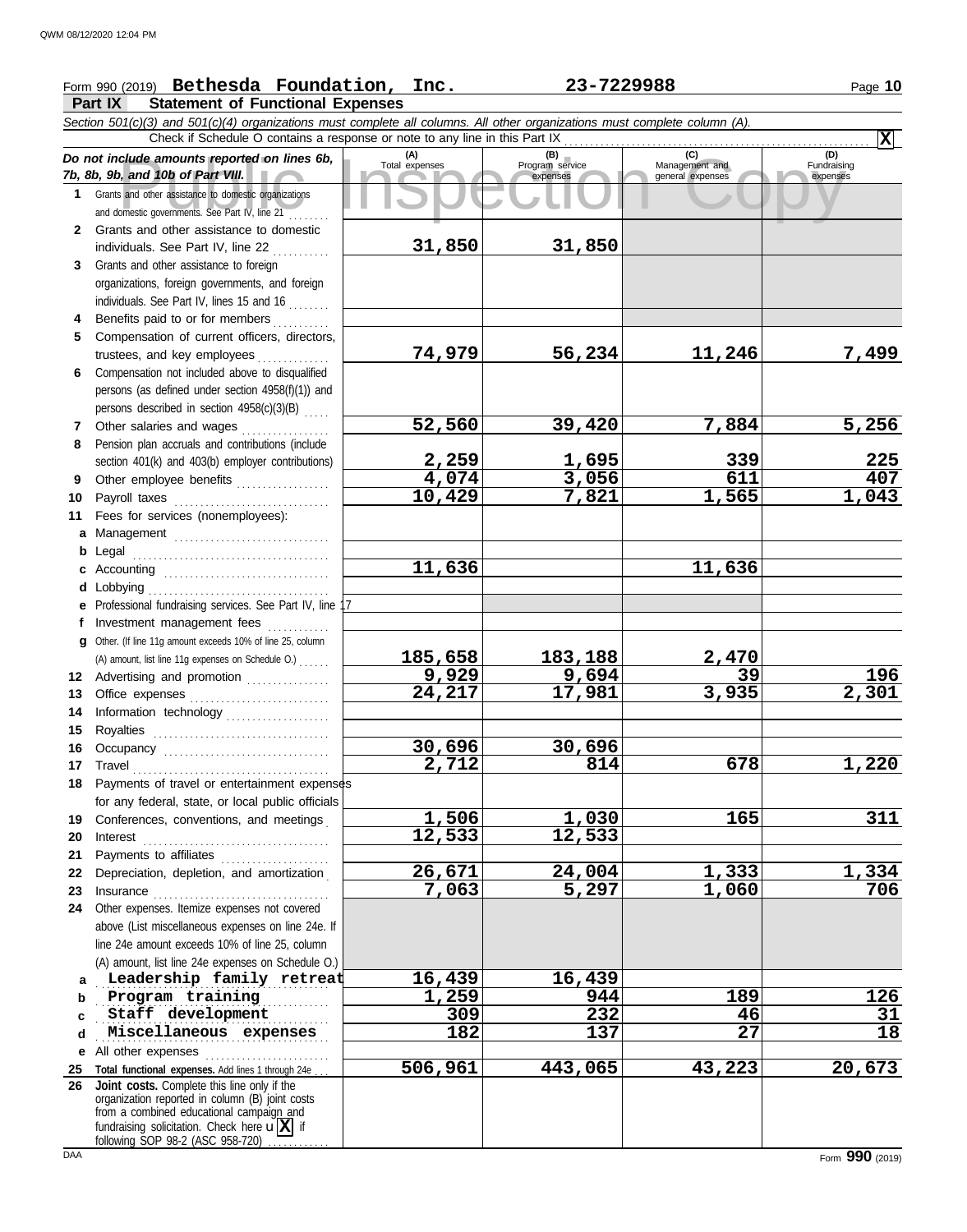|                         |        | Form 990 (2019) Bethesda Foundation, Inc.                                                                     |         | 23-7229988              |                 | Page 11          |
|-------------------------|--------|---------------------------------------------------------------------------------------------------------------|---------|-------------------------|-----------------|------------------|
|                         | Part X | <b>Balance Sheet</b>                                                                                          |         |                         |                 |                  |
|                         |        |                                                                                                               |         |                         |                 |                  |
|                         |        |                                                                                                               |         | (A)                     |                 | (B)              |
|                         |        | <b>College</b><br><b>Contract Contract</b>                                                                    |         | Beginning of year       |                 | End of year      |
|                         | 1      | Cash—non-interest-bearing and the contract of the contract of the contract of the contract of the contract of |         | <b>12.12.29.855</b>     | $\sqrt{1}$      | 187,588          |
|                         | 2      |                                                                                                               | 263,885 | $\overline{2}$          | 182,637         |                  |
|                         | 3      |                                                                                                               |         | $\overline{\mathbf{3}}$ |                 |                  |
|                         | 4      |                                                                                                               |         | 4                       |                 |                  |
|                         | 5      | Loans and other receivables from any current or former officer, director,                                     |         |                         |                 |                  |
|                         |        | trustee, key employee, creator or founder, substantial contributor, or 35%                                    |         |                         |                 |                  |
|                         |        |                                                                                                               |         | 5                       |                 |                  |
|                         | 6      | Loans and other receivables from other disqualified persons (as defined                                       |         |                         |                 |                  |
|                         |        | under section $4958(f)(1)$ ), and persons described in section $4958(c)(3)(B)$                                |         |                         | 6               |                  |
| Assets                  | 7      |                                                                                                               |         |                         | $\overline{7}$  |                  |
|                         | 8      |                                                                                                               |         |                         | 8               |                  |
|                         | 9      |                                                                                                               |         |                         | 9               |                  |
|                         |        | 10a Land, buildings, and equipment: cost or other                                                             |         |                         |                 |                  |
|                         |        |                                                                                                               |         |                         |                 |                  |
|                         |        |                                                                                                               |         | 667,199                 | 10 <sub>c</sub> | 649,693          |
|                         | 11     |                                                                                                               |         |                         | 11              |                  |
|                         | 12     |                                                                                                               |         |                         | 12              |                  |
|                         | 13     |                                                                                                               |         |                         | 13              |                  |
|                         | 14     | Intangible assets                                                                                             |         | 14                      |                 |                  |
|                         | 15     |                                                                                                               |         | 15                      |                 |                  |
|                         | 16     |                                                                                                               |         | <u>1,010,939</u>        | 16              | <u>1,019,918</u> |
|                         | 17     |                                                                                                               | 20,527  | 17                      | 16,991          |                  |
|                         | 18     |                                                                                                               |         | 18                      |                 |                  |
|                         | 19     | Deferred revenue                                                                                              |         | 24,400                  | 19              | 26,120           |
|                         | 20     |                                                                                                               |         |                         | 20              |                  |
|                         | 21     | Escrow or custodial account liability. Complete Part IV of Schedule D                                         |         |                         | 21              |                  |
|                         | 22     | Loans and other payables to any current or former officer, director,                                          |         |                         |                 |                  |
|                         |        | trustee, key employee, creator or founder, substantial contributor, or 35%                                    |         |                         |                 |                  |
| Liabilities             |        | controlled entity or family member of any of these persons                                                    |         |                         | 22              |                  |
|                         | 23     | Secured mortgages and notes payable to unrelated third parties                                                |         | 298,712                 | 23              | 187,161          |
|                         | 24     |                                                                                                               |         |                         | 24              |                  |
|                         | 25     | Other liabilities (including federal income tax, payables to related third                                    |         |                         |                 |                  |
|                         |        | parties, and other liabilities not included on lines 17-24). Complete Part X                                  |         |                         |                 |                  |
|                         |        | of Schedule D                                                                                                 |         |                         | 25              |                  |
|                         | 26     |                                                                                                               |         | 343,639                 | 26              | 230,272          |
|                         |        | Organizations that follow FASB ASC 958, check here $\boxed{\mathbf{X}}$                                       |         |                         |                 |                  |
|                         |        | and complete lines 27, 28, 32, and 33.                                                                        |         |                         |                 |                  |
|                         | 27     | Net assets without donor restrictions                                                                         |         | 537,910                 | 27              | <u>724,813</u>   |
|                         | 28     | Net assets with donor restrictions                                                                            |         | 129,390                 | 28              | 64,833           |
| Assets or Fund Balances |        | Organizations that do not follow FASB ASC 958, check here u                                                   |         |                         |                 |                  |
|                         |        | and complete lines 29 through 33.                                                                             |         |                         |                 |                  |
|                         | 29     | Capital stock or trust principal, or current funds                                                            |         | 29                      |                 |                  |
|                         | 30     | Paid-in or capital surplus, or land, building, or equipment fund                                              |         |                         | 30              |                  |
|                         | 31     | Retained earnings, endowment, accumulated income, or other funds                                              |         |                         | 31              |                  |
| ğ                       | 32     | Total net assets or fund balances                                                                             |         | 667,300                 | 32              | 789,646          |
|                         | 33     |                                                                                                               |         | 1,010,939               | 33              | 1,019,918        |

Form **990** (2019)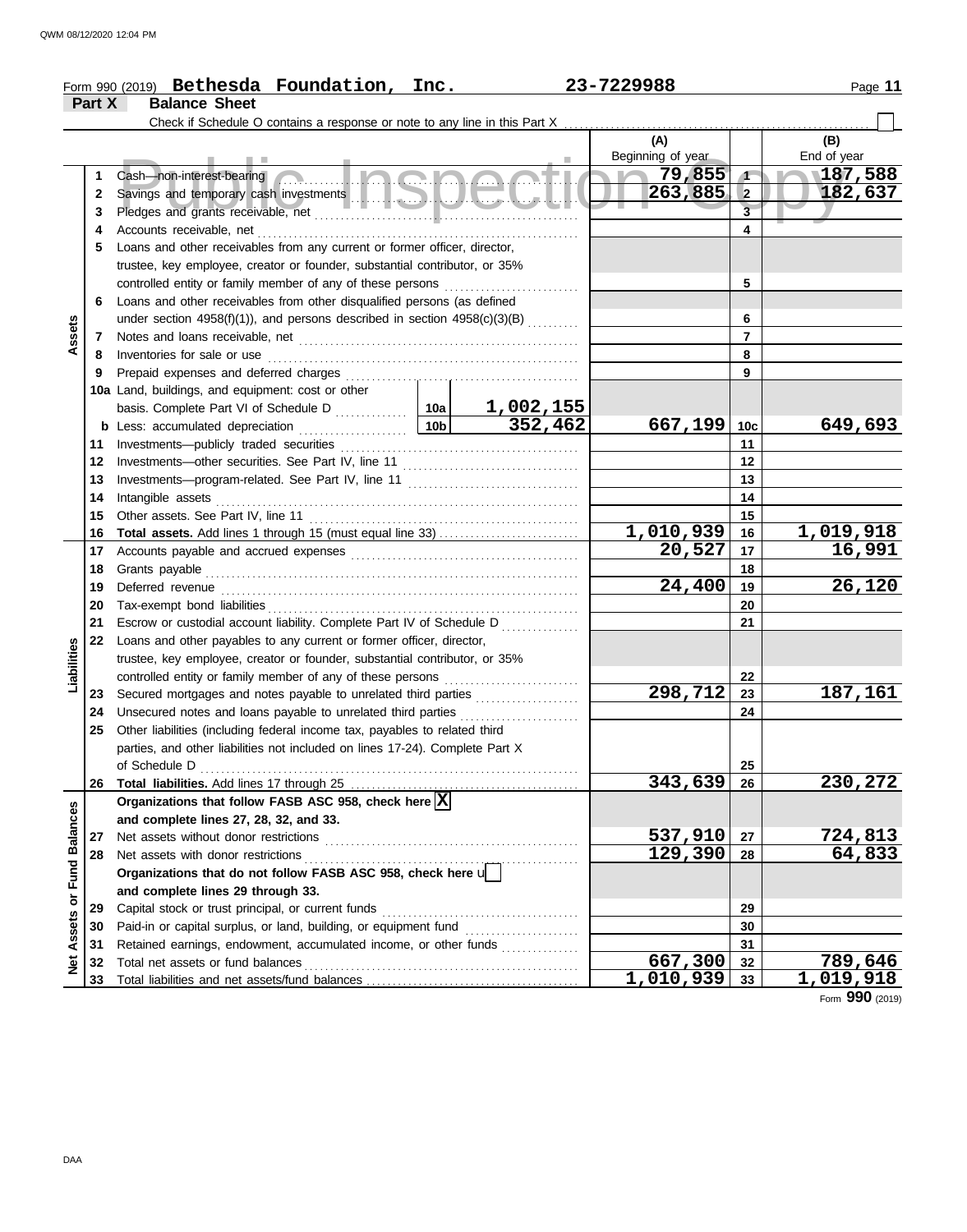|    | 23-7229988<br>Form 990 (2019) $Bethesda$ $Foundation, Inc.$                                                                                                                                                                    |                                      |                |         | Page 12     |
|----|--------------------------------------------------------------------------------------------------------------------------------------------------------------------------------------------------------------------------------|--------------------------------------|----------------|---------|-------------|
|    | <b>Reconciliation of Net Assets</b><br>Part XI                                                                                                                                                                                 |                                      |                |         |             |
|    |                                                                                                                                                                                                                                |                                      |                |         |             |
| 1  |                                                                                                                                                                                                                                | $\mathbf{1}$                         |                | 629,307 |             |
| 2  |                                                                                                                                                                                                                                | $\overline{2}$                       |                | 506,961 |             |
| 3  |                                                                                                                                                                                                                                | $3 -$                                |                | 122,346 |             |
| 4  | Net assets or fund balances at beginning of year (must equal Part X, line 32, column (A))                                                                                                                                      | $\overline{4}$                       |                | 667,300 |             |
| 5  |                                                                                                                                                                                                                                | $\overline{\overline{\overline{5}}}$ |                |         |             |
| 6  |                                                                                                                                                                                                                                | 6                                    |                |         |             |
| 7  | Investment expenses                                                                                                                                                                                                            | $\overline{7}$                       |                |         |             |
| 8  | Prior period adjustments [11, 12] and the contract of the contract of the contract of the contract of the contract of the contract of the contract of the contract of the contract of the contract of the contract of the cont | 8                                    |                |         |             |
| 9  |                                                                                                                                                                                                                                | $\overline{9}$                       |                |         |             |
| 10 | Net assets or fund balances at end of year. Combine lines 3 through 9 (must equal Part X, line                                                                                                                                 |                                      |                |         |             |
|    | 32, column (B))                                                                                                                                                                                                                | 10                                   |                | 789,646 |             |
|    | <b>Financial Statements and Reporting</b><br>Part XII                                                                                                                                                                          |                                      |                |         |             |
|    |                                                                                                                                                                                                                                |                                      |                |         |             |
|    |                                                                                                                                                                                                                                |                                      |                | Yes     | No          |
| 1  | $ \mathbf{X} $ Accrual<br>Accounting method used to prepare the Form 990:     Cash<br>Other                                                                                                                                    |                                      |                |         |             |
|    | If the organization changed its method of accounting from a prior year or checked "Other," explain in                                                                                                                          |                                      |                |         |             |
|    | Schedule O.                                                                                                                                                                                                                    |                                      |                |         |             |
|    | 2a Were the organization's financial statements compiled or reviewed by an independent accountant?                                                                                                                             |                                      | 2a             |         | X           |
|    | If "Yes," check a box below to indicate whether the financial statements for the year were compiled or                                                                                                                         |                                      |                |         |             |
|    | reviewed on a separate basis, consolidated basis, or both:                                                                                                                                                                     |                                      |                |         |             |
|    | Separate basis   Consolidated basis   Both consolidated and separate basis                                                                                                                                                     |                                      |                |         |             |
|    | b Were the organization's financial statements audited by an independent accountant?                                                                                                                                           |                                      | 2 <sub>b</sub> |         | $\mathbf X$ |
|    | If "Yes," check a box below to indicate whether the financial statements for the year were audited on a                                                                                                                        |                                      |                |         |             |
|    | separate basis, consolidated basis, or both:                                                                                                                                                                                   |                                      |                |         |             |
|    | Consolidated basis   Both consolidated and separate basis<br>Separate basis                                                                                                                                                    |                                      |                |         |             |
|    | c If "Yes" to line 2a or 2b, does the organization have a committee that assumes responsibility for oversight of                                                                                                               |                                      |                |         |             |
|    | the audit, review, or compilation of its financial statements and selection of an independent accountant?                                                                                                                      |                                      | 2c             |         |             |
|    | If the organization changed either its oversight process or selection process during the tax year, explain on                                                                                                                  |                                      |                |         |             |
|    | Schedule O.                                                                                                                                                                                                                    |                                      |                |         |             |
|    | 3a As a result of a federal award, was the organization required to undergo an audit or audits as set forth in the                                                                                                             |                                      |                |         |             |
|    | Single Audit Act and OMB Circular A-133?                                                                                                                                                                                       |                                      | 3a             |         | X           |
|    | <b>b</b> If "Yes," did the organization undergo the required audit or audits? If the organization did not undergo the                                                                                                          |                                      |                |         |             |
|    | required audit or audits, explain why on Schedule O and describe any steps taken to undergo such audits                                                                                                                        |                                      | 3 <sub>b</sub> |         |             |

Form **990** (2019)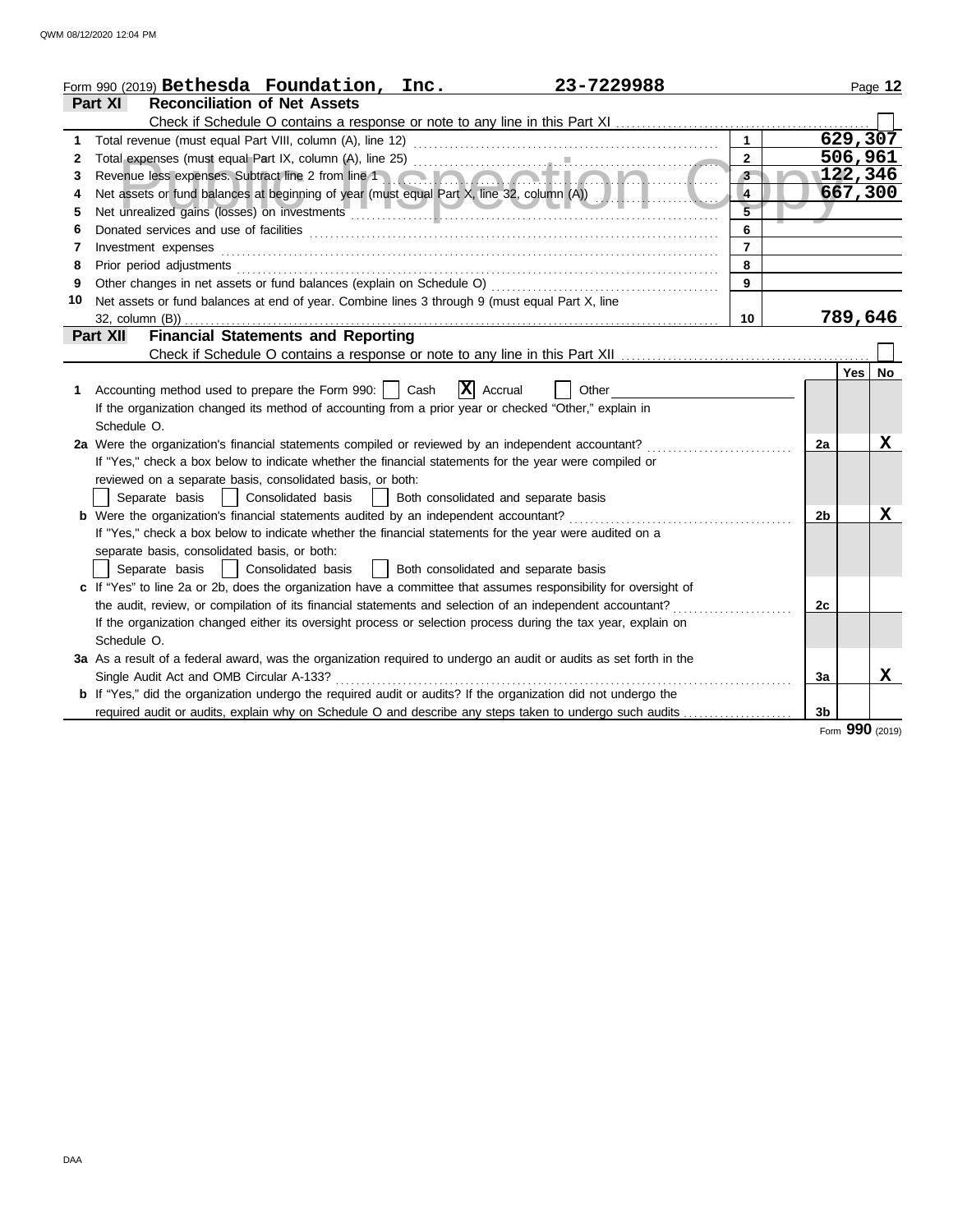| <b>SCHEDULE A</b>                     |                                                            | <b>Public Charity Status and Public Support</b>                                                                                                                                                       |                                                      |                                                                                                                                                                                                                                                                        | OMB No. 1545-0047                    |
|---------------------------------------|------------------------------------------------------------|-------------------------------------------------------------------------------------------------------------------------------------------------------------------------------------------------------|------------------------------------------------------|------------------------------------------------------------------------------------------------------------------------------------------------------------------------------------------------------------------------------------------------------------------------|--------------------------------------|
| (Form 990 or 990-EZ)                  |                                                            | Complete if the organization is a section $501(c)(3)$ organization or a section $4947(a)(1)$ nonexempt charitable trust.                                                                              |                                                      |                                                                                                                                                                                                                                                                        | 9                                    |
| Department of the Treasury            |                                                            | La Attach to Form 990 or Form 990-EZ.                                                                                                                                                                 |                                                      |                                                                                                                                                                                                                                                                        | Open to Public                       |
| Internal Revenue Service              |                                                            | u Go to www.irs.gov/Form990 for instructions and the latest information.                                                                                                                              |                                                      |                                                                                                                                                                                                                                                                        | Inspection                           |
| Name of the organization              |                                                            | Bethesda Foundation, Inc.                                                                                                                                                                             |                                                      | 23-7229988                                                                                                                                                                                                                                                             | Employer identification number       |
| Part I                                |                                                            |                                                                                                                                                                                                       |                                                      | Reason for Public Charity Status (All organizations must complete this part.) See instructions.                                                                                                                                                                        |                                      |
|                                       |                                                            | The organization is not a private foundation because it is: (For lines 1 through 12, check only one box.)                                                                                             |                                                      |                                                                                                                                                                                                                                                                        |                                      |
| 1<br>2                                |                                                            | A church, convention of churches, or association of churches described in section 170(b)(1)(A)(i).<br>A school described in section 170(b)(1)(A)(ii). (Attach Schedule E (Form 990 or 990-EZ).)       |                                                      |                                                                                                                                                                                                                                                                        |                                      |
| 3                                     |                                                            | A hospital or a cooperative hospital service organization described in section 170(b)(1)(A)(iii).                                                                                                     |                                                      |                                                                                                                                                                                                                                                                        |                                      |
| 4                                     |                                                            |                                                                                                                                                                                                       |                                                      | A medical research organization operated in conjunction with a hospital described in section 170(b)(1)(A)(iii). Enter the hospital's name,                                                                                                                             |                                      |
| city, and state:<br>5                 |                                                            |                                                                                                                                                                                                       |                                                      | An organization operated for the benefit of a college or university owned or operated by a governmental unit described in                                                                                                                                              |                                      |
|                                       | section 170(b)(1)(A)(iv). (Complete Part II.)              | A federal, state, or local government or governmental unit described in section 170(b)(1)(A)(v).                                                                                                      |                                                      |                                                                                                                                                                                                                                                                        |                                      |
| 6<br>$ {\bf X} $<br>7                 |                                                            |                                                                                                                                                                                                       |                                                      | An organization that normally receives a substantial part of its support from a governmental unit or from the general public                                                                                                                                           |                                      |
| 8                                     | described in section 170(b)(1)(A)(vi). (Complete Part II.) | A community trust described in section 170(b)(1)(A)(vi). (Complete Part II.)                                                                                                                          |                                                      |                                                                                                                                                                                                                                                                        |                                      |
| 9                                     |                                                            |                                                                                                                                                                                                       |                                                      | An agricultural research organization described in section 170(b)(1)(A)(ix) operated in conjunction with a land-grant college                                                                                                                                          |                                      |
| university:                           |                                                            |                                                                                                                                                                                                       |                                                      | or university or a non-land-grant college of agriculture (see instructions). Enter the name, city, and state of the college or                                                                                                                                         |                                      |
| 10                                    |                                                            |                                                                                                                                                                                                       |                                                      | An organization that normally receives: (1) more than 33 1/3% of its support from contributions, membership fees, and gross<br>receipts from activities related to its exempt functions—subject to certain exceptions, and (2) no more than 33 1/3% of its             |                                      |
|                                       |                                                            |                                                                                                                                                                                                       |                                                      | support from gross investment income and unrelated business taxable income (less section 511 tax) from businesses                                                                                                                                                      |                                      |
| 11                                    |                                                            | acquired by the organization after June 30, 1975. See section 509(a)(2). (Complete Part III.)<br>An organization organized and operated exclusively to test for public safety. See section 509(a)(4). |                                                      |                                                                                                                                                                                                                                                                        |                                      |
| 12                                    |                                                            |                                                                                                                                                                                                       |                                                      | An organization organized and operated exclusively for the benefit of, to perform the functions of, or to carry out the purposes                                                                                                                                       |                                      |
|                                       |                                                            |                                                                                                                                                                                                       |                                                      | of one or more publicly supported organizations described in section $509(a)(1)$ or section $509(a)(2)$ . See section $509(a)(3)$ .<br>Check the box in lines 12a through 12d that describes the type of supporting organization and complete lines 12e, 12f, and 12g. |                                      |
| a                                     |                                                            |                                                                                                                                                                                                       |                                                      | Type I. A supporting organization operated, supervised, or controlled by its supported organization(s), typically by giving                                                                                                                                            |                                      |
|                                       |                                                            | the supported organization(s) the power to regularly appoint or elect a majority of the directors or trustees of the                                                                                  |                                                      |                                                                                                                                                                                                                                                                        |                                      |
| b                                     |                                                            | supporting organization. You must complete Part IV, Sections A and B.                                                                                                                                 |                                                      | Type II. A supporting organization supervised or controlled in connection with its supported organization(s), by having                                                                                                                                                |                                      |
|                                       |                                                            |                                                                                                                                                                                                       |                                                      | control or management of the supporting organization vested in the same persons that control or manage the supported                                                                                                                                                   |                                      |
| c                                     |                                                            | organization(s). You must complete Part IV, Sections A and C.                                                                                                                                         |                                                      | Type III functionally integrated. A supporting organization operated in connection with, and functionally integrated with,                                                                                                                                             |                                      |
| d                                     |                                                            | its supported organization(s) (see instructions). You must complete Part IV, Sections A, D, and E.                                                                                                    |                                                      | Type III non-functionally integrated. A supporting organization operated in connection with its supported organization(s)                                                                                                                                              |                                      |
|                                       |                                                            | requirement (see instructions). You must complete Part IV, Sections A and D, and Part V.                                                                                                              |                                                      | that is not functionally integrated. The organization generally must satisfy a distribution requirement and an attentiveness                                                                                                                                           |                                      |
| e                                     |                                                            |                                                                                                                                                                                                       |                                                      | Check this box if the organization received a written determination from the IRS that it is a Type I, Type II, Type III                                                                                                                                                |                                      |
| f                                     | Enter the number of supported organizations                | functionally integrated, or Type III non-functionally integrated supporting organization.                                                                                                             |                                                      |                                                                                                                                                                                                                                                                        |                                      |
| g                                     |                                                            | Provide the following information about the supported organization(s).                                                                                                                                |                                                      |                                                                                                                                                                                                                                                                        |                                      |
| (i) Name of supported<br>organization | (ii) EIN                                                   | (iii) Type of organization<br>(described on lines 1-10                                                                                                                                                | (iv) Is the organization<br>listed in your governing | (v) Amount of monetary<br>support (see                                                                                                                                                                                                                                 | (vi) Amount of<br>other support (see |
|                                       |                                                            | above (see instructions))                                                                                                                                                                             | document?                                            | instructions)                                                                                                                                                                                                                                                          | instructions)                        |
| (A)                                   |                                                            |                                                                                                                                                                                                       | Yes<br>No                                            |                                                                                                                                                                                                                                                                        |                                      |
|                                       |                                                            |                                                                                                                                                                                                       |                                                      |                                                                                                                                                                                                                                                                        |                                      |
| (B)                                   |                                                            |                                                                                                                                                                                                       |                                                      |                                                                                                                                                                                                                                                                        |                                      |
| (C)                                   |                                                            |                                                                                                                                                                                                       |                                                      |                                                                                                                                                                                                                                                                        |                                      |
| (D)                                   |                                                            |                                                                                                                                                                                                       |                                                      |                                                                                                                                                                                                                                                                        |                                      |
| (E)                                   |                                                            |                                                                                                                                                                                                       |                                                      |                                                                                                                                                                                                                                                                        |                                      |
|                                       |                                                            |                                                                                                                                                                                                       |                                                      |                                                                                                                                                                                                                                                                        |                                      |
| Total                                 |                                                            | For Paperwork Reduction Act Notice, see the Instructions for Form 990 or 990-EZ.                                                                                                                      |                                                      |                                                                                                                                                                                                                                                                        | Schedule A (Form 990 or 990-EZ) 2019 |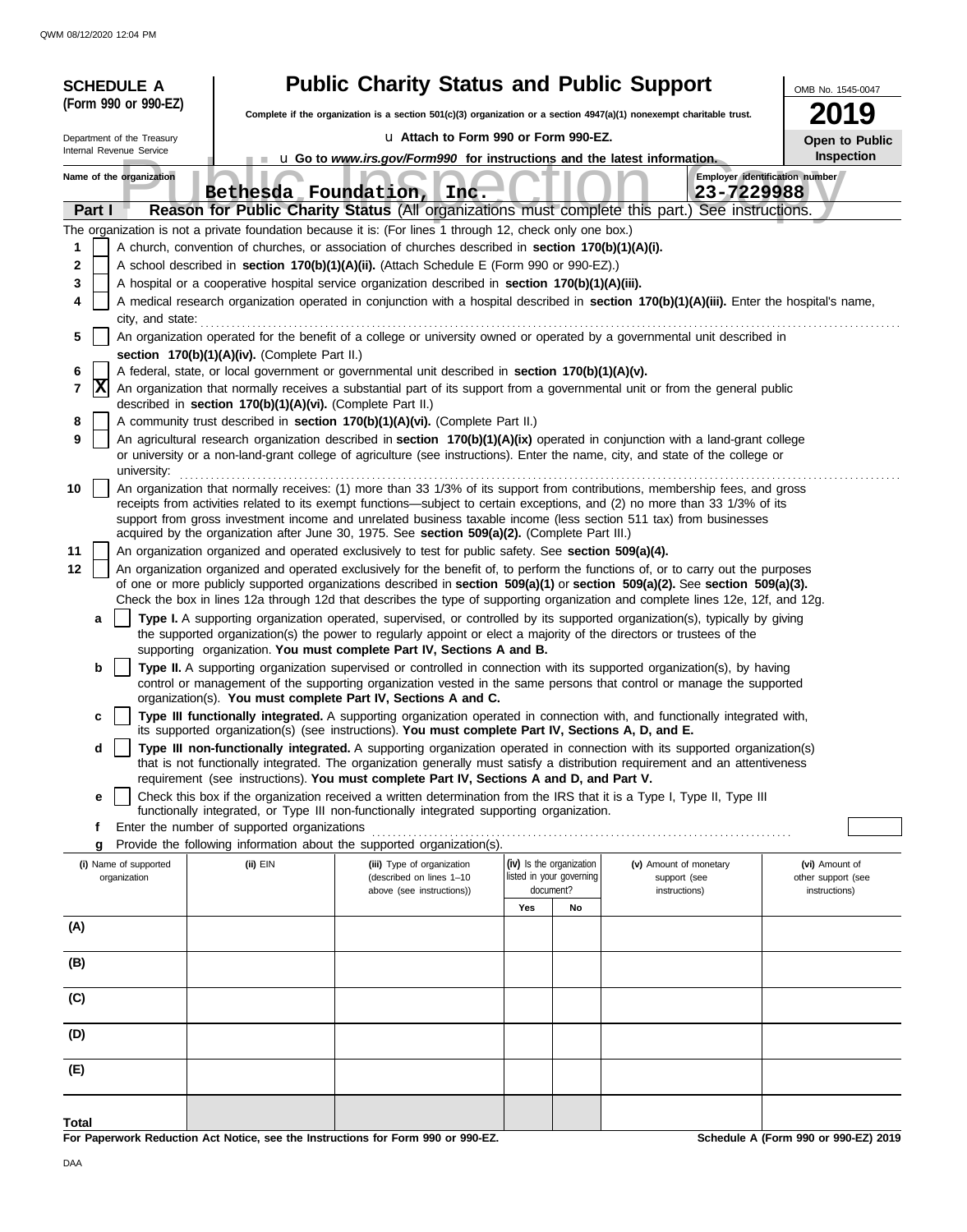|              | Schedule A (Form 990 or 990-EZ) 2019 $\;$ Bethesda Foundation, Inc.<br>Support Schedule for Organizations Described in Sections 170(b)(1)(A)(iv) and 170(b)(1)(A)(vi)<br>Part II                                                                                                                                                                                               |          |          |          |            | 23-7229988 | Page 2                                 |
|--------------|--------------------------------------------------------------------------------------------------------------------------------------------------------------------------------------------------------------------------------------------------------------------------------------------------------------------------------------------------------------------------------|----------|----------|----------|------------|------------|----------------------------------------|
|              | (Complete only if you checked the box on line 5, 7, or 8 of Part I or if the organization failed to qualify under                                                                                                                                                                                                                                                              |          |          |          |            |            |                                        |
|              | Part III. If the organization fails to qualify under the tests listed below, please complete Part III.)                                                                                                                                                                                                                                                                        |          |          |          |            |            |                                        |
|              | Section A. Public Support                                                                                                                                                                                                                                                                                                                                                      |          |          |          |            |            |                                        |
|              | Calendar year (or fiscal year beginning in) u                                                                                                                                                                                                                                                                                                                                  | (a) 2015 | (b) 2016 | (c) 2017 | $(d)$ 2018 | (e) $2019$ | (f) Total                              |
| 1            | Gifts, grants, contributions, and<br>membership fees received. (Do not                                                                                                                                                                                                                                                                                                         |          |          |          |            |            |                                        |
|              | include any "unusual grants.")                                                                                                                                                                                                                                                                                                                                                 | 142,375  | 131,776  | 285,199  | 270,670    | 253,772    | 1,083,792                              |
| $\mathbf{2}$ | Tax revenues levied for the<br>organization's benefit and either paid<br>to or expended on its behalf                                                                                                                                                                                                                                                                          |          |          |          |            |            |                                        |
| 3            | The value of services or facilities<br>furnished by a governmental unit to the<br>organization without charge                                                                                                                                                                                                                                                                  |          |          |          |            |            |                                        |
| 4            | Total. Add lines 1 through 3                                                                                                                                                                                                                                                                                                                                                   | 142,375  | 131,776  | 285,199  | 270,670    | 253,772    | 1,083,792                              |
| 5            | The portion of total contributions by<br>each person (other than a<br>governmental unit or publicly<br>supported organization) included on<br>line 1 that exceeds 2% of the amount<br>shown on line 11, column $(f)$                                                                                                                                                           |          |          |          |            |            | 86,977                                 |
| 6            | Public support. Subtract line 5 from line 4                                                                                                                                                                                                                                                                                                                                    |          |          |          |            |            | 996,815                                |
|              | <b>Section B. Total Support</b>                                                                                                                                                                                                                                                                                                                                                |          |          |          |            |            |                                        |
|              | Calendar year (or fiscal year beginning in) <b>u</b>                                                                                                                                                                                                                                                                                                                           | (a) 2015 | (b) 2016 | (c) 2017 | $(d)$ 2018 | (e) $2019$ | (f) Total                              |
| 7            | Amounts from line 4                                                                                                                                                                                                                                                                                                                                                            | 142,375  | 131,776  | 285,199  | 270,670    | 253,772    | 1,083,792                              |
| 8            | Gross income from interest, dividends,<br>payments received on securities loans,<br>rents, royalties, and income from<br>similar sources                                                                                                                                                                                                                                       |          | 2,493    | 195      | 1,731      | 752        | 5,171                                  |
| 9            | Net income from unrelated business<br>activities, whether or not the business<br>is regularly carried on                                                                                                                                                                                                                                                                       | 35,186   | 37,401   |          |            |            | 72,587                                 |
| 10           | Other income. Do not include gain or<br>loss from the sale of capital assets<br>(Explain in Part VI.)                                                                                                                                                                                                                                                                          |          |          |          |            |            |                                        |
| 11           | Total support. Add lines 7 through 10                                                                                                                                                                                                                                                                                                                                          |          |          |          |            |            | 1,161,550                              |
| 12           |                                                                                                                                                                                                                                                                                                                                                                                |          |          |          |            | 12         | 1,317,944                              |
| 13           | First five years. If the Form 990 is for the organization's first, second, third, fourth, or fifth tax year as a section 501(c)(3)                                                                                                                                                                                                                                             |          |          |          |            |            |                                        |
|              | organization, check this box and stop here                                                                                                                                                                                                                                                                                                                                     |          |          |          |            |            | ∼ ⊡                                    |
|              | Section C. Computation of Public Support Percentage                                                                                                                                                                                                                                                                                                                            |          |          |          |            |            |                                        |
| 14           |                                                                                                                                                                                                                                                                                                                                                                                |          |          |          |            | 14         | 85.82%                                 |
| 15           | Public support percentage from 2018 Schedule A, Part II, line 14                                                                                                                                                                                                                                                                                                               |          |          |          |            | 15         | 86.84%                                 |
| 16a          | 33 1/3% support test-2019. If the organization did not check the box on line 13, and line 14 is 33 1/3% or more, check this                                                                                                                                                                                                                                                    |          |          |          |            |            |                                        |
|              | box and stop here. The organization qualifies as a publicly supported organization                                                                                                                                                                                                                                                                                             |          |          |          |            |            | $\blacktriangleright \boxed{\text{X}}$ |
| b            | 33 1/3% support test-2018. If the organization did not check a box on line 13 or 16a, and line 15 is 33 1/3% or more, check                                                                                                                                                                                                                                                    |          |          |          |            |            |                                        |
|              |                                                                                                                                                                                                                                                                                                                                                                                |          |          |          |            |            |                                        |
| 17а          | 10%-facts-and-circumstances test-2019. If the organization did not check a box on line 13, 16a, or 16b, and line 14 is<br>10% or more, and if the organization meets the "facts-and-circumstances" test, check this box and stop here. Explain in<br>Part VI how the organization meets the "facts-and-circumstances" test. The organization qualifies as a publicly supported |          |          |          |            |            |                                        |
|              | organization                                                                                                                                                                                                                                                                                                                                                                   |          |          |          |            |            |                                        |
| b            | 10%-facts-and-circumstances test-2018. If the organization did not check a box on line 13, 16a, 16b, or 17a, and line<br>15 is 10% or more, and if the organization meets the "facts-and-circumstances" test, check this box and stop here.                                                                                                                                    |          |          |          |            |            |                                        |
|              | Explain in Part VI how the organization meets the "facts-and-circumstances" test. The organization qualifies as a publicly                                                                                                                                                                                                                                                     |          |          |          |            |            |                                        |
| 18           | supported organization contains and contains a supported organization of the supported organization contains and contains a supported organization contains a supported or supported or $\alpha$<br>Private foundation. If the organization did not check a box on line 13, 16a, 16b, 17a, or 17b, check this box and see                                                      |          |          |          |            |            |                                        |
|              | <b>instructions</b>                                                                                                                                                                                                                                                                                                                                                            |          |          |          |            |            |                                        |
|              |                                                                                                                                                                                                                                                                                                                                                                                |          |          |          |            |            |                                        |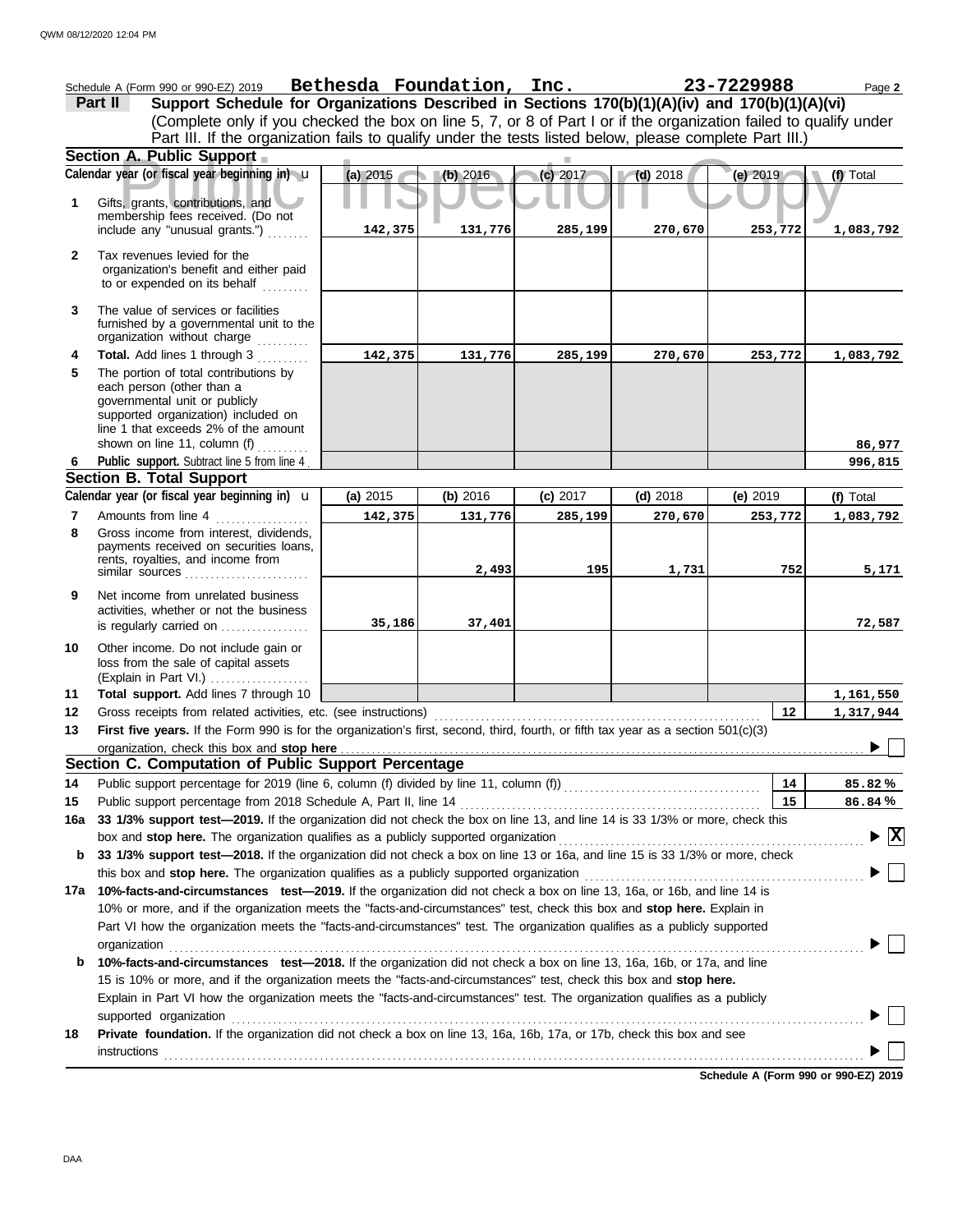|              | Schedule A (Form 990 or 990-EZ) 2019                                                                                                                                                  |          | Bethesda Foundation, Inc. |          |            |            | 23-7229988 | Page 3    |
|--------------|---------------------------------------------------------------------------------------------------------------------------------------------------------------------------------------|----------|---------------------------|----------|------------|------------|------------|-----------|
|              | Support Schedule for Organizations Described in Section 509(a)(2)<br>Part III                                                                                                         |          |                           |          |            |            |            |           |
|              | (Complete only if you checked the box on line 10 of Part I or if the organization failed to qualify under Part II.                                                                    |          |                           |          |            |            |            |           |
|              | If the organization fails to qualify under the tests listed below, please complete Part II.)                                                                                          |          |                           |          |            |            |            |           |
|              | Section A. Public Support                                                                                                                                                             |          |                           |          |            |            |            |           |
|              | Calendar year (or fiscal year beginning in) u                                                                                                                                         | (a) 2015 |                           | (b) 2016 | (c) 2017   | $(d)$ 2018 | (e) 2019   | (f) Total |
| 1            | Gifts, grants, contributions, and membership fees<br>received. (Do not include any "unusual grants.")                                                                                 |          |                           |          |            |            |            |           |
| $\mathbf{2}$ | Gross receipts from admissions, merchandise<br>sold or services performed, or facilities<br>furnished in any activity that is related to the<br>organization's tax-exempt purpose     |          |                           |          |            |            |            |           |
| 3            | Gross receipts from activities that are not an<br>unrelated trade or business under section 513                                                                                       |          |                           |          |            |            |            |           |
| 4            | Tax revenues levied for the<br>organization's benefit and either paid<br>to or expended on its behalf<br>$\sim$                                                                       |          |                           |          |            |            |            |           |
| 5            | The value of services or facilities<br>furnished by a governmental unit to the<br>organization without charge<br>.                                                                    |          |                           |          |            |            |            |           |
| 6            | Total. Add lines 1 through 5                                                                                                                                                          |          |                           |          |            |            |            |           |
|              | 7a Amounts included on lines 1, 2, and 3<br>received from disqualified persons                                                                                                        |          |                           |          |            |            |            |           |
| b            | Amounts included on lines 2 and 3<br>received from other than disqualified<br>persons that exceed the greater of \$5,000<br>or 1% of the amount on line 13 for the year               |          |                           |          |            |            |            |           |
| c            | Add lines 7a and 7b                                                                                                                                                                   |          |                           |          |            |            |            |           |
| 8            | Public support. (Subtract line 7c from<br>line $6$ .)                                                                                                                                 |          |                           |          |            |            |            |           |
|              | <b>Section B. Total Support</b>                                                                                                                                                       |          |                           |          |            |            |            |           |
|              | Calendar year (or fiscal year beginning in) <b>u</b>                                                                                                                                  | (a) 2015 |                           | (b) 2016 | $(c)$ 2017 | $(d)$ 2018 | (e) $2019$ | (f) Total |
| 9            | Amounts from line 6<br>.                                                                                                                                                              |          |                           |          |            |            |            |           |
| 10a          | Gross income from interest, dividends,<br>payments received on securities loans, rents,<br>royalties, and income from similar sources.                                                |          |                           |          |            |            |            |           |
|              | Unrelated business taxable income (less<br>section 511 taxes) from businesses<br>acquired after June 30, 1975<br>.                                                                    |          |                           |          |            |            |            |           |
|              | Add lines 10a and 10b                                                                                                                                                                 |          |                           |          |            |            |            |           |
| 11           | Net income from unrelated business<br>activities not included in line 10b, whether<br>or not the business is regularly carried on                                                     |          |                           |          |            |            |            |           |
| 12           | Other income. Do not include gain or<br>loss from the sale of capital assets<br>(Explain in Part VI.)                                                                                 |          |                           |          |            |            |            |           |
| 13           | Total support. (Add lines 9, 10c, 11,<br>and 12.)                                                                                                                                     |          |                           |          |            |            |            |           |
| 14           | .<br>First five years. If the Form 990 is for the organization's first, second, third, fourth, or fifth tax year as a section 501(c)(3)<br>organization, check this box and stop here |          |                           |          |            |            |            |           |
|              | Section C. Computation of Public Support Percentage                                                                                                                                   |          |                           |          |            |            |            |           |
| 15           |                                                                                                                                                                                       |          |                           |          |            |            | 15         | ℅         |
| 16           |                                                                                                                                                                                       |          |                           |          |            |            | 16         | %         |
|              | Section D. Computation of Investment Income Percentage                                                                                                                                |          |                           |          |            |            |            |           |
| 17           |                                                                                                                                                                                       |          |                           |          |            |            | 17         | %         |
| 18           |                                                                                                                                                                                       |          |                           |          |            |            | 18         | %         |
| 19a          | 33 1/3% support tests—2019. If the organization did not check the box on line 14, and line 15 is more than 33 1/3%, and line                                                          |          |                           |          |            |            |            |           |
|              | 17 is not more than 33 1/3%, check this box and stop here. The organization qualifies as a publicly supported organization                                                            |          |                           |          |            |            |            |           |
| b            | 33 1/3% support tests-2018. If the organization did not check a box on line 14 or line 19a, and line 16 is more than 33 1/3%, and                                                     |          |                           |          |            |            |            |           |
| 20           | line 18 is not more than 33 1/3%, check this box and stop here. The organization qualifies as a publicly supported organization                                                       |          |                           |          |            |            |            |           |
|              |                                                                                                                                                                                       |          |                           |          |            |            |            |           |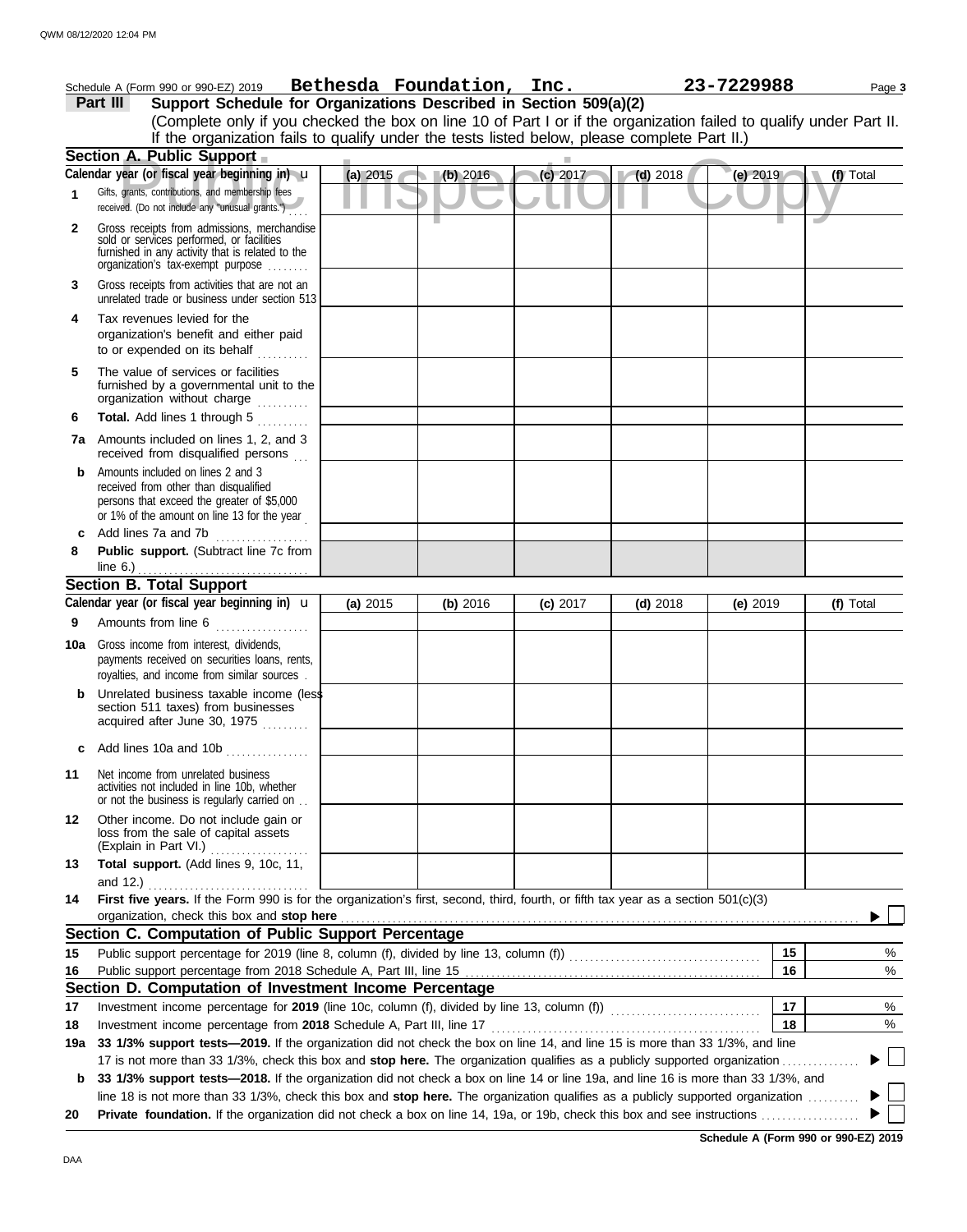#### Sections A, D, and E. If you checked 12d of Part I, complete Sections A and D, and complete Part V.<br>
The Are all of the organization's supported organizations listed by name in the organization's governing **Schedule A (Form 990 or 990-EZ) 2019 Part IV Supporting Organizations** Sections A, D, and E. If you checked 12d of Part I, complete Sections A and D, and complete Part V.) Schedule A (Form 990 or 990-EZ) 2019 Page **4 Bethesda Foundation, Inc. 23-7229988 Section A. All Supporting Organizations** (Complete only if you checked a box in line 12 on Part I. If you checked 12a of Part I, complete Sections A and B. If you checked 12b of Part I, complete Sections A and C. If you checked 12c of Part I, complete documents? *If "No," describe in Part VI how the supported organizations are designated. If designated by class or purpose, describe the designation. If historic and continuing relationship, explain.* Did the organization have any supported organization that does not have an IRS determination of status under section 509(a)(1) or (2)? *If "Yes," explain in Part VI how the organization determined that the supported organization was described in section 509(a)(1) or (2).* **1 2 3a** Did the organization have a supported organization described in section 501(c)(4), (5), or (6)? *If "Yes," answer* **b** Did the organization confirm that each supported organization qualified under section 501(c)(4), (5), or (6) and **c** Did the organization ensure that all support to such organizations was used exclusively for section 170(c)(2)(B) **4a b** Did the organization have ultimate control and discretion in deciding whether to make grants to the foreign **c** Did the organization support any foreign supported organization that does not have an IRS determination **5a** Did the organization add, substitute, or remove any supported organizations during the tax year? *If "Yes,"* **b** Type I or Type II only. Was any added or substituted supported organization part of a class already **c Substitutions only.** Was the substitution the result of an event beyond the organization's control? **6 7 8 9a** Was the organization controlled directly or indirectly at any time during the tax year by one or more **b** Did one or more disqualified persons (as defined in line 9a) hold a controlling interest in any entity in which **c 10a b** Did the organization have any excess business holdings in the tax year? *(Use Schedule C, Form 4720, to (b) and (c) below.* satisfied the public support tests under section 509(a)(2)? *If "Yes," describe in Part VI when and how the organization made the determination.* purposes? *If "Yes," explain in Part VI what controls the organization put in place to ensure such use.* Was any supported organization not organized in the United States ("foreign supported organization")? *If "Yes," and if you checked 12a or 12b in Part I, answer (b) and (c) below.* supported organization? *If "Yes," describe in Part VI how the organization had such control and discretion despite being controlled or supervised by or in connection with its supported organizations.* under sections 501(c)(3) and 509(a)(1) or (2)? *If "Yes," explain in Part VI what controls the organization used to ensure that all support to the foreign supported organization was used exclusively for section 170(c)(2)(B) purposes.* answer (b) and (c) below (if applicable). Also, provide detail in Part VI, including (i) the names and EIN *numbers of the supported organizations added, substituted, or removed; (ii) the reasons for each such action; (iii) the authority under the organization's organizing document authorizing such action; and (iv) how the action was accomplished (such as by amendment to the organizing document).* designated in the organization's organizing document? Did the organization provide support (whether in the form of grants or the provision of services or facilities) to anyone other than (i) its supported organizations, (ii) individuals that are part of the charitable class benefited by one or more of its supported organizations, or (iii) other supporting organizations that also support or benefit one or more of the filing organization's supported organizations? *If "Yes," provide detail in Part VI.* Did the organization provide a grant, loan, compensation, or other similar payment to a substantial contributor (as defined in section 4958(c)(3)(C)), a family member of a substantial contributor, or a 35% controlled entity with regard to a substantial contributor? *If "Yes," complete Part I of Schedule L (Form 990 or 990-EZ).* Did the organization make a loan to a disqualified person (as defined in section 4958) not described in line 7? *If "Yes," complete Part I of Schedule L (Form 990 or 990-EZ).* disqualified persons as defined in section 4946 (other than foundation managers and organizations described in section 509(a)(1) or (2))? *If "Yes," provide detail in Part VI.* the supporting organization had an interest? *If "Yes," provide detail in Part VI.* Did a disqualified person (as defined in line 9a) have an ownership interest in, or derive any personal benefit from, assets in which the supporting organization also had an interest? *If "Yes," provide detail in Part VI.* Was the organization subject to the excess business holdings rules of section 4943 because of section 4943(f) (regarding certain Type II supporting organizations, and all Type III non-functionally integrated supporting organizations)? *If "Yes," answer 10b below. determine whether the organization had excess business holdings.)* **Yes No 1 2 3a 3b 3c 4a 4b 4c 5a 5b 5c 6 7 8 9a 9b 9c 10a 10b**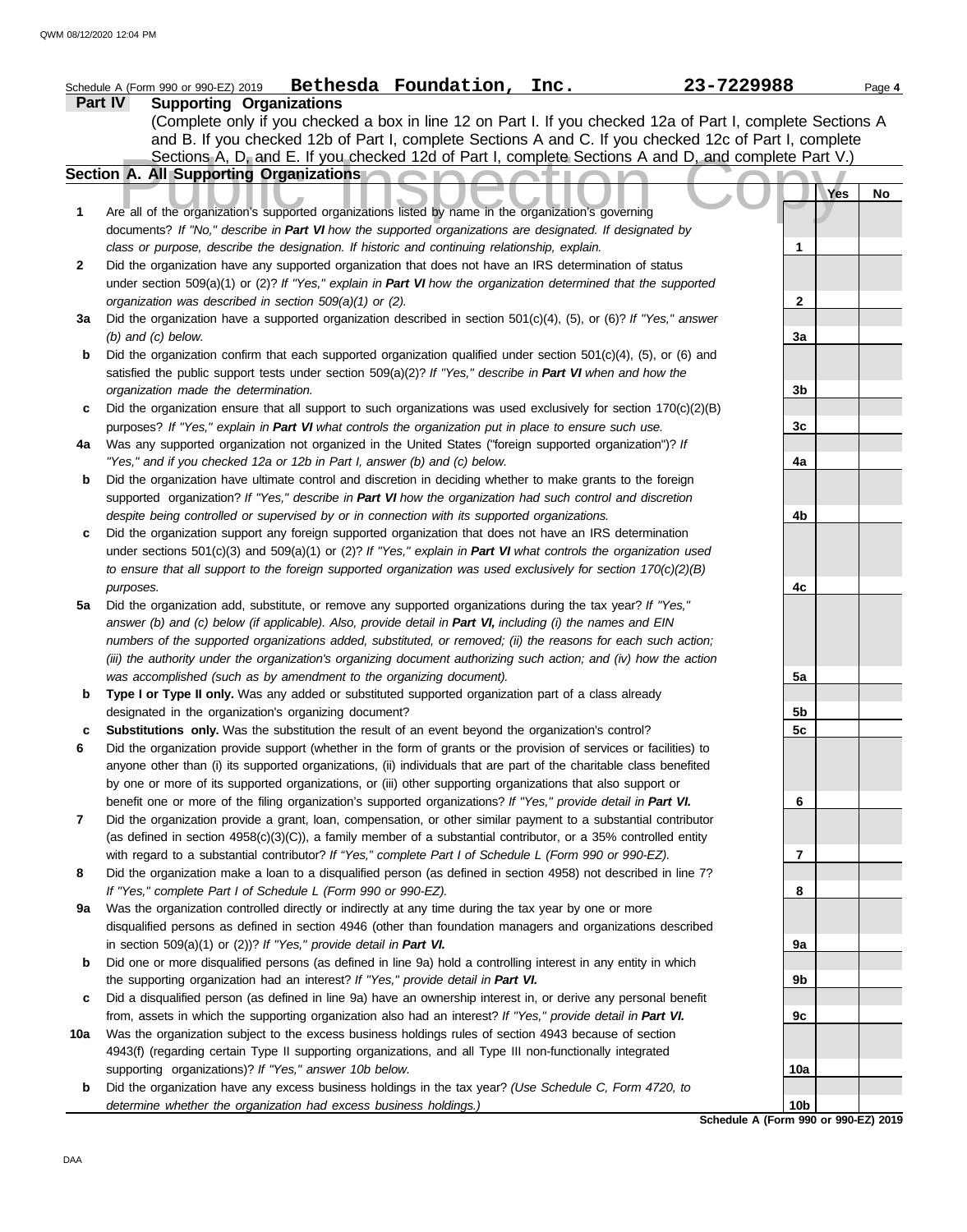|              | 23-7229988<br>Bethesda Foundation, Inc.<br>Schedule A (Form 990 or 990-EZ) 2019                                                                                                                                           |                 |     | Page 5 |
|--------------|---------------------------------------------------------------------------------------------------------------------------------------------------------------------------------------------------------------------------|-----------------|-----|--------|
|              | <b>Supporting Organizations (continued)</b><br><b>Part IV</b>                                                                                                                                                             |                 |     |        |
|              |                                                                                                                                                                                                                           |                 | Yes | No     |
| 11           | Has the organization accepted a gift or contribution from any of the following persons?                                                                                                                                   |                 |     |        |
| а            | A person who directly or indirectly controls, either alone or together with persons described in (b) and (c)                                                                                                              |                 |     |        |
|              | below, the governing body of a supported organization?                                                                                                                                                                    | 11a             |     |        |
| b            | A family member of a person described in (a) above?                                                                                                                                                                       | 11 <sub>b</sub> |     |        |
|              | c A 35% controlled entity of a person described in (a) or (b) above? If "Yes" to a, b, or c, provide detail in Part VI.                                                                                                   | 11c             |     |        |
|              | <b>Section B. Type I Supporting Organizations</b>                                                                                                                                                                         |                 |     |        |
|              |                                                                                                                                                                                                                           |                 | Yes | No     |
| 1            | Did the directors, trustees, or membership of one or more supported organizations have the power to                                                                                                                       |                 |     |        |
|              | regularly appoint or elect at least a majority of the organization's directors or trustees at all times during the                                                                                                        |                 |     |        |
|              | tax year? If "No," describe in Part VI how the supported organization(s) effectively operated, supervised, or                                                                                                             |                 |     |        |
|              | controlled the organization's activities. If the organization had more than one supported organization,                                                                                                                   |                 |     |        |
|              | describe how the powers to appoint and/or remove directors or trustees were allocated among the supported                                                                                                                 |                 |     |        |
|              | organizations and what conditions or restrictions, if any, applied to such powers during the tax year.                                                                                                                    | 1               |     |        |
| $\mathbf{2}$ | Did the organization operate for the benefit of any supported organization other than the supported                                                                                                                       |                 |     |        |
|              | organization(s) that operated, supervised, or controlled the supporting organization? If "Yes," explain in Part<br>VI how providing such benefit carried out the purposes of the supported organization(s) that operated, |                 |     |        |
|              | supervised, or controlled the supporting organization.                                                                                                                                                                    | $\mathbf 2$     |     |        |
|              | Section C. Type II Supporting Organizations                                                                                                                                                                               |                 |     |        |
|              |                                                                                                                                                                                                                           |                 | Yes | No     |
| 1            | Were a majority of the organization's directors or trustees during the tax year also a majority of the directors                                                                                                          |                 |     |        |
|              | or trustees of each of the organization's supported organization(s)? If "No," describe in Part VI how control                                                                                                             |                 |     |        |
|              | or management of the supporting organization was vested in the same persons that controlled or managed                                                                                                                    |                 |     |        |
|              | the supported organization(s).                                                                                                                                                                                            | 1               |     |        |
|              | Section D. All Type III Supporting Organizations                                                                                                                                                                          |                 |     |        |
|              |                                                                                                                                                                                                                           |                 | Yes | No     |
| 1            | Did the organization provide to each of its supported organizations, by the last day of the fifth month of the                                                                                                            |                 |     |        |
|              | organization's tax year, (i) a written notice describing the type and amount of support provided during the prior tax                                                                                                     |                 |     |        |
|              | year, (ii) a copy of the Form 990 that was most recently filed as of the date of notification, and (iii) copies of the                                                                                                    |                 |     |        |
|              | organization's governing documents in effect on the date of notification, to the extent not previously provided?                                                                                                          | 1               |     |        |
| $\mathbf{2}$ | Were any of the organization's officers, directors, or trustees either (i) appointed or elected by the supported                                                                                                          |                 |     |        |
|              | organization(s) or (ii) serving on the governing body of a supported organization? If "No," explain in Part VI how                                                                                                        |                 |     |        |
|              | the organization maintained a close and continuous working relationship with the supported organization(s).                                                                                                               | 2               |     |        |
| 3            | By reason of the relationship described in (2), did the organization's supported organizations have a                                                                                                                     |                 |     |        |
|              | significant voice in the organization's investment policies and in directing the use of the organization's                                                                                                                |                 |     |        |
|              | income or assets at all times during the tax year? If "Yes," describe in Part VI the role the organization's                                                                                                              |                 |     |        |
|              | supported organizations played in this regard.                                                                                                                                                                            | 3               |     |        |
|              | Section E. Type III Functionally-Integrated Supporting Organizations                                                                                                                                                      |                 |     |        |
| 1            | Check the box next to the method that the organization used to satisfy the Integral Part Test during the year (see instructions).                                                                                         |                 |     |        |
| a            | The organization satisfied the Activities Test. Complete line 2 below.                                                                                                                                                    |                 |     |        |
| b            | The organization is the parent of each of its supported organizations. Complete line 3 below.                                                                                                                             |                 |     |        |
| c            | The organization supported a governmental entity. Describe in Part VI how you supported a government entity (see instructions).                                                                                           |                 |     |        |
|              |                                                                                                                                                                                                                           |                 |     |        |
|              | 2 Activities Test. Answer (a) and (b) below.<br>Did substantially all of the organization's activities during the tax year directly further the exempt purposes of                                                        |                 | Yes | No     |
| а            | the supported organization(s) to which the organization was responsive? If "Yes," then in Part VI identify                                                                                                                |                 |     |        |
|              | those supported organizations and explain how these activities directly furthered their exempt purposes,                                                                                                                  |                 |     |        |
|              | how the organization was responsive to those supported organizations, and how the organization determined                                                                                                                 |                 |     |        |
|              | that these activities constituted substantially all of its activities.                                                                                                                                                    | 2a              |     |        |
| b            | Did the activities described in (a) constitute activities that, but for the organization's involvement, one or more                                                                                                       |                 |     |        |
|              | of the organization's supported organization(s) would have been engaged in? If "Yes," explain in Part VI the                                                                                                              |                 |     |        |
|              | reasons for the organization's position that its supported organization(s) would have engaged in these                                                                                                                    |                 |     |        |
|              | activities but for the organization's involvement.                                                                                                                                                                        | 2b              |     |        |
| 3            | Parent of Supported Organizations. Answer (a) and (b) below.                                                                                                                                                              |                 |     |        |
| а            | Did the organization have the power to regularly appoint or elect a majority of the officers, directors, or                                                                                                               |                 |     |        |
|              | trustees of each of the supported organizations? Provide details in Part VI.                                                                                                                                              | 3a              |     |        |

**b** Did the organization exercise a substantial degree of direction over the policies, programs, and activities of each of its supported organizations? *If "Yes," describe in Part VI the role played by the organization in this regard.* **3b**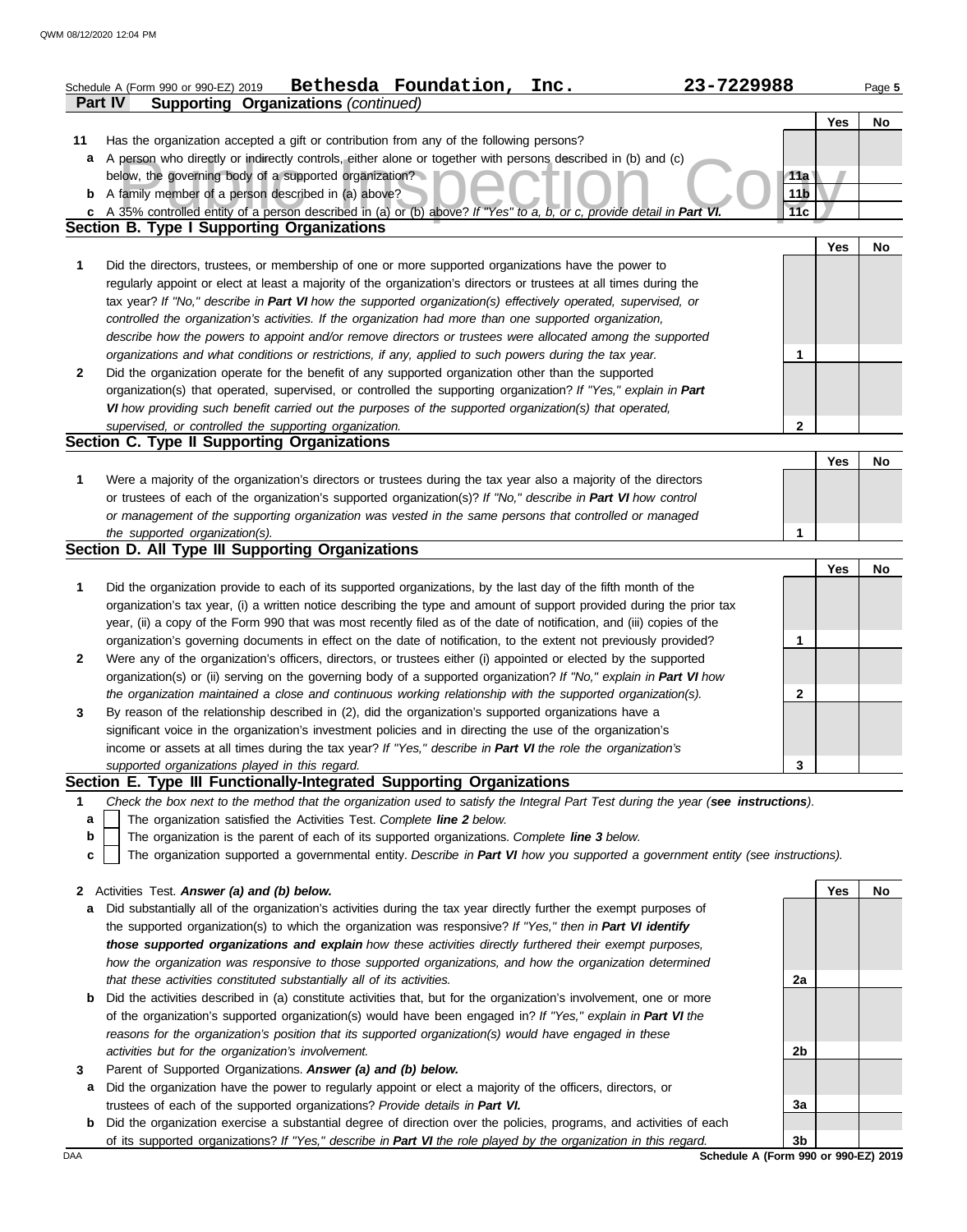| Bethesda Foundation, Inc.<br>Schedule A (Form 990 or 990-EZ) 2019                                                                               |                | 23-7229988     | Page 6                         |
|-------------------------------------------------------------------------------------------------------------------------------------------------|----------------|----------------|--------------------------------|
| <b>Part V</b><br>Type III Non-Functionally Integrated 509(a)(3) Supporting Organizations                                                        |                |                |                                |
| $\mathbf 1$<br>Check here if the organization satisfied the Integral Part Test as a qualifying trust on Nov. 20, 1970 (explain in Part VI). See |                |                |                                |
| instructions. All other Type III non-functionally integrated supporting organizations must complete Sections A through E.                       |                |                |                                |
| Section A - Adjusted Net Income                                                                                                                 |                | (A) Prior Year | (B) Current Year               |
|                                                                                                                                                 |                |                | (optional)                     |
| Net short-term capital gain<br>1                                                                                                                | 1              |                |                                |
| Recoveries of prior-year distributions<br>$\mathbf{2}$                                                                                          | $\overline{2}$ |                |                                |
| Other gross income (see instructions)<br>3                                                                                                      | 3              |                |                                |
| Add lines 1 through 3.<br>4                                                                                                                     | 4              |                |                                |
| 5<br>Depreciation and depletion                                                                                                                 | 5              |                |                                |
| Portion of operating expenses paid or incurred for production or<br>6                                                                           |                |                |                                |
| collection of gross income or for management, conservation, or                                                                                  |                |                |                                |
| maintenance of property held for production of income (see instructions)                                                                        | 6              |                |                                |
| Other expenses (see instructions)<br>7                                                                                                          | $\overline{7}$ |                |                                |
| Adjusted Net Income (subtract lines 5, 6, and 7 from line 4)<br>8                                                                               | 8              |                |                                |
| Section B - Minimum Asset Amount                                                                                                                |                | (A) Prior Year | (B) Current Year<br>(optional) |
| Aggregate fair market value of all non-exempt-use assets (see<br>1                                                                              |                |                |                                |
| instructions for short tax year or assets held for part of year):                                                                               |                |                |                                |
| a Average monthly value of securities                                                                                                           | 1a             |                |                                |
| Average monthly cash balances<br>b                                                                                                              | 1b             |                |                                |
| Fair market value of other non-exempt-use assets<br>c.                                                                                          | 1c             |                |                                |
| Total (add lines 1a, 1b, and 1c)<br>d                                                                                                           | 1d             |                |                                |
| <b>Discount</b> claimed for blockage or other<br>е                                                                                              |                |                |                                |
| factors (explain in detail in Part VI):                                                                                                         |                |                |                                |
| $\mathbf{2}$<br>Acquisition indebtedness applicable to non-exempt-use assets                                                                    | $\mathbf{2}$   |                |                                |
| Subtract line 2 from line 1d.<br>3                                                                                                              | 3              |                |                                |
| Cash deemed held for exempt use. Enter 1-1/2% of line 3 (for greater amount,<br>4                                                               |                |                |                                |
| see instructions).                                                                                                                              | 4              |                |                                |
| Net value of non-exempt-use assets (subtract line 4 from line 3)<br>5.                                                                          | 5              |                |                                |
| Multiply line 5 by .035.<br>6                                                                                                                   | 6              |                |                                |
| 7<br>Recoveries of prior-year distributions                                                                                                     | 7              |                |                                |
| Minimum Asset Amount (add line 7 to line 6)<br>8                                                                                                | 8              |                |                                |
| Section C - Distributable Amount                                                                                                                |                |                | <b>Current Year</b>            |
| Adjusted net income for prior year (from Section A, line 8, Column A)<br>1.                                                                     | 1              |                |                                |
| 2<br>Enter 85% of line 1.                                                                                                                       | 2              |                |                                |
| 3<br>Minimum asset amount for prior year (from Section B, line 8, Column A)                                                                     | 3              |                |                                |
| Enter greater of line 2 or line 3.<br>4                                                                                                         | 4              |                |                                |
| 5<br>Income tax imposed in prior year                                                                                                           | 5              |                |                                |
| Distributable Amount. Subtract line 5 from line 4, unless subject to<br>6                                                                       |                |                |                                |
| emergency temporary reduction (see instructions).                                                                                               | 6              |                |                                |
| 7<br>Check here if the current year is the organization's first as a non-functionally integrated Type III supporting organization (see          |                |                |                                |
| instructions).                                                                                                                                  |                |                |                                |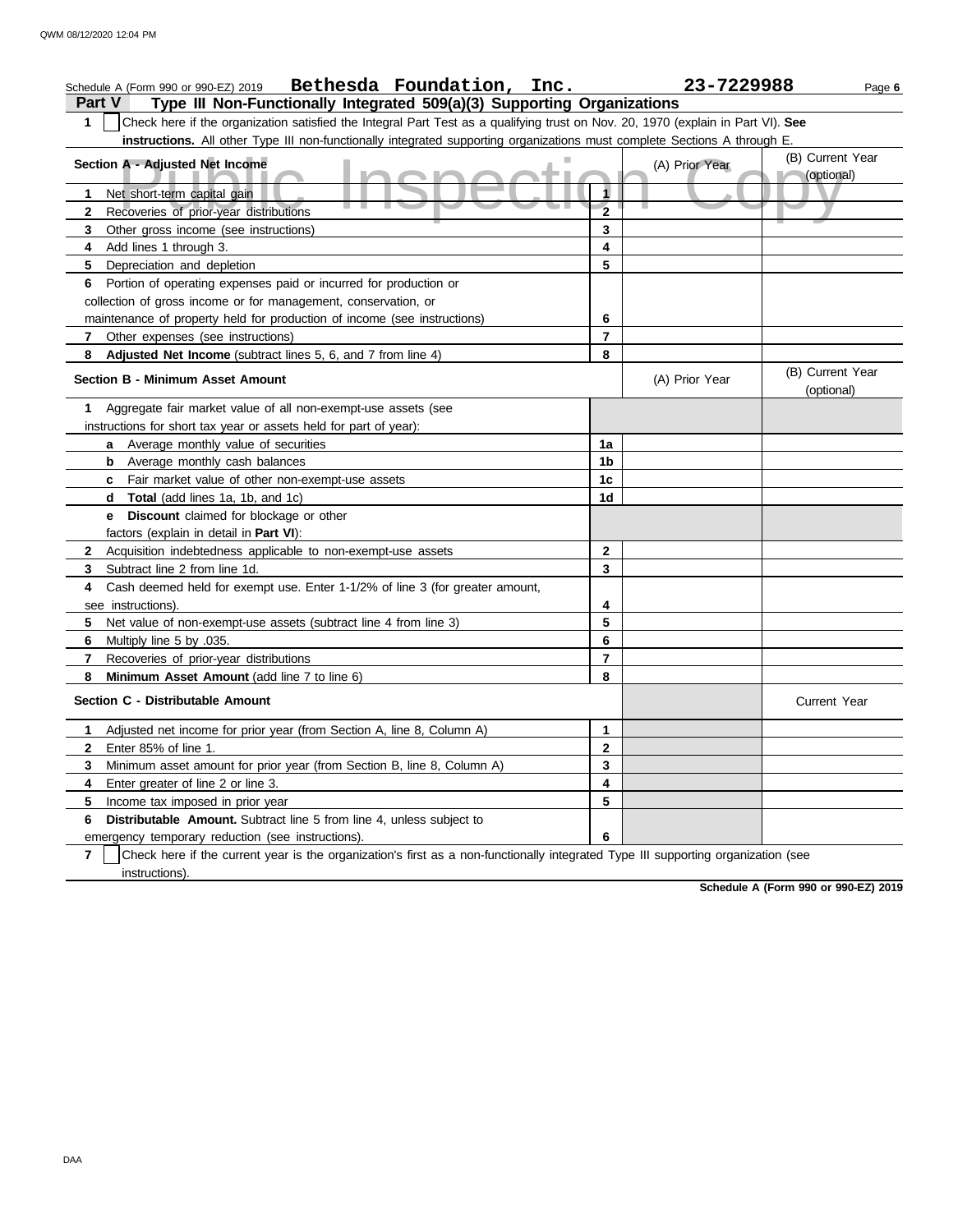|                   | Bethesda Foundation, Inc.<br>Schedule A (Form 990 or 990-EZ) 2019<br>Type III Non-Functionally Integrated 509(a)(3) Supporting Organizations (continued)<br>Part V                                                |                                    | 23-7229988                                    | Page 7                                                  |
|-------------------|-------------------------------------------------------------------------------------------------------------------------------------------------------------------------------------------------------------------|------------------------------------|-----------------------------------------------|---------------------------------------------------------|
|                   | <b>Section D - Distributions</b>                                                                                                                                                                                  |                                    |                                               | <b>Current Year</b>                                     |
| 1<br>$\mathbf{2}$ | Amounts paid to supported organizations to accomplish exempt purposes<br>Amounts paid to perform activity that directly furthers exempt purposes of supported<br>organizations, in excess of income from activity |                                    |                                               |                                                         |
| 3                 | Administrative expenses paid to accomplish exempt purposes of supported organizations                                                                                                                             |                                    |                                               |                                                         |
| 4                 | Amounts paid to acquire exempt-use assets                                                                                                                                                                         |                                    |                                               |                                                         |
| 5                 | Qualified set-aside amounts (prior IRS approval required)                                                                                                                                                         |                                    |                                               |                                                         |
| 6                 | Other distributions (describe in Part VI). See instructions.                                                                                                                                                      |                                    |                                               |                                                         |
| 7                 | Total annual distributions. Add lines 1 through 6.                                                                                                                                                                |                                    |                                               |                                                         |
| 8                 | Distributions to attentive supported organizations to which the organization is responsive<br>(provide details in Part VI). See instructions.                                                                     |                                    |                                               |                                                         |
| 9                 | Distributable amount for 2019 from Section C, line 6                                                                                                                                                              |                                    |                                               |                                                         |
| 10                | Line 8 amount divided by line 9 amount                                                                                                                                                                            |                                    |                                               |                                                         |
|                   | <b>Section E - Distribution Allocations (see instructions)</b>                                                                                                                                                    | (i)<br><b>Excess Distributions</b> | (ii)<br><b>Underdistributions</b><br>Pre-2019 | (iii)<br><b>Distributable</b><br><b>Amount for 2019</b> |
| 1                 | Distributable amount for 2019 from Section C, line 6                                                                                                                                                              |                                    |                                               |                                                         |
| $\mathbf{2}$      | Underdistributions, if any, for years prior to 2019<br>(reasonable cause required-explain in Part VI). See<br>instructions.                                                                                       |                                    |                                               |                                                         |
| 3                 | Excess distributions carryover, if any, to 2019                                                                                                                                                                   |                                    |                                               |                                                         |
|                   | a From 2014                                                                                                                                                                                                       |                                    |                                               |                                                         |
|                   |                                                                                                                                                                                                                   |                                    |                                               |                                                         |
|                   | <b>c</b> From 2016                                                                                                                                                                                                |                                    |                                               |                                                         |
|                   |                                                                                                                                                                                                                   |                                    |                                               |                                                         |
|                   | e From 2018                                                                                                                                                                                                       |                                    |                                               |                                                         |
|                   | f Total of lines 3a through e                                                                                                                                                                                     |                                    |                                               |                                                         |
|                   | g Applied to underdistributions of prior years                                                                                                                                                                    |                                    |                                               |                                                         |
|                   | h Applied to 2019 distributable amount                                                                                                                                                                            |                                    |                                               |                                                         |
|                   | Carryover from 2014 not applied (see instructions)                                                                                                                                                                |                                    |                                               |                                                         |
|                   | Remainder. Subtract lines 3g, 3h, and 3i from 3f.                                                                                                                                                                 |                                    |                                               |                                                         |
| 4                 | Distributions for 2019 from                                                                                                                                                                                       |                                    |                                               |                                                         |
|                   | \$<br>Section D, line 7:                                                                                                                                                                                          |                                    |                                               |                                                         |
|                   | a Applied to underdistributions of prior years                                                                                                                                                                    |                                    |                                               |                                                         |
|                   | <b>b</b> Applied to 2019 distributable amount                                                                                                                                                                     |                                    |                                               |                                                         |
|                   | <b>c</b> Remainder. Subtract lines 4a and 4b from 4.                                                                                                                                                              |                                    |                                               |                                                         |
| 5                 | Remaining underdistributions for years prior to 2019, if                                                                                                                                                          |                                    |                                               |                                                         |
|                   | any. Subtract lines 3g and 4a from line 2. For result                                                                                                                                                             |                                    |                                               |                                                         |
|                   | greater than zero, explain in <b>Part VI</b> . See instructions.                                                                                                                                                  |                                    |                                               |                                                         |
| 6                 | Remaining underdistributions for 2019. Subtract lines 3h                                                                                                                                                          |                                    |                                               |                                                         |
|                   | and 4b from line 1. For result greater than zero, explain in                                                                                                                                                      |                                    |                                               |                                                         |
|                   | <b>Part VI.</b> See instructions.                                                                                                                                                                                 |                                    |                                               |                                                         |
| 7                 | Excess distributions carryover to 2020. Add lines 3j<br>and 4c.                                                                                                                                                   |                                    |                                               |                                                         |
| 8                 | Breakdown of line 7:                                                                                                                                                                                              |                                    |                                               |                                                         |
|                   |                                                                                                                                                                                                                   |                                    |                                               |                                                         |
|                   |                                                                                                                                                                                                                   |                                    |                                               |                                                         |
|                   |                                                                                                                                                                                                                   |                                    |                                               |                                                         |
|                   | d Excess from 2018                                                                                                                                                                                                |                                    |                                               |                                                         |
|                   | e Excess from 2019.                                                                                                                                                                                               |                                    |                                               |                                                         |
|                   |                                                                                                                                                                                                                   |                                    |                                               |                                                         |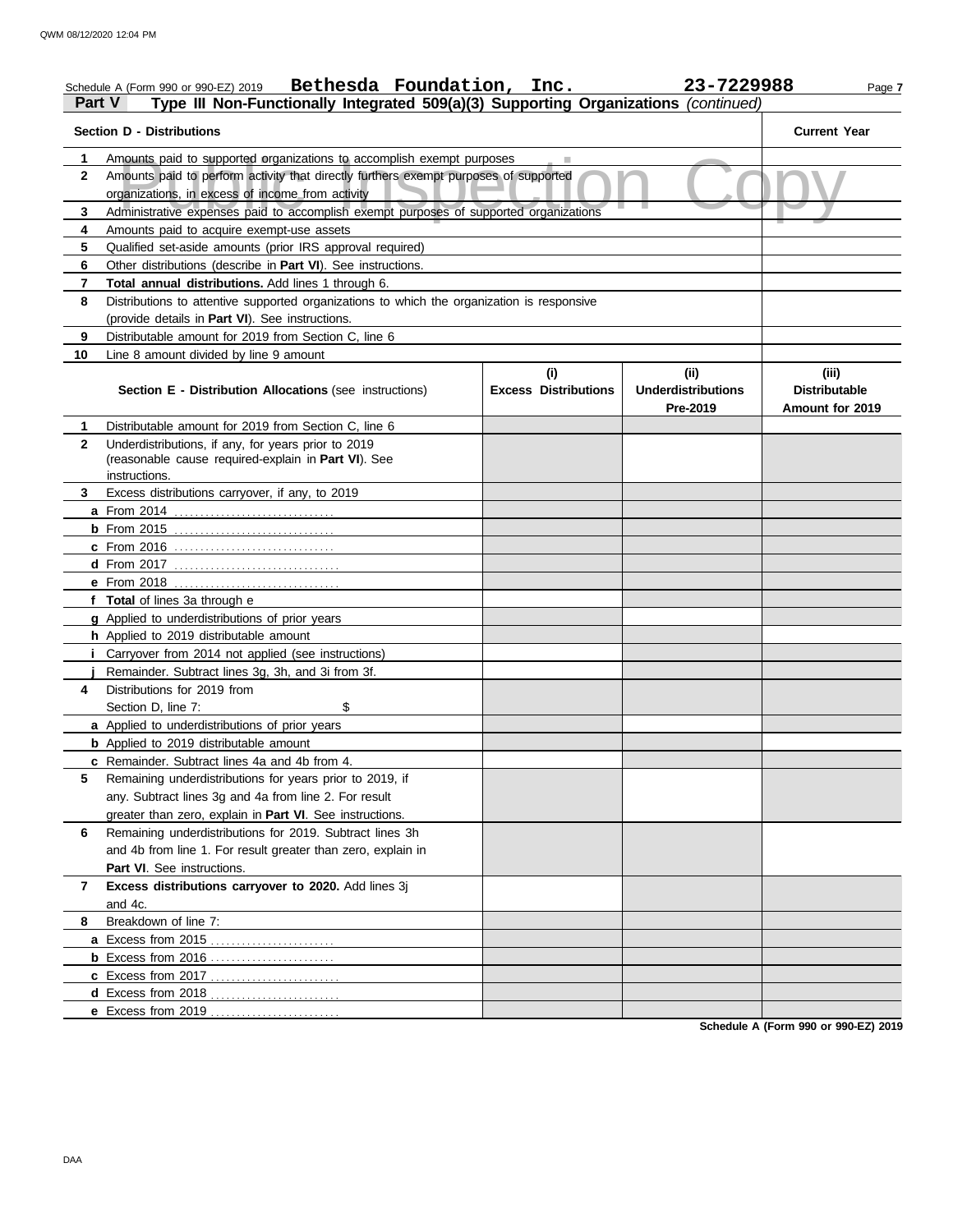| Schedule A (Form 990 or 990-EZ) 2019 Bethesda Foundation, Inc. |  |  |  |  | 23-7229988                                                                                                                                                                                                                                     | Page 8 |
|----------------------------------------------------------------|--|--|--|--|------------------------------------------------------------------------------------------------------------------------------------------------------------------------------------------------------------------------------------------------|--------|
| Part VI                                                        |  |  |  |  | Supplemental Information. Provide the explanations required by Part II, line 10; Part II, line 17a or 17b; Part<br>III, line 12; Part IV, Section A, lines 1, 2, 3b, 3c, 4b, 4c, 5a, 6, 9a, 9b, 9c, 11a, 11b, and 11c; Part IV, Section        |        |
|                                                                |  |  |  |  | B, lines 1 and 2; Part IV, Section C, line 1; Part IV, Section D, lines 2 and 3; Part IV, Section E, lines 1c, 2a, 2b,<br>3a, and 3b; Part V, line 1; Part V, Section B, line 1e; Part V, Section D, lines 5, 6, and 8; and Part V, Section E, |        |
|                                                                |  |  |  |  | lines 2, 5, and 6. Also complete this part for any additional information. (See instructions.)                                                                                                                                                 |        |
|                                                                |  |  |  |  |                                                                                                                                                                                                                                                |        |
|                                                                |  |  |  |  |                                                                                                                                                                                                                                                |        |
|                                                                |  |  |  |  |                                                                                                                                                                                                                                                |        |
|                                                                |  |  |  |  |                                                                                                                                                                                                                                                |        |
|                                                                |  |  |  |  |                                                                                                                                                                                                                                                |        |
|                                                                |  |  |  |  |                                                                                                                                                                                                                                                |        |
|                                                                |  |  |  |  |                                                                                                                                                                                                                                                |        |
|                                                                |  |  |  |  |                                                                                                                                                                                                                                                |        |
|                                                                |  |  |  |  |                                                                                                                                                                                                                                                |        |
|                                                                |  |  |  |  |                                                                                                                                                                                                                                                |        |
|                                                                |  |  |  |  |                                                                                                                                                                                                                                                |        |
|                                                                |  |  |  |  |                                                                                                                                                                                                                                                |        |
|                                                                |  |  |  |  |                                                                                                                                                                                                                                                |        |
|                                                                |  |  |  |  |                                                                                                                                                                                                                                                |        |
|                                                                |  |  |  |  |                                                                                                                                                                                                                                                |        |
|                                                                |  |  |  |  |                                                                                                                                                                                                                                                |        |
|                                                                |  |  |  |  |                                                                                                                                                                                                                                                |        |
|                                                                |  |  |  |  |                                                                                                                                                                                                                                                |        |
|                                                                |  |  |  |  |                                                                                                                                                                                                                                                |        |
|                                                                |  |  |  |  |                                                                                                                                                                                                                                                |        |
|                                                                |  |  |  |  |                                                                                                                                                                                                                                                |        |
|                                                                |  |  |  |  |                                                                                                                                                                                                                                                |        |
|                                                                |  |  |  |  |                                                                                                                                                                                                                                                |        |
|                                                                |  |  |  |  |                                                                                                                                                                                                                                                |        |
|                                                                |  |  |  |  |                                                                                                                                                                                                                                                |        |
|                                                                |  |  |  |  |                                                                                                                                                                                                                                                |        |
|                                                                |  |  |  |  |                                                                                                                                                                                                                                                |        |
|                                                                |  |  |  |  |                                                                                                                                                                                                                                                |        |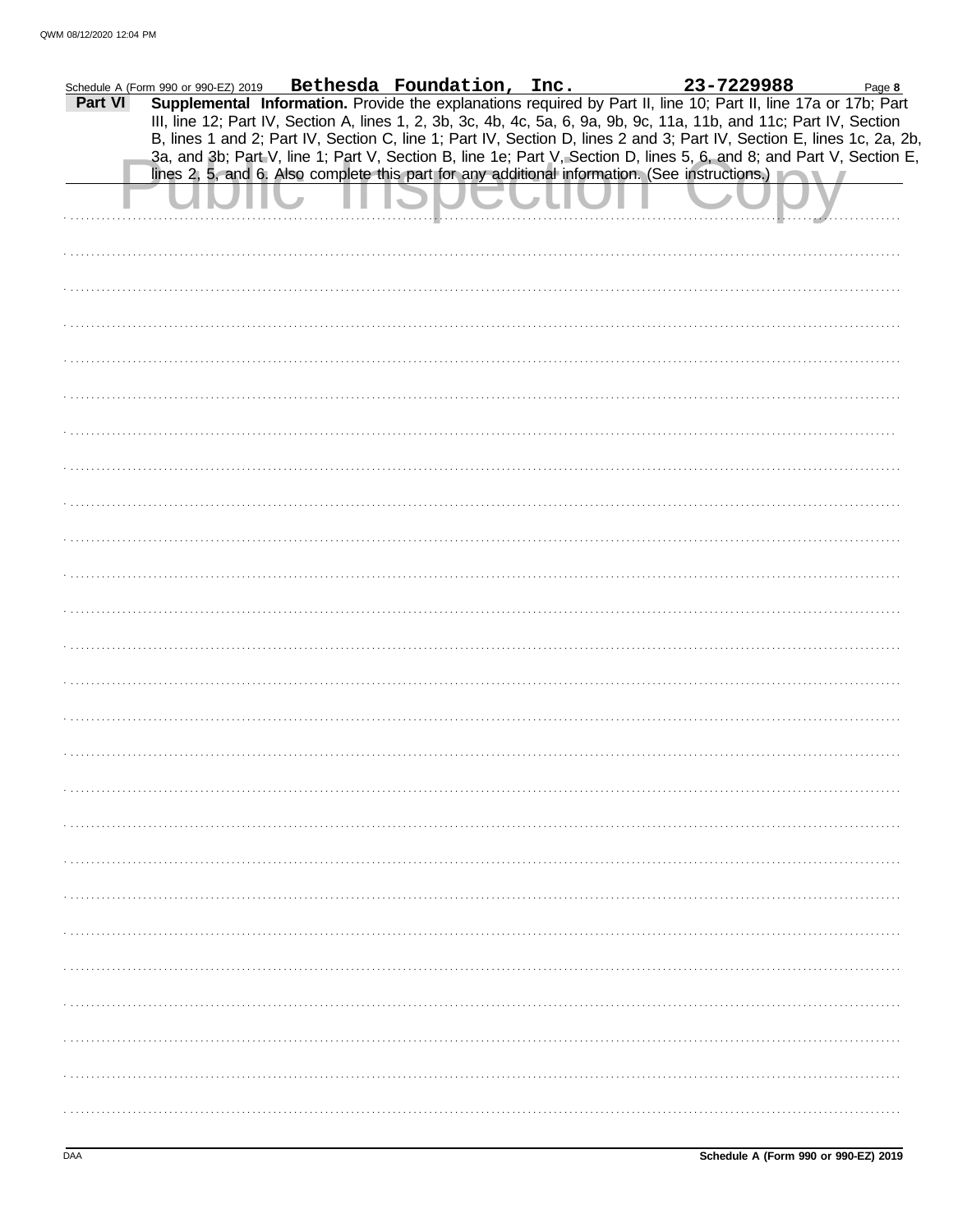| <b>Schedule B</b><br>(Form 990, 990-EZ,<br>or 990-PF)<br>Department of the Treasury<br>Internal Revenue Service | <b>Schedule of Contributors</b><br>u Attach to Form 990, Form 990-EZ, or Form 990-PF.<br>u Go to www.irs.gov/Form990 for the latest information.                                                                          |                                                     | OMB No. 1545-0047<br>2019 |
|-----------------------------------------------------------------------------------------------------------------|---------------------------------------------------------------------------------------------------------------------------------------------------------------------------------------------------------------------------|-----------------------------------------------------|---------------------------|
| Name of the organization<br>Bethesda Foundation<br><b>Organization type (check one):</b>                        | Inc                                                                                                                                                                                                                       | <b>Employer identification number</b><br>23-7229988 |                           |
| Filers of:                                                                                                      | Section:                                                                                                                                                                                                                  |                                                     |                           |
| Form 990 or 990-EZ                                                                                              | X <br>3 ) (enter number) organization<br>501(c)(                                                                                                                                                                          |                                                     |                           |
|                                                                                                                 | $4947(a)(1)$ nonexempt charitable trust <b>not</b> treated as a private foundation                                                                                                                                        |                                                     |                           |
|                                                                                                                 | 527 political organization                                                                                                                                                                                                |                                                     |                           |
| Form 990-PF                                                                                                     | 501(c)(3) exempt private foundation                                                                                                                                                                                       |                                                     |                           |
|                                                                                                                 | $4947(a)(1)$ nonexempt charitable trust treated as a private foundation                                                                                                                                                   |                                                     |                           |
|                                                                                                                 | $501(c)(3)$ taxable private foundation                                                                                                                                                                                    |                                                     |                           |
|                                                                                                                 |                                                                                                                                                                                                                           |                                                     |                           |
| instructions.                                                                                                   | Check if your organization is covered by the <b>General Rule</b> or a <b>Special Rule.</b><br>Note: Only a section 501(c)(7), (8), or (10) organization can check boxes for both the General Rule and a Special Rule. See |                                                     |                           |
| Assessed Buds                                                                                                   |                                                                                                                                                                                                                           |                                                     |                           |

#### **General Rule**

For an organization filing Form 990, 990-EZ, or 990-PF that received, during the year, contributions totaling \$5,000 or more (in money or property) from any one contributor. Complete Parts I and II. See instructions for determining a contributor's total contributions.

### **Special Rules**

 $\overline{X}$  For an organization described in section 501(c)(3) filing Form 990 or 990-EZ that met the 33<sup>1</sup>/3% support test of the regulations under sections 509(a)(1) and 170(b)(1)(A)(vi), that checked Schedule A (Form 990 or 990-EZ), Part II, line 13, 16a, or 16b, and that received from any one contributor, during the year, total contributions of the greater of **(1)** \$5,000; or **(2)** 2% of the amount on (i) Form 990, Part VIII, line 1h; or (ii) Form 990-EZ, line 1. Complete Parts I and II.

literary, or educational purposes, or for the prevention of cruelty to children or animals. Complete Parts I (entering For an organization described in section 501(c)(7), (8), or (10) filing Form 990 or 990-EZ that received from any one contributor, during the year, total contributions of more than \$1,000 *exclusively* for religious, charitable, scientific, "N/A" in column (b) instead of the contributor name and address), II, and III.

For an organization described in section 501(c)(7), (8), or (10) filing Form 990 or 990-EZ that received from any one contributor, during the year, contributions *exclusively* for religious, charitable, etc., purposes, but no such contributions totaled more than \$1,000. If this box is checked, enter here the total contributions that were received during the year for an *exclusively* religious, charitable, etc., purpose. Don't complete any of the parts unless the **General Rule** applies to this organization because it received *nonexclusively* religious, charitable, etc., contributions totaling \$5,000 or more during the year . . . . . . . . . . . . . . . . . . . . . . . . . . . . . . . . . . . . . . . . . . . . . . . . . . . . . . . . . . . . . . . . . . . . . . . . . . . .  $\triangleright$  \$

990-EZ, or 990-PF), but it **must** answer "No" on Part IV, line 2, of its Form 990; or check the box on line H of its Form 990-EZ or on its Form 990-PF, Part I, line 2, to certify that it doesn't meet the filing requirements of Schedule B (Form 990, 990-EZ, or 990-PF). **Caution:** An organization that isn't covered by the General Rule and/or the Special Rules doesn't file Schedule B (Form 990,

**For Paperwork Reduction Act Notice, see the instructions for Form 990, 990-EZ, or 990-PF.**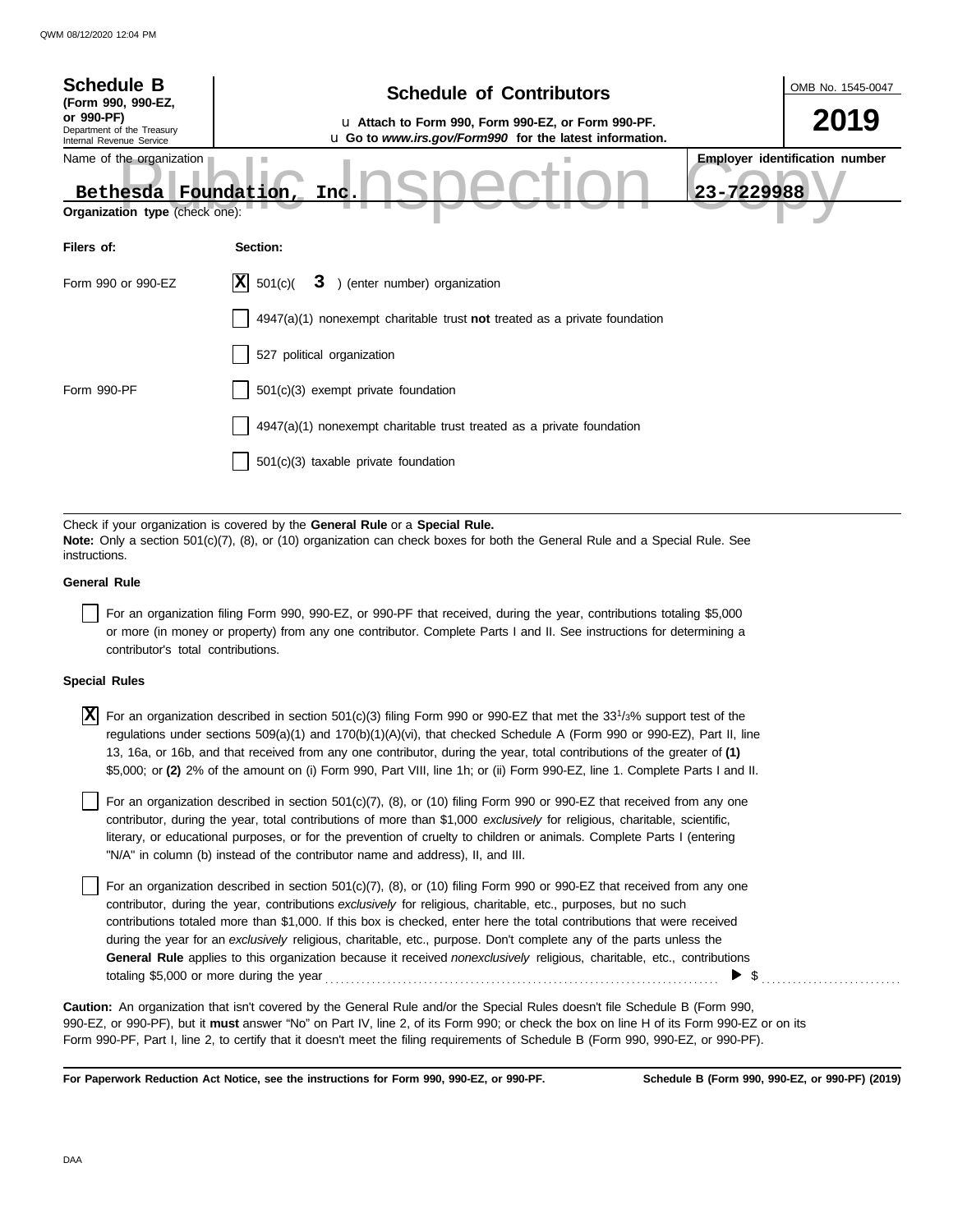|                | Schedule B (Form 990, 990-EZ, or 990-PF) (2019)<br>Name of organization<br>Bethesda Foundation,<br>Inc. |                                   | Page 1 of 2<br>Page 2<br>Employer identification number<br>23-7229988                        |
|----------------|---------------------------------------------------------------------------------------------------------|-----------------------------------|----------------------------------------------------------------------------------------------|
| Part I         | Contributors (see instructions). Use duplicate copies of Part I if additional space is needed.          |                                   |                                                                                              |
| (a)<br>No.     | (b)<br>Name, address, and ZIP + 4                                                                       | (c)<br><b>Total contributions</b> | (d)<br>Type of contribution                                                                  |
| $1$            |                                                                                                         | 15,000<br>\$                      | X<br>Person<br>Payroll<br><b>Noncash</b><br>(Complete Part II for<br>noncash contributions.) |
| (a)<br>No.     | (b)<br>Name, address, and ZIP + 4                                                                       | (c)<br><b>Total contributions</b> | (d)<br>Type of contribution                                                                  |
| $\overline{2}$ |                                                                                                         | 6,920<br>\$                       | X<br>Person<br>Payroll<br><b>Noncash</b><br>(Complete Part II for<br>noncash contributions.) |
| (a)<br>No.     | (b)<br>Name, address, and ZIP + 4                                                                       | (c)<br><b>Total contributions</b> | (d)<br>Type of contribution                                                                  |
| $\overline{3}$ |                                                                                                         | 25,000<br>\$                      | X<br>Person<br>Payroll<br><b>Noncash</b><br>(Complete Part II for<br>noncash contributions.) |
| (a)<br>No.     | (b)<br>Name, address, and ZIP + 4                                                                       | (c)<br><b>Total contributions</b> | (d)<br>Type of contribution                                                                  |
| 4              |                                                                                                         | 10,000<br>\$                      | Χ<br>Person<br>Payroll<br>Noncash<br>(Complete Part II for<br>noncash contributions.)        |
| (a)<br>No.     | (b)<br>Name, address, and ZIP + 4                                                                       | (c)<br><b>Total contributions</b> | (d)<br>Type of contribution                                                                  |
| 5 <sub>1</sub> |                                                                                                         | 30,000<br>$\mathsf{S}_{\perp}$    | Χ<br>Person<br>Payroll<br><b>Noncash</b><br>(Complete Part II for<br>noncash contributions.) |
| (a)<br>No.     | (b)<br>Name, address, and ZIP + 4                                                                       | (c)<br><b>Total contributions</b> | (d)<br>Type of contribution                                                                  |
| 6 <sub>1</sub> |                                                                                                         | 15,000<br>\$                      | Χ<br>Person<br>Payroll<br><b>Noncash</b><br>(Complete Part II for<br>noncash contributions.) |

**Schedule B (Form 990, 990-EZ, or 990-PF) (2019)**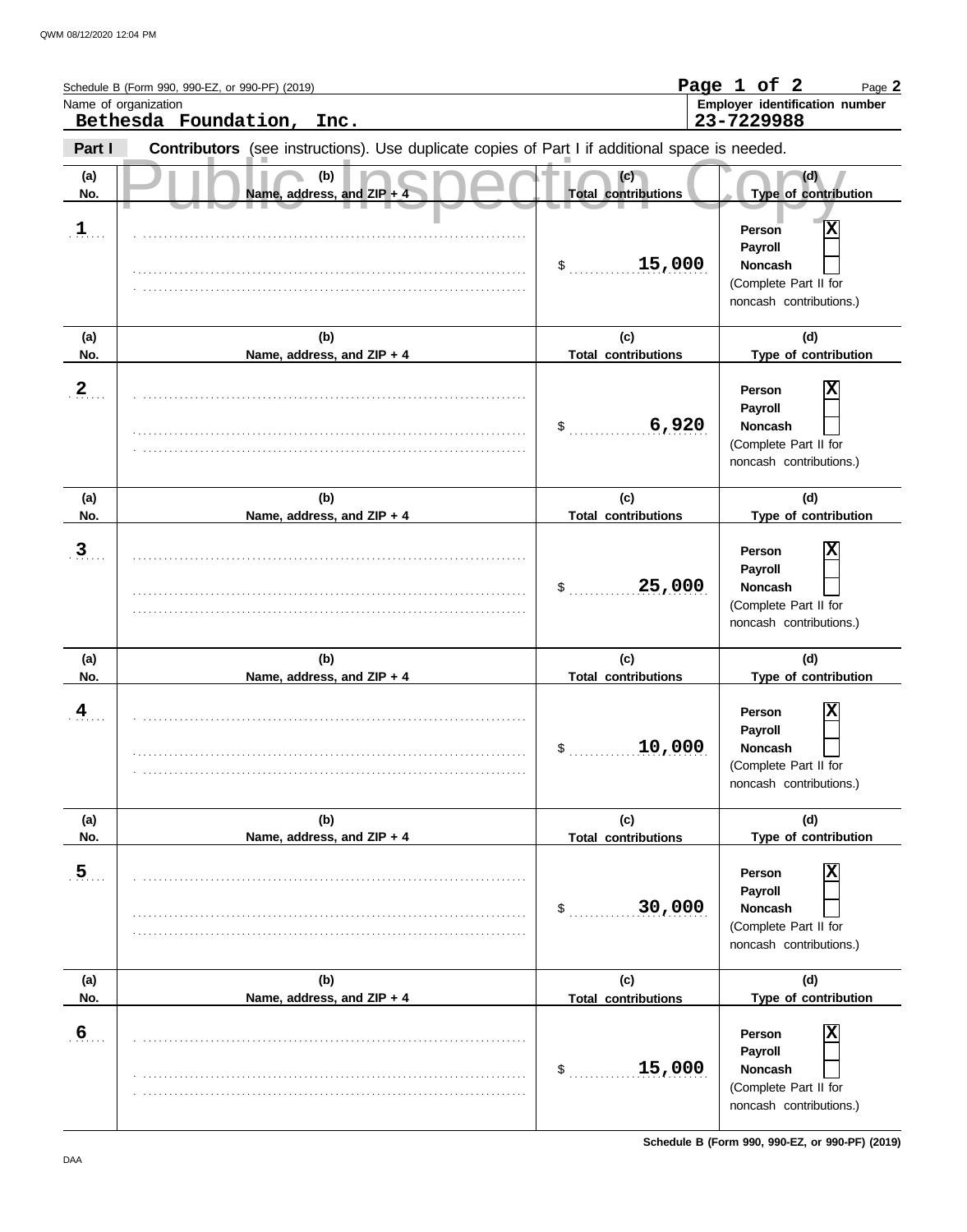|                | Schedule B (Form 990, 990-EZ, or 990-PF) (2019)<br>Name of organization<br>Bethesda Foundation,<br>Inc. |                                   | Page 2 of 2<br>Page 2<br>Employer identification number<br>23-7229988                                           |
|----------------|---------------------------------------------------------------------------------------------------------|-----------------------------------|-----------------------------------------------------------------------------------------------------------------|
| Part I         | Contributors (see instructions). Use duplicate copies of Part I if additional space is needed.          |                                   |                                                                                                                 |
| (a)<br>No.     | (b)<br>Name, address, and ZIP + 4                                                                       | (c)<br><b>Total contributions</b> | (d)<br>Type of contribution                                                                                     |
| $\overline{7}$ |                                                                                                         | 8,500<br>$\sim$                   | Χ<br>Person<br>Payroll<br><b>Noncash</b><br>(Complete Part II for<br>noncash contributions.)                    |
| (a)<br>No.     | (b)<br>Name, address, and ZIP + 4                                                                       | (c)<br><b>Total contributions</b> | (d)<br>Type of contribution                                                                                     |
| 8              |                                                                                                         | 8,500<br>\$                       | X<br>Person<br>Payroll<br><b>Noncash</b><br>(Complete Part II for<br>noncash contributions.)                    |
| (a)<br>No.     | (b)<br>Name, address, and ZIP + 4                                                                       | (c)<br><b>Total contributions</b> | (d)<br>Type of contribution                                                                                     |
|                |                                                                                                         | \$                                | Person<br>Payroll<br><b>Noncash</b><br>(Complete Part II for<br>noncash contributions.)                         |
| (a)            | (b)                                                                                                     | (c)<br><b>Total contributions</b> | (d)<br>Type of contribution                                                                                     |
| No.            | Name, address, and ZIP + 4                                                                              | \$                                | Person<br>Payroll<br>Noncash<br>(Complete Part II for<br>noncash contributions.)                                |
| (a)            | (b)                                                                                                     | (c)                               | (d)                                                                                                             |
| No.<br>.       | Name, address, and ZIP + 4                                                                              | <b>Total contributions</b><br>\$  | Type of contribution<br>Person<br>Payroll<br><b>Noncash</b><br>(Complete Part II for<br>noncash contributions.) |
| (a)<br>No.     | (b)<br>Name, address, and ZIP + 4                                                                       | (c)<br><b>Total contributions</b> | (d)<br>Type of contribution                                                                                     |
|                |                                                                                                         | \$                                | Person<br>Payroll<br><b>Noncash</b><br>(Complete Part II for<br>noncash contributions.)                         |

**Schedule B (Form 990, 990-EZ, or 990-PF) (2019)**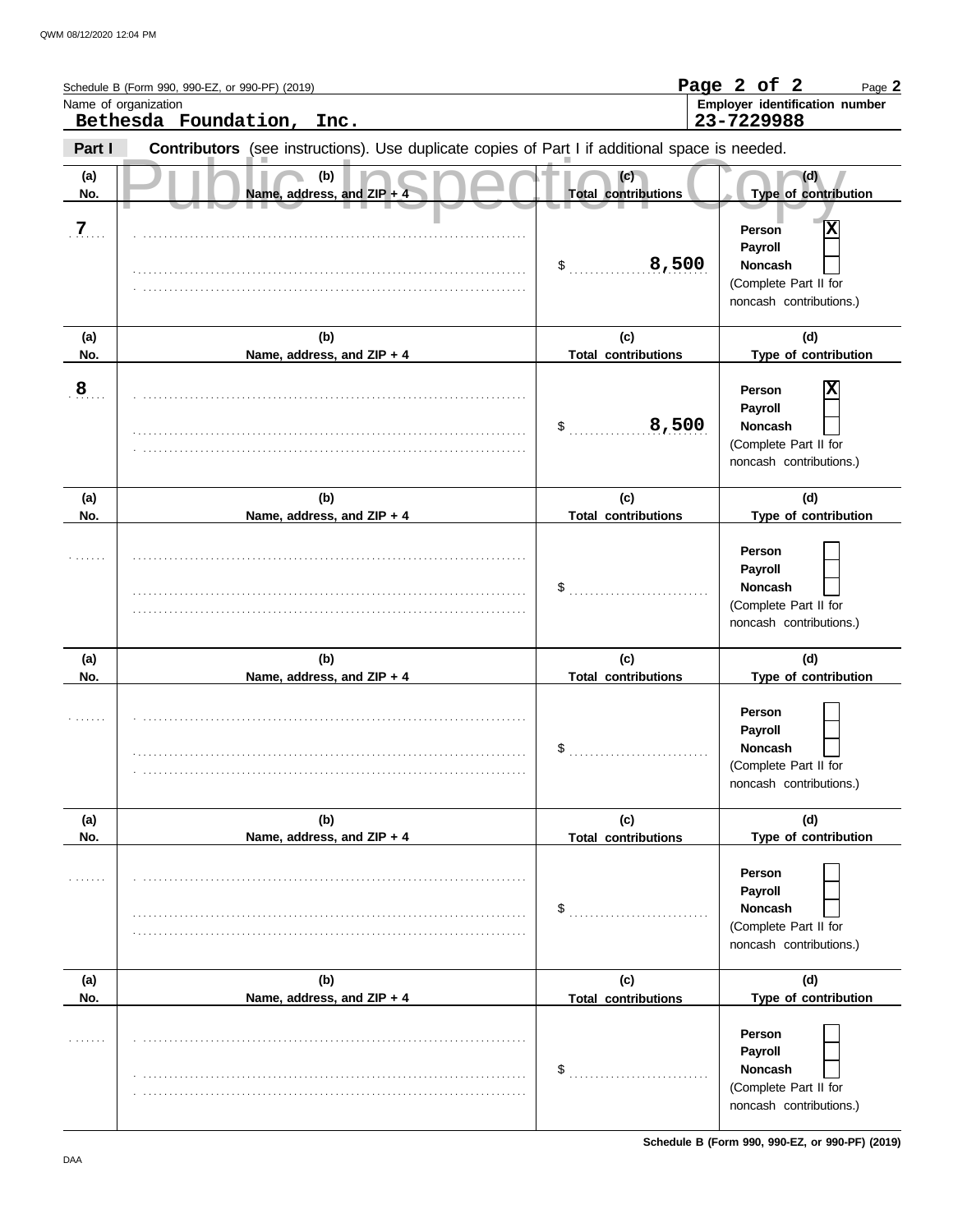|                  | <b>SCHEDULE D</b><br>(Form 990)<br>Department of the Treasury<br>Internal Revenue Service<br>Name of the organization | Supplemental Financial Statements<br>u Complete if the organization answered "Yes" on Form 990,<br>Part IV, line 6, 7, 8, 9, 10, 11a, 11b, 11c, 11d, 11e, 11f, 12a, or 12b.<br>u Go to www.irs.gov/Form990 for instructions and the latest information.                                                                                                                                                                                                     | u Attach to Form 990. |                                                                                                      |          | OMB No. 1545-0047<br><b>Open to Public</b><br><b>Inspection</b><br><b>Employer identification number</b> |
|------------------|-----------------------------------------------------------------------------------------------------------------------|-------------------------------------------------------------------------------------------------------------------------------------------------------------------------------------------------------------------------------------------------------------------------------------------------------------------------------------------------------------------------------------------------------------------------------------------------------------|-----------------------|------------------------------------------------------------------------------------------------------|----------|----------------------------------------------------------------------------------------------------------|
|                  | Part I                                                                                                                | Bethesda Foundation, Inc.<br>Organizations Maintaining Donor Advised Funds or Other Similar Funds or Accounts.<br>Complete if the organization answered "Yes" on Form 990, Part IV, line 6.                                                                                                                                                                                                                                                                 |                       |                                                                                                      |          | 23-7229988                                                                                               |
| 1<br>2<br>3<br>4 | Total number at end of year                                                                                           | Aggregate value of contributions to (during year)<br>Aggregate value of grants from (during year)                                                                                                                                                                                                                                                                                                                                                           |                       | (a) Donor advised funds                                                                              |          | (b) Funds and other accounts                                                                             |
| 5<br>6           |                                                                                                                       | Did the organization inform all donors and donor advisors in writing that the assets held in donor advised<br>Did the organization inform all grantees, donors, and donor advisors in writing that grant funds can be used<br>only for charitable purposes and not for the benefit of the donor or donor advisor, or for any other purpose                                                                                                                  |                       |                                                                                                      |          | No<br>Yes                                                                                                |
|                  | Part II                                                                                                               | <b>Conservation Easements.</b><br>Complete if the organization answered "Yes" on Form 990, Part IV, line 7.                                                                                                                                                                                                                                                                                                                                                 |                       |                                                                                                      |          | Yes<br>No                                                                                                |
| 1                | Protection of natural habitat<br>Preservation of open space                                                           | Purpose(s) of conservation easements held by the organization (check all that apply).<br>Preservation of land for public use (for example, recreation or education                                                                                                                                                                                                                                                                                          |                       | Preservation of a historically important land area<br>Preservation of a certified historic structure |          |                                                                                                          |
| 2                | easement on the last day of the tax year.<br>a Total number of conservation easements                                 | Complete lines 2a through 2d if the organization held a qualified conservation contribution in the form of a conservation                                                                                                                                                                                                                                                                                                                                   |                       |                                                                                                      | 2a       | Held at the End of the Tax Year                                                                          |
| b                |                                                                                                                       | d Number of conservation easements included in (c) acquired after 7/25/06, and not on a                                                                                                                                                                                                                                                                                                                                                                     |                       |                                                                                                      | 2b<br>2c |                                                                                                          |
| 3                | tax year <b>u</b>                                                                                                     | historic structure listed in the National Register<br>Number of conservation easements modified, transferred, released, extinguished, or terminated by the organization during the                                                                                                                                                                                                                                                                          |                       |                                                                                                      | 2d       |                                                                                                          |
| 5<br>6           |                                                                                                                       | Number of states where property subject to conservation easement is located u<br>Does the organization have a written policy regarding the periodic monitoring, inspection, handling of<br>violations, and enforcement of the conservation easements it holds?<br>Staff and volunteer hours devoted to monitoring, inspecting, handling of violations, and enforcing conservation easements during the year                                                 |                       |                                                                                                      |          | Yes $\boxed{\phantom{a}}$<br>No                                                                          |
| 7                | u <sub></sub><br><b>u</b> \$                                                                                          | Amount of expenses incurred in monitoring, inspecting, handling of violations, and enforcing conservation easements during the year                                                                                                                                                                                                                                                                                                                         |                       |                                                                                                      |          |                                                                                                          |
| 8                |                                                                                                                       | Does each conservation easement reported on line 2(d) above satisfy the requirements of section 170(h)(4)(B)(i)                                                                                                                                                                                                                                                                                                                                             |                       |                                                                                                      |          | Yes $\vert \ \ \vert$<br>No                                                                              |
| 9                |                                                                                                                       | In Part XIII, describe how the organization reports conservation easements in its revenue and expense statement and<br>balance sheet, and include, if applicable, the text of the footnote to the organization's financial statements that describes the<br>organization's accounting for conservation easements.                                                                                                                                           |                       |                                                                                                      |          |                                                                                                          |
|                  | Part III                                                                                                              | Organizations Maintaining Collections of Art, Historical Treasures, or Other Similar Assets.<br>Complete if the organization answered "Yes" on Form 990, Part IV, line 8.                                                                                                                                                                                                                                                                                   |                       |                                                                                                      |          |                                                                                                          |
|                  |                                                                                                                       | 1a If the organization elected, as permitted under FASB ASC 958, not to report in its revenue statement and balance sheet works<br>of art, historical treasures, or other similar assets held for public exhibition, education, or research in furtherance of public                                                                                                                                                                                        |                       |                                                                                                      |          |                                                                                                          |
|                  |                                                                                                                       | service, provide in Part XIII the text of the footnote to its financial statements that describes these items.<br><b>b</b> If the organization elected, as permitted under FASB ASC 958, to report in its revenue statement and balance sheet works of<br>art, historical treasures, or other similar assets held for public exhibition, education, or research in furtherance of public service,<br>provide the following amounts relating to these items: |                       |                                                                                                      |          |                                                                                                          |
| 2                |                                                                                                                       | If the organization received or held works of art, historical treasures, or other similar assets for financial gain, provide the<br>following amounts required to be reported under FASB ASC 958 relating to these items:                                                                                                                                                                                                                                   |                       |                                                                                                      |          | $\mathbf{u}$ \$                                                                                          |
| DAA              |                                                                                                                       | For Paperwork Reduction Act Notice, see the Instructions for Form 990.                                                                                                                                                                                                                                                                                                                                                                                      |                       |                                                                                                      |          | Schedule D (Form 990) 2019                                                                               |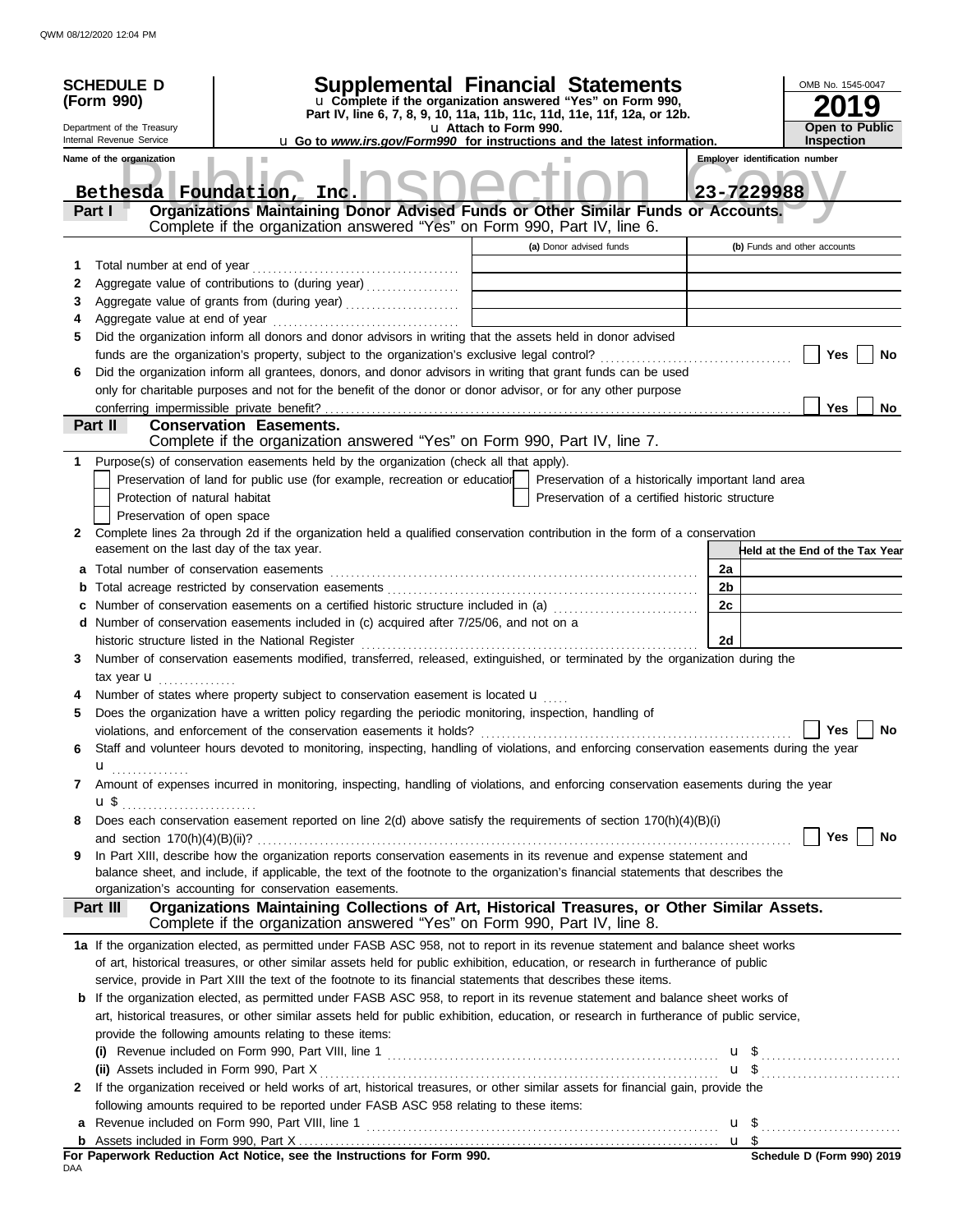| Organizations Maintaining Collections of Art, Historical Treasures, or Other Similar Assets (continued)<br>Part III<br>3 Using the organization's acquisition, accession, and other records, check any of the following that make significant use of its<br>collection items (check all that apply):<br>Public exhibition<br>Loan or exchange program<br>a<br>d<br>Other <b>Communication</b> of the later of the later of the later of the later of the later of the later of the later of the later of the later of the later of the later of the later of the later of the later of the later of th<br>Scholarly research<br>b<br>Preservation for future generations<br>c<br>Provide a description of the organization's collections and explain how they further the organization's exempt purpose in Part<br>XIII.<br>During the year, did the organization solicit or receive donations of art, historical treasures, or other similar<br>5<br><b>Yes</b><br><b>No</b><br><b>Escrow and Custodial Arrangements.</b><br><b>Part IV</b><br>Complete if the organization answered "Yes" on Form 990, Part IV, line 9, or reported an amount on Form<br>990, Part X, line 21.<br>1a Is the organization an agent, trustee, custodian or other intermediary for contributions or other assets not<br>included on Form 990, Part X?<br>Yes<br>No<br><b>b</b> If "Yes," explain the arrangement in Part XIII and complete the following table:<br>Amount<br>c Beginning balance<br>1c<br>1 <sub>d</sub><br>1e<br>1f<br>2a Did the organization include an amount on Form 990, Part X, line 21, for escrow or custodial account liability?<br>Yes<br>No<br><b>Endowment Funds.</b><br><b>Part V</b><br>Complete if the organization answered "Yes" on Form 990, Part IV, line 10.<br>(c) Two years back<br>(d) Three years back<br>(e) Four years back<br>(a) Current year<br>(b) Prior year<br>136,948<br>74,558<br>38,888<br>1a Beginning of year balance<br>58,089<br>116,769<br>51,240<br>c Net investment earnings, gains, and<br>losses<br>$-31,850$<br>$-15,000$<br>$-15,570$<br>d Grants or scholarships<br>e Other expenditures for facilities and<br>$-90,796$<br>$-39,379$<br>f Administrative expenses<br>72,391<br>136,948<br>74,558<br>g End of year balance<br>2 Provide the estimated percentage of the current year end balance (line 1g, column (a)) held as:<br>a Board designated or quasi-endowment u 10.44 %<br><b>b</b> Permanent endowment <b>u</b> 29.74 %<br>c Term endowment u 59.82 %<br>The percentages on lines 2a, 2b, and 2c should equal 100%.<br>3a Are there endowment funds not in the possession of the organization that are held and administered for the<br>Yes<br>No<br>organization by:<br>X<br>3a(i)<br>X<br>3a(ii)<br>3b<br>Describe in Part XIII the intended uses of the organization's endowment funds.<br>Land, Buildings, and Equipment.<br><b>Part VI</b><br>Complete if the organization answered "Yes" on Form 990, Part IV, line 11a. See Form 990, Part X, line 10.<br>Description of property<br>(a) Cost or other basis<br>(b) Cost or other basis<br>(c) Accumulated<br>(d) Book value<br>depreciation<br>(investment)<br>(other)<br>164,109<br>164,109<br>674,021<br>189,204<br>484,817<br>c Leasehold improvements<br>162,025<br>162,025<br>767<br>2,000<br>1,233<br>e Other<br>649,693<br>Total. Add lines 1a through 1e. (Column (d) must equal Form 990, Part X, column (B), line 10c.)<br>u | Schedule D (Form 990) 2019 Bethesda Foundation, Inc. |  | 23-7229988 | Page 2 |
|-----------------------------------------------------------------------------------------------------------------------------------------------------------------------------------------------------------------------------------------------------------------------------------------------------------------------------------------------------------------------------------------------------------------------------------------------------------------------------------------------------------------------------------------------------------------------------------------------------------------------------------------------------------------------------------------------------------------------------------------------------------------------------------------------------------------------------------------------------------------------------------------------------------------------------------------------------------------------------------------------------------------------------------------------------------------------------------------------------------------------------------------------------------------------------------------------------------------------------------------------------------------------------------------------------------------------------------------------------------------------------------------------------------------------------------------------------------------------------------------------------------------------------------------------------------------------------------------------------------------------------------------------------------------------------------------------------------------------------------------------------------------------------------------------------------------------------------------------------------------------------------------------------------------------------------------------------------------------------------------------------------------------------------------------------------------------------------------------------------------------------------------------------------------------------------------------------------------------------------------------------------------------------------------------------------------------------------------------------------------------------------------------------------------------------------------------------------------------------------------------------------------------------------------------------------------------------------------------------------------------------------------------------------------------------------------------------------------------------------------------------------------------------------------------------------------------------------------------------------------------------------------------------------------------------------------------------------------------------------------------------------------------------------------------------------------------------------------------------------------------------------------------------------------------------------------------------------------------------------------------------------------------------------------------------------------------------------------------------------------------------------------------------------------------------------------------------------|------------------------------------------------------|--|------------|--------|
|                                                                                                                                                                                                                                                                                                                                                                                                                                                                                                                                                                                                                                                                                                                                                                                                                                                                                                                                                                                                                                                                                                                                                                                                                                                                                                                                                                                                                                                                                                                                                                                                                                                                                                                                                                                                                                                                                                                                                                                                                                                                                                                                                                                                                                                                                                                                                                                                                                                                                                                                                                                                                                                                                                                                                                                                                                                                                                                                                                                                                                                                                                                                                                                                                                                                                                                                                                                                                                                           |                                                      |  |            |        |
|                                                                                                                                                                                                                                                                                                                                                                                                                                                                                                                                                                                                                                                                                                                                                                                                                                                                                                                                                                                                                                                                                                                                                                                                                                                                                                                                                                                                                                                                                                                                                                                                                                                                                                                                                                                                                                                                                                                                                                                                                                                                                                                                                                                                                                                                                                                                                                                                                                                                                                                                                                                                                                                                                                                                                                                                                                                                                                                                                                                                                                                                                                                                                                                                                                                                                                                                                                                                                                                           |                                                      |  |            |        |
|                                                                                                                                                                                                                                                                                                                                                                                                                                                                                                                                                                                                                                                                                                                                                                                                                                                                                                                                                                                                                                                                                                                                                                                                                                                                                                                                                                                                                                                                                                                                                                                                                                                                                                                                                                                                                                                                                                                                                                                                                                                                                                                                                                                                                                                                                                                                                                                                                                                                                                                                                                                                                                                                                                                                                                                                                                                                                                                                                                                                                                                                                                                                                                                                                                                                                                                                                                                                                                                           |                                                      |  |            |        |
|                                                                                                                                                                                                                                                                                                                                                                                                                                                                                                                                                                                                                                                                                                                                                                                                                                                                                                                                                                                                                                                                                                                                                                                                                                                                                                                                                                                                                                                                                                                                                                                                                                                                                                                                                                                                                                                                                                                                                                                                                                                                                                                                                                                                                                                                                                                                                                                                                                                                                                                                                                                                                                                                                                                                                                                                                                                                                                                                                                                                                                                                                                                                                                                                                                                                                                                                                                                                                                                           |                                                      |  |            |        |
|                                                                                                                                                                                                                                                                                                                                                                                                                                                                                                                                                                                                                                                                                                                                                                                                                                                                                                                                                                                                                                                                                                                                                                                                                                                                                                                                                                                                                                                                                                                                                                                                                                                                                                                                                                                                                                                                                                                                                                                                                                                                                                                                                                                                                                                                                                                                                                                                                                                                                                                                                                                                                                                                                                                                                                                                                                                                                                                                                                                                                                                                                                                                                                                                                                                                                                                                                                                                                                                           |                                                      |  |            |        |
|                                                                                                                                                                                                                                                                                                                                                                                                                                                                                                                                                                                                                                                                                                                                                                                                                                                                                                                                                                                                                                                                                                                                                                                                                                                                                                                                                                                                                                                                                                                                                                                                                                                                                                                                                                                                                                                                                                                                                                                                                                                                                                                                                                                                                                                                                                                                                                                                                                                                                                                                                                                                                                                                                                                                                                                                                                                                                                                                                                                                                                                                                                                                                                                                                                                                                                                                                                                                                                                           |                                                      |  |            |        |
|                                                                                                                                                                                                                                                                                                                                                                                                                                                                                                                                                                                                                                                                                                                                                                                                                                                                                                                                                                                                                                                                                                                                                                                                                                                                                                                                                                                                                                                                                                                                                                                                                                                                                                                                                                                                                                                                                                                                                                                                                                                                                                                                                                                                                                                                                                                                                                                                                                                                                                                                                                                                                                                                                                                                                                                                                                                                                                                                                                                                                                                                                                                                                                                                                                                                                                                                                                                                                                                           |                                                      |  |            |        |
|                                                                                                                                                                                                                                                                                                                                                                                                                                                                                                                                                                                                                                                                                                                                                                                                                                                                                                                                                                                                                                                                                                                                                                                                                                                                                                                                                                                                                                                                                                                                                                                                                                                                                                                                                                                                                                                                                                                                                                                                                                                                                                                                                                                                                                                                                                                                                                                                                                                                                                                                                                                                                                                                                                                                                                                                                                                                                                                                                                                                                                                                                                                                                                                                                                                                                                                                                                                                                                                           |                                                      |  |            |        |
|                                                                                                                                                                                                                                                                                                                                                                                                                                                                                                                                                                                                                                                                                                                                                                                                                                                                                                                                                                                                                                                                                                                                                                                                                                                                                                                                                                                                                                                                                                                                                                                                                                                                                                                                                                                                                                                                                                                                                                                                                                                                                                                                                                                                                                                                                                                                                                                                                                                                                                                                                                                                                                                                                                                                                                                                                                                                                                                                                                                                                                                                                                                                                                                                                                                                                                                                                                                                                                                           |                                                      |  |            |        |
|                                                                                                                                                                                                                                                                                                                                                                                                                                                                                                                                                                                                                                                                                                                                                                                                                                                                                                                                                                                                                                                                                                                                                                                                                                                                                                                                                                                                                                                                                                                                                                                                                                                                                                                                                                                                                                                                                                                                                                                                                                                                                                                                                                                                                                                                                                                                                                                                                                                                                                                                                                                                                                                                                                                                                                                                                                                                                                                                                                                                                                                                                                                                                                                                                                                                                                                                                                                                                                                           |                                                      |  |            |        |
|                                                                                                                                                                                                                                                                                                                                                                                                                                                                                                                                                                                                                                                                                                                                                                                                                                                                                                                                                                                                                                                                                                                                                                                                                                                                                                                                                                                                                                                                                                                                                                                                                                                                                                                                                                                                                                                                                                                                                                                                                                                                                                                                                                                                                                                                                                                                                                                                                                                                                                                                                                                                                                                                                                                                                                                                                                                                                                                                                                                                                                                                                                                                                                                                                                                                                                                                                                                                                                                           |                                                      |  |            |        |
|                                                                                                                                                                                                                                                                                                                                                                                                                                                                                                                                                                                                                                                                                                                                                                                                                                                                                                                                                                                                                                                                                                                                                                                                                                                                                                                                                                                                                                                                                                                                                                                                                                                                                                                                                                                                                                                                                                                                                                                                                                                                                                                                                                                                                                                                                                                                                                                                                                                                                                                                                                                                                                                                                                                                                                                                                                                                                                                                                                                                                                                                                                                                                                                                                                                                                                                                                                                                                                                           |                                                      |  |            |        |
|                                                                                                                                                                                                                                                                                                                                                                                                                                                                                                                                                                                                                                                                                                                                                                                                                                                                                                                                                                                                                                                                                                                                                                                                                                                                                                                                                                                                                                                                                                                                                                                                                                                                                                                                                                                                                                                                                                                                                                                                                                                                                                                                                                                                                                                                                                                                                                                                                                                                                                                                                                                                                                                                                                                                                                                                                                                                                                                                                                                                                                                                                                                                                                                                                                                                                                                                                                                                                                                           |                                                      |  |            |        |
|                                                                                                                                                                                                                                                                                                                                                                                                                                                                                                                                                                                                                                                                                                                                                                                                                                                                                                                                                                                                                                                                                                                                                                                                                                                                                                                                                                                                                                                                                                                                                                                                                                                                                                                                                                                                                                                                                                                                                                                                                                                                                                                                                                                                                                                                                                                                                                                                                                                                                                                                                                                                                                                                                                                                                                                                                                                                                                                                                                                                                                                                                                                                                                                                                                                                                                                                                                                                                                                           |                                                      |  |            |        |
|                                                                                                                                                                                                                                                                                                                                                                                                                                                                                                                                                                                                                                                                                                                                                                                                                                                                                                                                                                                                                                                                                                                                                                                                                                                                                                                                                                                                                                                                                                                                                                                                                                                                                                                                                                                                                                                                                                                                                                                                                                                                                                                                                                                                                                                                                                                                                                                                                                                                                                                                                                                                                                                                                                                                                                                                                                                                                                                                                                                                                                                                                                                                                                                                                                                                                                                                                                                                                                                           |                                                      |  |            |        |
|                                                                                                                                                                                                                                                                                                                                                                                                                                                                                                                                                                                                                                                                                                                                                                                                                                                                                                                                                                                                                                                                                                                                                                                                                                                                                                                                                                                                                                                                                                                                                                                                                                                                                                                                                                                                                                                                                                                                                                                                                                                                                                                                                                                                                                                                                                                                                                                                                                                                                                                                                                                                                                                                                                                                                                                                                                                                                                                                                                                                                                                                                                                                                                                                                                                                                                                                                                                                                                                           |                                                      |  |            |        |
|                                                                                                                                                                                                                                                                                                                                                                                                                                                                                                                                                                                                                                                                                                                                                                                                                                                                                                                                                                                                                                                                                                                                                                                                                                                                                                                                                                                                                                                                                                                                                                                                                                                                                                                                                                                                                                                                                                                                                                                                                                                                                                                                                                                                                                                                                                                                                                                                                                                                                                                                                                                                                                                                                                                                                                                                                                                                                                                                                                                                                                                                                                                                                                                                                                                                                                                                                                                                                                                           |                                                      |  |            |        |
|                                                                                                                                                                                                                                                                                                                                                                                                                                                                                                                                                                                                                                                                                                                                                                                                                                                                                                                                                                                                                                                                                                                                                                                                                                                                                                                                                                                                                                                                                                                                                                                                                                                                                                                                                                                                                                                                                                                                                                                                                                                                                                                                                                                                                                                                                                                                                                                                                                                                                                                                                                                                                                                                                                                                                                                                                                                                                                                                                                                                                                                                                                                                                                                                                                                                                                                                                                                                                                                           |                                                      |  |            |        |
|                                                                                                                                                                                                                                                                                                                                                                                                                                                                                                                                                                                                                                                                                                                                                                                                                                                                                                                                                                                                                                                                                                                                                                                                                                                                                                                                                                                                                                                                                                                                                                                                                                                                                                                                                                                                                                                                                                                                                                                                                                                                                                                                                                                                                                                                                                                                                                                                                                                                                                                                                                                                                                                                                                                                                                                                                                                                                                                                                                                                                                                                                                                                                                                                                                                                                                                                                                                                                                                           |                                                      |  |            |        |
|                                                                                                                                                                                                                                                                                                                                                                                                                                                                                                                                                                                                                                                                                                                                                                                                                                                                                                                                                                                                                                                                                                                                                                                                                                                                                                                                                                                                                                                                                                                                                                                                                                                                                                                                                                                                                                                                                                                                                                                                                                                                                                                                                                                                                                                                                                                                                                                                                                                                                                                                                                                                                                                                                                                                                                                                                                                                                                                                                                                                                                                                                                                                                                                                                                                                                                                                                                                                                                                           |                                                      |  |            |        |
|                                                                                                                                                                                                                                                                                                                                                                                                                                                                                                                                                                                                                                                                                                                                                                                                                                                                                                                                                                                                                                                                                                                                                                                                                                                                                                                                                                                                                                                                                                                                                                                                                                                                                                                                                                                                                                                                                                                                                                                                                                                                                                                                                                                                                                                                                                                                                                                                                                                                                                                                                                                                                                                                                                                                                                                                                                                                                                                                                                                                                                                                                                                                                                                                                                                                                                                                                                                                                                                           |                                                      |  |            |        |
|                                                                                                                                                                                                                                                                                                                                                                                                                                                                                                                                                                                                                                                                                                                                                                                                                                                                                                                                                                                                                                                                                                                                                                                                                                                                                                                                                                                                                                                                                                                                                                                                                                                                                                                                                                                                                                                                                                                                                                                                                                                                                                                                                                                                                                                                                                                                                                                                                                                                                                                                                                                                                                                                                                                                                                                                                                                                                                                                                                                                                                                                                                                                                                                                                                                                                                                                                                                                                                                           |                                                      |  |            |        |
|                                                                                                                                                                                                                                                                                                                                                                                                                                                                                                                                                                                                                                                                                                                                                                                                                                                                                                                                                                                                                                                                                                                                                                                                                                                                                                                                                                                                                                                                                                                                                                                                                                                                                                                                                                                                                                                                                                                                                                                                                                                                                                                                                                                                                                                                                                                                                                                                                                                                                                                                                                                                                                                                                                                                                                                                                                                                                                                                                                                                                                                                                                                                                                                                                                                                                                                                                                                                                                                           |                                                      |  |            |        |
|                                                                                                                                                                                                                                                                                                                                                                                                                                                                                                                                                                                                                                                                                                                                                                                                                                                                                                                                                                                                                                                                                                                                                                                                                                                                                                                                                                                                                                                                                                                                                                                                                                                                                                                                                                                                                                                                                                                                                                                                                                                                                                                                                                                                                                                                                                                                                                                                                                                                                                                                                                                                                                                                                                                                                                                                                                                                                                                                                                                                                                                                                                                                                                                                                                                                                                                                                                                                                                                           |                                                      |  |            |        |
|                                                                                                                                                                                                                                                                                                                                                                                                                                                                                                                                                                                                                                                                                                                                                                                                                                                                                                                                                                                                                                                                                                                                                                                                                                                                                                                                                                                                                                                                                                                                                                                                                                                                                                                                                                                                                                                                                                                                                                                                                                                                                                                                                                                                                                                                                                                                                                                                                                                                                                                                                                                                                                                                                                                                                                                                                                                                                                                                                                                                                                                                                                                                                                                                                                                                                                                                                                                                                                                           |                                                      |  |            |        |
|                                                                                                                                                                                                                                                                                                                                                                                                                                                                                                                                                                                                                                                                                                                                                                                                                                                                                                                                                                                                                                                                                                                                                                                                                                                                                                                                                                                                                                                                                                                                                                                                                                                                                                                                                                                                                                                                                                                                                                                                                                                                                                                                                                                                                                                                                                                                                                                                                                                                                                                                                                                                                                                                                                                                                                                                                                                                                                                                                                                                                                                                                                                                                                                                                                                                                                                                                                                                                                                           |                                                      |  |            |        |
|                                                                                                                                                                                                                                                                                                                                                                                                                                                                                                                                                                                                                                                                                                                                                                                                                                                                                                                                                                                                                                                                                                                                                                                                                                                                                                                                                                                                                                                                                                                                                                                                                                                                                                                                                                                                                                                                                                                                                                                                                                                                                                                                                                                                                                                                                                                                                                                                                                                                                                                                                                                                                                                                                                                                                                                                                                                                                                                                                                                                                                                                                                                                                                                                                                                                                                                                                                                                                                                           |                                                      |  |            |        |
|                                                                                                                                                                                                                                                                                                                                                                                                                                                                                                                                                                                                                                                                                                                                                                                                                                                                                                                                                                                                                                                                                                                                                                                                                                                                                                                                                                                                                                                                                                                                                                                                                                                                                                                                                                                                                                                                                                                                                                                                                                                                                                                                                                                                                                                                                                                                                                                                                                                                                                                                                                                                                                                                                                                                                                                                                                                                                                                                                                                                                                                                                                                                                                                                                                                                                                                                                                                                                                                           |                                                      |  |            |        |
|                                                                                                                                                                                                                                                                                                                                                                                                                                                                                                                                                                                                                                                                                                                                                                                                                                                                                                                                                                                                                                                                                                                                                                                                                                                                                                                                                                                                                                                                                                                                                                                                                                                                                                                                                                                                                                                                                                                                                                                                                                                                                                                                                                                                                                                                                                                                                                                                                                                                                                                                                                                                                                                                                                                                                                                                                                                                                                                                                                                                                                                                                                                                                                                                                                                                                                                                                                                                                                                           |                                                      |  |            |        |
|                                                                                                                                                                                                                                                                                                                                                                                                                                                                                                                                                                                                                                                                                                                                                                                                                                                                                                                                                                                                                                                                                                                                                                                                                                                                                                                                                                                                                                                                                                                                                                                                                                                                                                                                                                                                                                                                                                                                                                                                                                                                                                                                                                                                                                                                                                                                                                                                                                                                                                                                                                                                                                                                                                                                                                                                                                                                                                                                                                                                                                                                                                                                                                                                                                                                                                                                                                                                                                                           |                                                      |  |            |        |
|                                                                                                                                                                                                                                                                                                                                                                                                                                                                                                                                                                                                                                                                                                                                                                                                                                                                                                                                                                                                                                                                                                                                                                                                                                                                                                                                                                                                                                                                                                                                                                                                                                                                                                                                                                                                                                                                                                                                                                                                                                                                                                                                                                                                                                                                                                                                                                                                                                                                                                                                                                                                                                                                                                                                                                                                                                                                                                                                                                                                                                                                                                                                                                                                                                                                                                                                                                                                                                                           |                                                      |  |            |        |
|                                                                                                                                                                                                                                                                                                                                                                                                                                                                                                                                                                                                                                                                                                                                                                                                                                                                                                                                                                                                                                                                                                                                                                                                                                                                                                                                                                                                                                                                                                                                                                                                                                                                                                                                                                                                                                                                                                                                                                                                                                                                                                                                                                                                                                                                                                                                                                                                                                                                                                                                                                                                                                                                                                                                                                                                                                                                                                                                                                                                                                                                                                                                                                                                                                                                                                                                                                                                                                                           |                                                      |  |            |        |
|                                                                                                                                                                                                                                                                                                                                                                                                                                                                                                                                                                                                                                                                                                                                                                                                                                                                                                                                                                                                                                                                                                                                                                                                                                                                                                                                                                                                                                                                                                                                                                                                                                                                                                                                                                                                                                                                                                                                                                                                                                                                                                                                                                                                                                                                                                                                                                                                                                                                                                                                                                                                                                                                                                                                                                                                                                                                                                                                                                                                                                                                                                                                                                                                                                                                                                                                                                                                                                                           |                                                      |  |            |        |
|                                                                                                                                                                                                                                                                                                                                                                                                                                                                                                                                                                                                                                                                                                                                                                                                                                                                                                                                                                                                                                                                                                                                                                                                                                                                                                                                                                                                                                                                                                                                                                                                                                                                                                                                                                                                                                                                                                                                                                                                                                                                                                                                                                                                                                                                                                                                                                                                                                                                                                                                                                                                                                                                                                                                                                                                                                                                                                                                                                                                                                                                                                                                                                                                                                                                                                                                                                                                                                                           |                                                      |  |            |        |
|                                                                                                                                                                                                                                                                                                                                                                                                                                                                                                                                                                                                                                                                                                                                                                                                                                                                                                                                                                                                                                                                                                                                                                                                                                                                                                                                                                                                                                                                                                                                                                                                                                                                                                                                                                                                                                                                                                                                                                                                                                                                                                                                                                                                                                                                                                                                                                                                                                                                                                                                                                                                                                                                                                                                                                                                                                                                                                                                                                                                                                                                                                                                                                                                                                                                                                                                                                                                                                                           |                                                      |  |            |        |
|                                                                                                                                                                                                                                                                                                                                                                                                                                                                                                                                                                                                                                                                                                                                                                                                                                                                                                                                                                                                                                                                                                                                                                                                                                                                                                                                                                                                                                                                                                                                                                                                                                                                                                                                                                                                                                                                                                                                                                                                                                                                                                                                                                                                                                                                                                                                                                                                                                                                                                                                                                                                                                                                                                                                                                                                                                                                                                                                                                                                                                                                                                                                                                                                                                                                                                                                                                                                                                                           |                                                      |  |            |        |
|                                                                                                                                                                                                                                                                                                                                                                                                                                                                                                                                                                                                                                                                                                                                                                                                                                                                                                                                                                                                                                                                                                                                                                                                                                                                                                                                                                                                                                                                                                                                                                                                                                                                                                                                                                                                                                                                                                                                                                                                                                                                                                                                                                                                                                                                                                                                                                                                                                                                                                                                                                                                                                                                                                                                                                                                                                                                                                                                                                                                                                                                                                                                                                                                                                                                                                                                                                                                                                                           |                                                      |  |            |        |
|                                                                                                                                                                                                                                                                                                                                                                                                                                                                                                                                                                                                                                                                                                                                                                                                                                                                                                                                                                                                                                                                                                                                                                                                                                                                                                                                                                                                                                                                                                                                                                                                                                                                                                                                                                                                                                                                                                                                                                                                                                                                                                                                                                                                                                                                                                                                                                                                                                                                                                                                                                                                                                                                                                                                                                                                                                                                                                                                                                                                                                                                                                                                                                                                                                                                                                                                                                                                                                                           |                                                      |  |            |        |
|                                                                                                                                                                                                                                                                                                                                                                                                                                                                                                                                                                                                                                                                                                                                                                                                                                                                                                                                                                                                                                                                                                                                                                                                                                                                                                                                                                                                                                                                                                                                                                                                                                                                                                                                                                                                                                                                                                                                                                                                                                                                                                                                                                                                                                                                                                                                                                                                                                                                                                                                                                                                                                                                                                                                                                                                                                                                                                                                                                                                                                                                                                                                                                                                                                                                                                                                                                                                                                                           |                                                      |  |            |        |
|                                                                                                                                                                                                                                                                                                                                                                                                                                                                                                                                                                                                                                                                                                                                                                                                                                                                                                                                                                                                                                                                                                                                                                                                                                                                                                                                                                                                                                                                                                                                                                                                                                                                                                                                                                                                                                                                                                                                                                                                                                                                                                                                                                                                                                                                                                                                                                                                                                                                                                                                                                                                                                                                                                                                                                                                                                                                                                                                                                                                                                                                                                                                                                                                                                                                                                                                                                                                                                                           |                                                      |  |            |        |
|                                                                                                                                                                                                                                                                                                                                                                                                                                                                                                                                                                                                                                                                                                                                                                                                                                                                                                                                                                                                                                                                                                                                                                                                                                                                                                                                                                                                                                                                                                                                                                                                                                                                                                                                                                                                                                                                                                                                                                                                                                                                                                                                                                                                                                                                                                                                                                                                                                                                                                                                                                                                                                                                                                                                                                                                                                                                                                                                                                                                                                                                                                                                                                                                                                                                                                                                                                                                                                                           |                                                      |  |            |        |
|                                                                                                                                                                                                                                                                                                                                                                                                                                                                                                                                                                                                                                                                                                                                                                                                                                                                                                                                                                                                                                                                                                                                                                                                                                                                                                                                                                                                                                                                                                                                                                                                                                                                                                                                                                                                                                                                                                                                                                                                                                                                                                                                                                                                                                                                                                                                                                                                                                                                                                                                                                                                                                                                                                                                                                                                                                                                                                                                                                                                                                                                                                                                                                                                                                                                                                                                                                                                                                                           |                                                      |  |            |        |
|                                                                                                                                                                                                                                                                                                                                                                                                                                                                                                                                                                                                                                                                                                                                                                                                                                                                                                                                                                                                                                                                                                                                                                                                                                                                                                                                                                                                                                                                                                                                                                                                                                                                                                                                                                                                                                                                                                                                                                                                                                                                                                                                                                                                                                                                                                                                                                                                                                                                                                                                                                                                                                                                                                                                                                                                                                                                                                                                                                                                                                                                                                                                                                                                                                                                                                                                                                                                                                                           |                                                      |  |            |        |
|                                                                                                                                                                                                                                                                                                                                                                                                                                                                                                                                                                                                                                                                                                                                                                                                                                                                                                                                                                                                                                                                                                                                                                                                                                                                                                                                                                                                                                                                                                                                                                                                                                                                                                                                                                                                                                                                                                                                                                                                                                                                                                                                                                                                                                                                                                                                                                                                                                                                                                                                                                                                                                                                                                                                                                                                                                                                                                                                                                                                                                                                                                                                                                                                                                                                                                                                                                                                                                                           |                                                      |  |            |        |
|                                                                                                                                                                                                                                                                                                                                                                                                                                                                                                                                                                                                                                                                                                                                                                                                                                                                                                                                                                                                                                                                                                                                                                                                                                                                                                                                                                                                                                                                                                                                                                                                                                                                                                                                                                                                                                                                                                                                                                                                                                                                                                                                                                                                                                                                                                                                                                                                                                                                                                                                                                                                                                                                                                                                                                                                                                                                                                                                                                                                                                                                                                                                                                                                                                                                                                                                                                                                                                                           |                                                      |  |            |        |

**Schedule D (Form 990) 2019**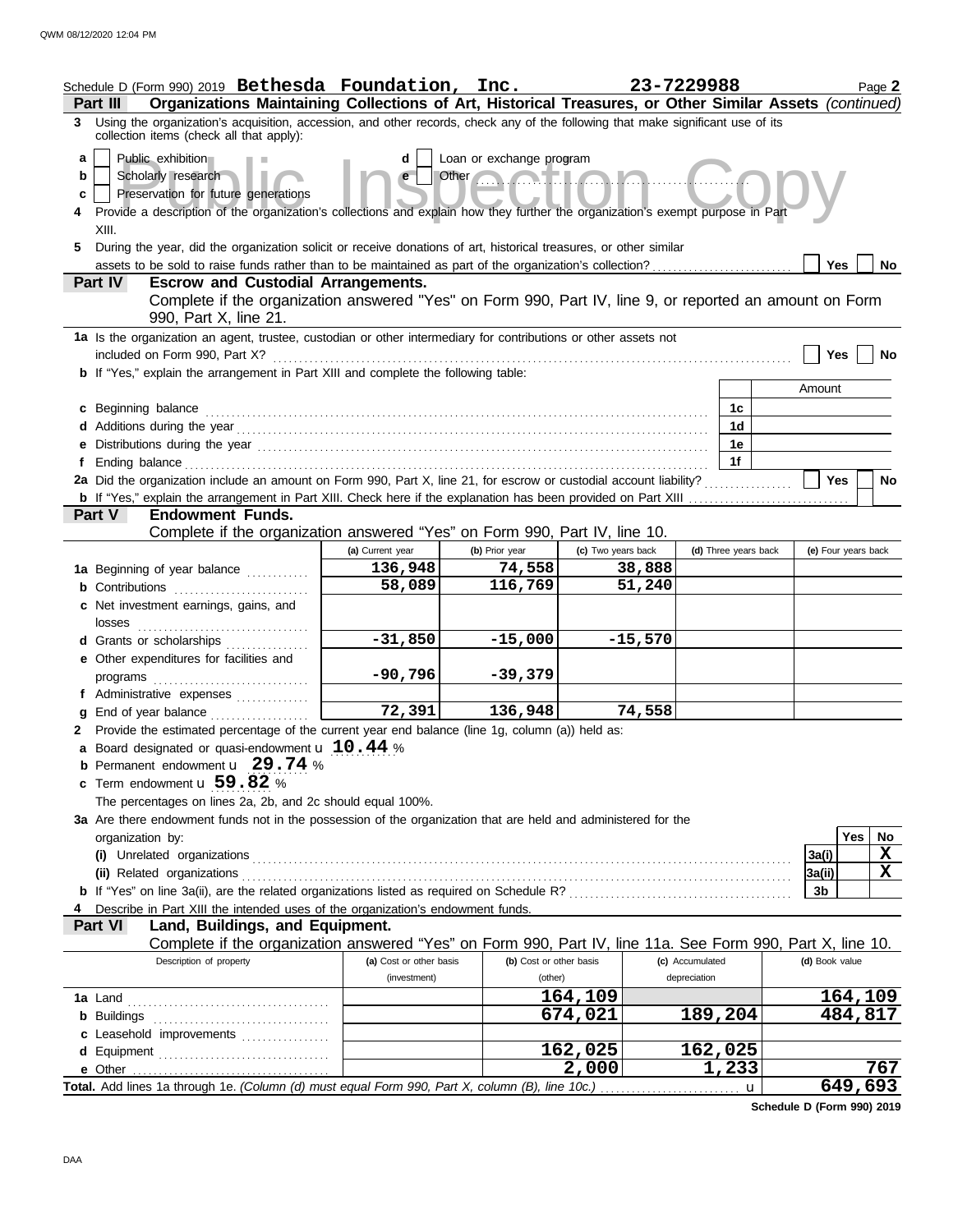|  |                                                 | Schedule D (Form 990) 2019 Bethesda Foundation, Inc. | 23-7229988 | Page $3$ |
|--|-------------------------------------------------|------------------------------------------------------|------------|----------|
|  | <b>Part VII Investments - Other Securities.</b> |                                                      |            |          |

Complete if the organization answered "Yes" on Form 990, Part IV, line 11b. See Form 990, Part X, line 12.

|                           | Complete if the organization answered frest on Form 990, Fall IV, line TTD. See Form 990, Fall A, line TZ.                                           |                |                                                              |                |
|---------------------------|------------------------------------------------------------------------------------------------------------------------------------------------------|----------------|--------------------------------------------------------------|----------------|
|                           | (a) Description of security or category                                                                                                              | (b) Book value | (c) Method of valuation:                                     |                |
|                           | (including name of security)                                                                                                                         |                | Cost or end-of-year market value                             |                |
| (1) Financial derivatives | . <i>. .</i><br>(2) Closely held equity interests<br>$\sqrt{2}$                                                                                      |                |                                                              |                |
| (3) Other                 |                                                                                                                                                      |                |                                                              |                |
| (A)                       |                                                                                                                                                      |                |                                                              |                |
| (B)                       |                                                                                                                                                      |                |                                                              |                |
| (C)                       |                                                                                                                                                      |                |                                                              |                |
| (D)                       |                                                                                                                                                      |                |                                                              |                |
| (E)                       |                                                                                                                                                      |                |                                                              |                |
| (F)                       |                                                                                                                                                      |                |                                                              |                |
| (G)                       |                                                                                                                                                      |                |                                                              |                |
| (H)                       |                                                                                                                                                      |                |                                                              |                |
|                           | Total. (Column (b) must equal Form 990, Part X, col. (B) line 12.)<br>u                                                                              |                |                                                              |                |
| <b>Part VIII</b>          | Investments - Program Related.                                                                                                                       |                |                                                              |                |
|                           | Complete if the organization answered "Yes" on Form 990, Part IV, line 11c. See Form 990, Part X, line 13.                                           |                |                                                              |                |
|                           | (a) Description of investment                                                                                                                        | (b) Book value | (c) Method of valuation:<br>Cost or end-of-year market value |                |
| (1)                       |                                                                                                                                                      |                |                                                              |                |
| (2)                       |                                                                                                                                                      |                |                                                              |                |
| (3)                       |                                                                                                                                                      |                |                                                              |                |
| (4)                       |                                                                                                                                                      |                |                                                              |                |
| (5)                       |                                                                                                                                                      |                |                                                              |                |
| (6)                       |                                                                                                                                                      |                |                                                              |                |
| (7)                       |                                                                                                                                                      |                |                                                              |                |
| (8)                       |                                                                                                                                                      |                |                                                              |                |
| (9)                       |                                                                                                                                                      |                |                                                              |                |
|                           | Total. (Column (b) must equal Form 990, Part X, col. (B) line 13.)<br>u                                                                              |                |                                                              |                |
| Part IX                   | Other Assets.                                                                                                                                        |                |                                                              |                |
|                           | Complete if the organization answered "Yes" on Form 990, Part IV, line 11d. See Form 990, Part X, line 15.                                           |                |                                                              |                |
|                           | (a) Description                                                                                                                                      |                |                                                              | (b) Book value |
| (1)                       |                                                                                                                                                      |                |                                                              |                |
| (2)                       |                                                                                                                                                      |                |                                                              |                |
| (3)                       |                                                                                                                                                      |                |                                                              |                |
| (4)                       |                                                                                                                                                      |                |                                                              |                |
| (5)                       |                                                                                                                                                      |                |                                                              |                |
| (6)                       |                                                                                                                                                      |                |                                                              |                |
| (7)                       |                                                                                                                                                      |                |                                                              |                |
| (8)                       |                                                                                                                                                      |                |                                                              |                |
| (9)                       |                                                                                                                                                      |                |                                                              |                |
|                           | Total. (Column (b) must equal Form 990, Part X, col. (B) line 15.)                                                                                   |                | u                                                            |                |
| Part X                    | <b>Other Liabilities.</b>                                                                                                                            |                |                                                              |                |
|                           | Complete if the organization answered "Yes" on Form 990, Part IV, line 11e or 11f. See Form 990, Part X,<br>line 25.                                 |                |                                                              |                |
| 1.                        | (a) Description of liability                                                                                                                         |                |                                                              | (b) Book value |
| (1)                       | Federal income taxes                                                                                                                                 |                |                                                              |                |
| (2)                       |                                                                                                                                                      |                |                                                              |                |
| (3)                       |                                                                                                                                                      |                |                                                              |                |
| (4)                       |                                                                                                                                                      |                |                                                              |                |
| (5)                       |                                                                                                                                                      |                |                                                              |                |
| (6)                       |                                                                                                                                                      |                |                                                              |                |
| (7)                       |                                                                                                                                                      |                |                                                              |                |
| (8)                       |                                                                                                                                                      |                |                                                              |                |
| (9)                       |                                                                                                                                                      |                |                                                              |                |
|                           | Total. (Column (b) must equal Form 990, Part X, col. (B) line 25.)                                                                                   |                | u                                                            |                |
|                           | 2. Liability for uncertain tax positions. In Part XIII, provide the text of the footnote to the organization's financial statements that reports the |                |                                                              |                |

organization's liability for uncertain tax positions under FASB ASC 740. Check here if the text of the footnote has been provided in Part XIII . . . . . . .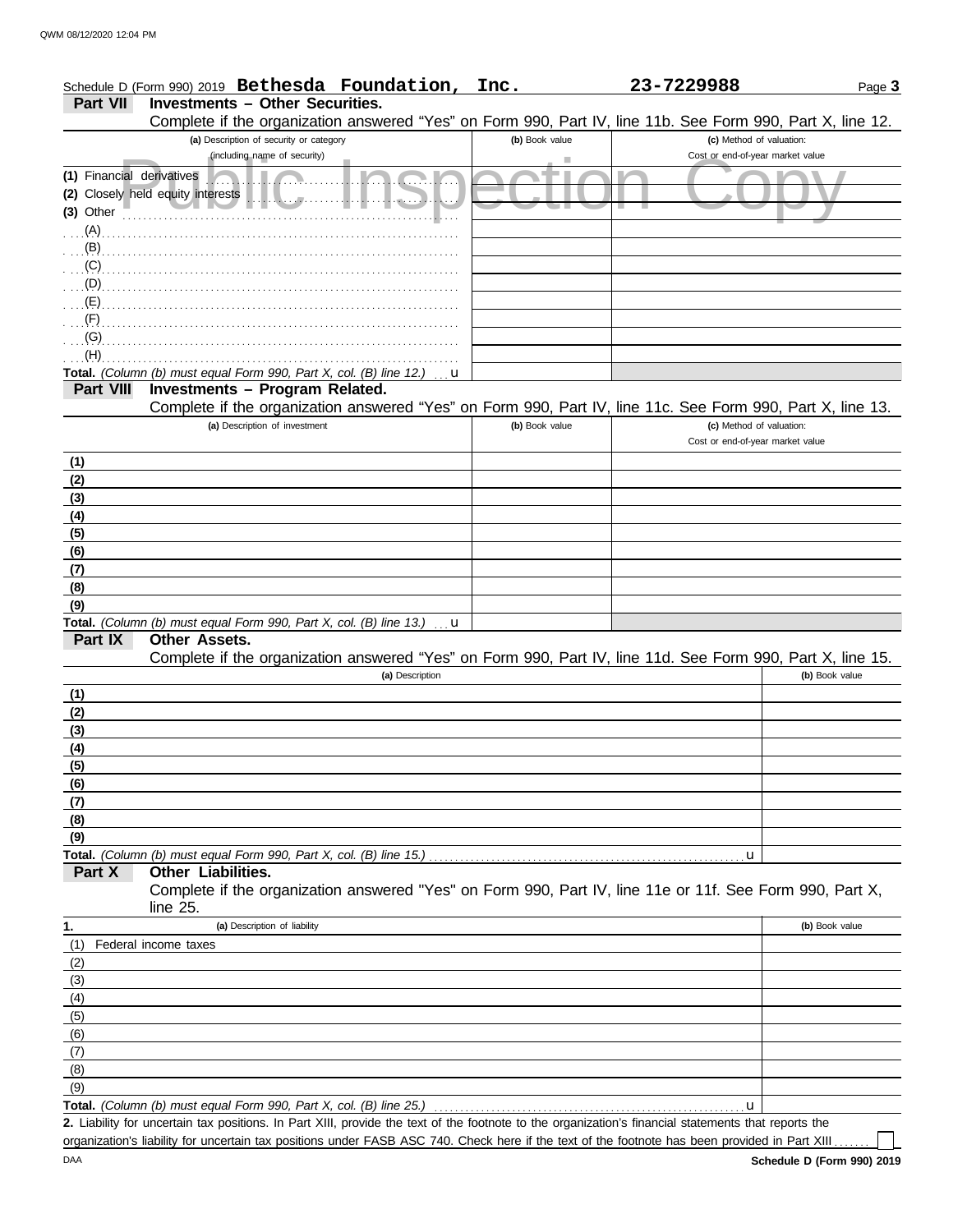|   | Schedule D (Form 990) 2019 Bethesda Foundation, Inc.                                                                                                                                                                                 |                      | 23-7229988   | Page 4 |
|---|--------------------------------------------------------------------------------------------------------------------------------------------------------------------------------------------------------------------------------------|----------------------|--------------|--------|
|   | Reconciliation of Revenue per Audited Financial Statements With Revenue per Return.<br>Part XI                                                                                                                                       |                      |              |        |
|   | Complete if the organization answered "Yes" on Form 990, Part IV, line 12a.                                                                                                                                                          |                      |              |        |
| 1 | Total revenue, gains, and other support per audited financial statements [                                                                                                                                                           |                      | $\mathbf{1}$ |        |
| 2 | Amounts included on line 1 but not on Form 990, Part VIII, line 12:                                                                                                                                                                  |                      |              |        |
| а | Net unrealized gains (losses) on investments <b>and a state of the state of the state of the state of the state of the state of the state of the state of the state of the state of the state of the state of the state of the s</b> | 2a                   |              |        |
|   |                                                                                                                                                                                                                                      | 2 <sub>b</sub>       |              |        |
|   |                                                                                                                                                                                                                                      | 2c                   |              |        |
|   |                                                                                                                                                                                                                                      | 2d                   |              |        |
| е |                                                                                                                                                                                                                                      |                      | 2e           |        |
| 3 |                                                                                                                                                                                                                                      |                      | 3            |        |
|   | Amounts included on Form 990, Part VIII, line 12, but not on line 1:                                                                                                                                                                 |                      |              |        |
|   | Investment expenses not included on Form 990, Part VIII, line 7b [[[[[[[[[[[[[[[[[[[[[[[[[[]]]]]]]]                                                                                                                                  | 4a                   |              |        |
|   |                                                                                                                                                                                                                                      | 4b                   |              |        |
|   | Add lines 4a and 4b                                                                                                                                                                                                                  |                      | 4c<br>5      |        |
|   |                                                                                                                                                                                                                                      |                      |              |        |
|   | Reconciliation of Expenses per Audited Financial Statements With Expenses per Return.<br><b>Part XII</b>                                                                                                                             |                      |              |        |
|   | Complete if the organization answered "Yes" on Form 990, Part IV, line 12a.                                                                                                                                                          |                      |              |        |
| 1 | Total expenses and losses per audited financial statements                                                                                                                                                                           |                      | $\mathbf{1}$ |        |
| 2 | Amounts included on line 1 but not on Form 990, Part IX, line 25:                                                                                                                                                                    |                      |              |        |
|   |                                                                                                                                                                                                                                      | 2a<br>2 <sub>b</sub> |              |        |
|   |                                                                                                                                                                                                                                      | 2c                   |              |        |
|   |                                                                                                                                                                                                                                      | 2d                   |              |        |
|   |                                                                                                                                                                                                                                      |                      | 2e           |        |
| 3 |                                                                                                                                                                                                                                      |                      | 3            |        |
|   | Amounts included on Form 990, Part IX, line 25, but not on line 1:                                                                                                                                                                   |                      |              |        |
|   |                                                                                                                                                                                                                                      | 4a                   |              |        |
|   |                                                                                                                                                                                                                                      | 4b                   |              |        |
|   | c Add lines 4a and 4b                                                                                                                                                                                                                |                      | 4c           |        |
|   |                                                                                                                                                                                                                                      |                      | 5            |        |
|   | Part XIII Supplemental Information.                                                                                                                                                                                                  |                      |              |        |
|   | Provide the descriptions required for Part II, lines 3, 5, and 9; Part III, lines 1a and 4; Part IV, lines 1b and 2b; Part V, line 4; Part X, line                                                                                   |                      |              |        |
|   | 2; Part XI, lines 2d and 4b; and Part XII, lines 2d and 4b. Also complete this part to provide any additional information.                                                                                                           |                      |              |        |
|   | Part V, Line 4 - Intended Uses for Endowment Funds                                                                                                                                                                                   |                      |              |        |
|   |                                                                                                                                                                                                                                      |                      |              |        |
|   | --Board-designated Endowment: Board reserve for contingencies.                                                                                                                                                                       |                      |              |        |
|   |                                                                                                                                                                                                                                      |                      |              |        |
|   | --Permanent Endowment: The principal amount of the fund is to be held in                                                                                                                                                             |                      |              |        |
|   |                                                                                                                                                                                                                                      |                      |              |        |
|   | perpetuity for the benefit of the organization with annual distributions of                                                                                                                                                          |                      |              |        |
|   |                                                                                                                                                                                                                                      |                      |              |        |
|   | investment income to the organization.                                                                                                                                                                                               |                      |              |        |
|   | --Temporarily Restricted Endowment: Amounts are spent in accordance with                                                                                                                                                             |                      |              |        |
|   |                                                                                                                                                                                                                                      |                      |              |        |
|   | donors' designations.                                                                                                                                                                                                                |                      |              |        |
|   |                                                                                                                                                                                                                                      |                      |              |        |
|   |                                                                                                                                                                                                                                      |                      |              |        |
|   |                                                                                                                                                                                                                                      |                      |              |        |
|   |                                                                                                                                                                                                                                      |                      |              |        |
|   |                                                                                                                                                                                                                                      |                      |              |        |
|   |                                                                                                                                                                                                                                      |                      |              |        |
|   |                                                                                                                                                                                                                                      |                      |              |        |
|   |                                                                                                                                                                                                                                      |                      |              |        |
|   |                                                                                                                                                                                                                                      |                      |              |        |
|   |                                                                                                                                                                                                                                      |                      |              |        |
|   |                                                                                                                                                                                                                                      |                      |              |        |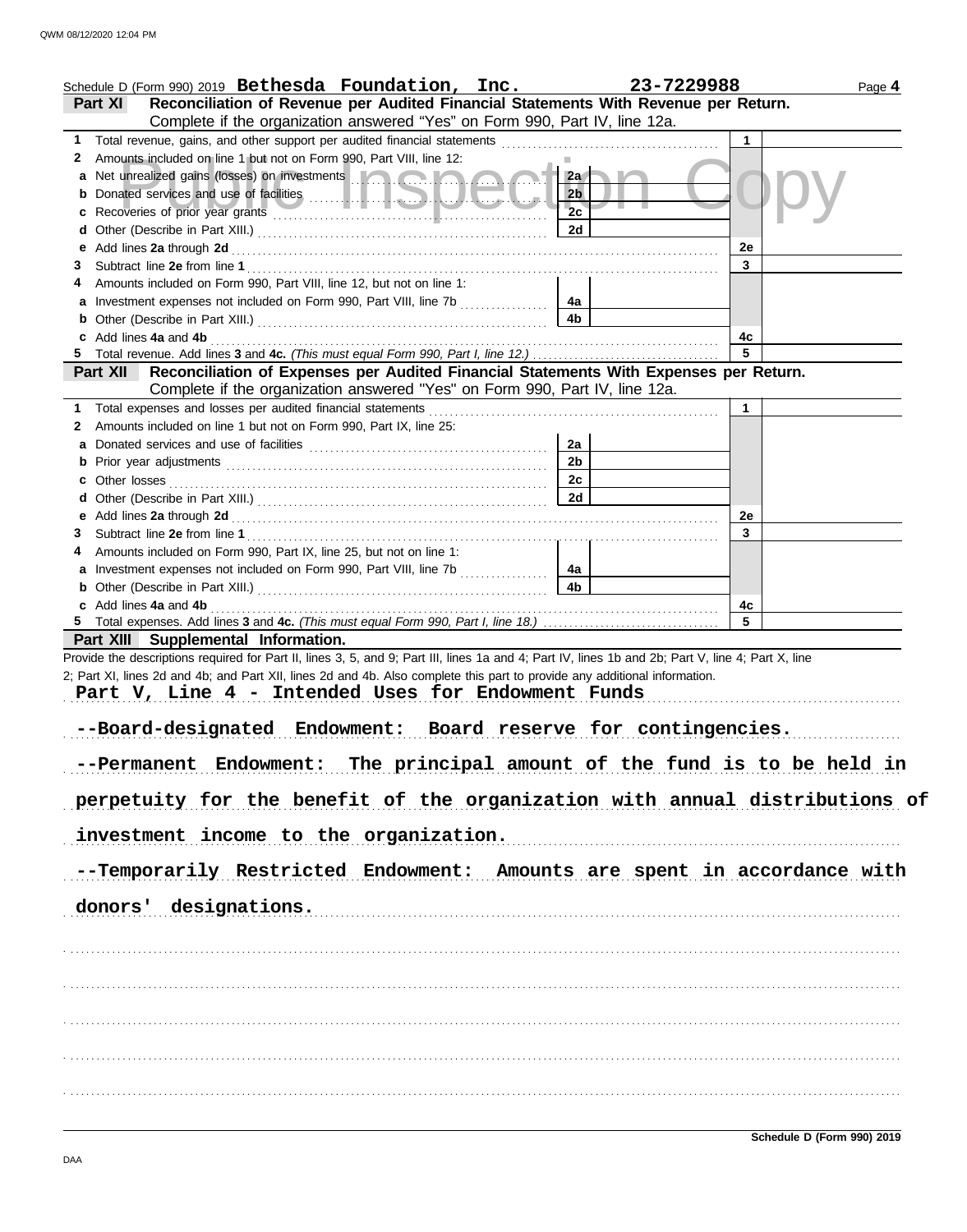|  |                                                                                                        | 23-7229988         | Page 5 |
|--|--------------------------------------------------------------------------------------------------------|--------------------|--------|
|  | Schedule D (Form 990) 2019 Bethesda Foundation, Inc.<br>Part XIII Supplemental Information (continued) |                    |        |
|  |                                                                                                        |                    |        |
|  |                                                                                                        |                    |        |
|  |                                                                                                        |                    |        |
|  |                                                                                                        | blic Inspection Co |        |
|  |                                                                                                        |                    |        |
|  |                                                                                                        |                    |        |
|  |                                                                                                        |                    |        |
|  |                                                                                                        |                    |        |
|  |                                                                                                        |                    |        |
|  |                                                                                                        |                    |        |
|  |                                                                                                        |                    |        |
|  |                                                                                                        |                    |        |
|  |                                                                                                        |                    |        |
|  |                                                                                                        |                    |        |
|  |                                                                                                        |                    |        |
|  |                                                                                                        |                    |        |
|  |                                                                                                        |                    |        |
|  |                                                                                                        |                    |        |
|  |                                                                                                        |                    |        |
|  |                                                                                                        |                    |        |
|  |                                                                                                        |                    |        |
|  |                                                                                                        |                    |        |
|  |                                                                                                        |                    |        |
|  |                                                                                                        |                    |        |
|  |                                                                                                        |                    |        |
|  |                                                                                                        |                    |        |
|  |                                                                                                        |                    |        |
|  |                                                                                                        |                    |        |
|  |                                                                                                        |                    |        |
|  |                                                                                                        |                    |        |
|  |                                                                                                        |                    |        |
|  |                                                                                                        |                    |        |
|  |                                                                                                        |                    |        |
|  |                                                                                                        |                    |        |
|  |                                                                                                        |                    |        |
|  |                                                                                                        |                    |        |
|  |                                                                                                        |                    |        |
|  |                                                                                                        |                    |        |
|  |                                                                                                        |                    |        |
|  |                                                                                                        |                    |        |
|  |                                                                                                        |                    |        |
|  |                                                                                                        |                    |        |
|  |                                                                                                        |                    |        |
|  |                                                                                                        |                    |        |
|  |                                                                                                        |                    |        |
|  |                                                                                                        |                    |        |
|  |                                                                                                        |                    |        |
|  |                                                                                                        |                    |        |
|  |                                                                                                        |                    |        |
|  |                                                                                                        |                    |        |
|  |                                                                                                        |                    |        |
|  |                                                                                                        |                    |        |
|  |                                                                                                        |                    |        |
|  |                                                                                                        |                    |        |
|  |                                                                                                        |                    |        |
|  |                                                                                                        |                    |        |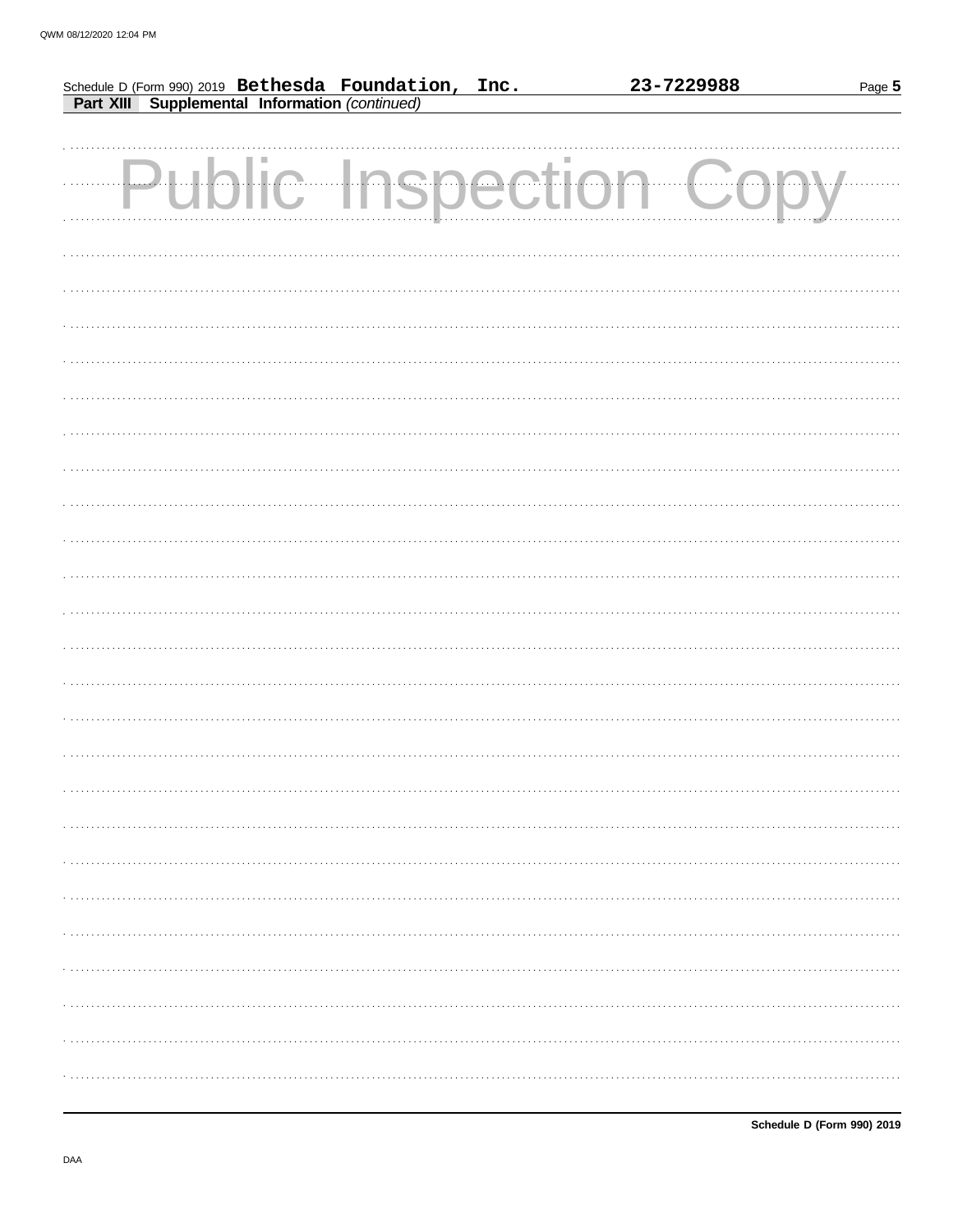| <b>SCHEDULE G</b><br>Supplemental Information Regarding Fundraising or Gaming Activities<br>Complete if the organization answered "Yes" on Form 990, Part IV, line 17, 18, or 19, or if the<br>(Form 990 or 990-EZ)                      |                                       |                              | organization entered more than \$15,000 on Form 990-EZ, line 6a.                |                                        | OMB No. 1545-0047                       |
|------------------------------------------------------------------------------------------------------------------------------------------------------------------------------------------------------------------------------------------|---------------------------------------|------------------------------|---------------------------------------------------------------------------------|----------------------------------------|-----------------------------------------|
| Department of the Treasury<br>Internal Revenue Service                                                                                                                                                                                   | L1 Attach to Form 990 or Form 990-EZ. |                              | <b>u</b> Go to www.irs.gov/Form990 for instructions and the latest information. |                                        | Open to Public<br>Inspection            |
| Name of the organization                                                                                                                                                                                                                 |                                       |                              |                                                                                 | <b>Employer identification number</b>  |                                         |
| Bethesda Foundation, Inc.<br>Fundraising Activities. Complete if the organization answered "Yes" on Form 990, Part IV, line 17.<br>Part I                                                                                                |                                       |                              |                                                                                 | 23-7229988                             |                                         |
| Form 990-EZ filers are not required to complete this part.                                                                                                                                                                               |                                       |                              |                                                                                 |                                        |                                         |
| 1 Indicate whether the organization raised funds through any of the following activities. Check all that apply.                                                                                                                          |                                       |                              |                                                                                 |                                        |                                         |
| Mail solicitations<br>a                                                                                                                                                                                                                  | e                                     |                              | Solicitation of non-government grants                                           |                                        |                                         |
| Internet and email solicitations<br>b                                                                                                                                                                                                    |                                       |                              | Solicitation of government grants                                               |                                        |                                         |
| Phone solicitations<br>c                                                                                                                                                                                                                 | Special fundraising events<br>a       |                              |                                                                                 |                                        |                                         |
| In-person solicitations<br>d                                                                                                                                                                                                             |                                       |                              |                                                                                 |                                        |                                         |
| 2a Did the organization have a written or oral agreement with any individual (including officers, directors, trustees,<br>or key employees listed in Form 990, Part VII) or entity in connection with professional fundraising services? |                                       |                              |                                                                                 |                                        | No<br>Yes                               |
| <b>b</b> If "Yes," list the 10 highest paid individuals or entities (fundraisers) pursuant to agreements under which the fundraiser is to be                                                                                             |                                       |                              |                                                                                 |                                        |                                         |
| compensated at least \$5,000 by the organization.                                                                                                                                                                                        |                                       | (iii) Did fund-              |                                                                                 |                                        |                                         |
| (i) Name and address of individual                                                                                                                                                                                                       |                                       | raiser have<br>custody or    | (iv) Gross receipts                                                             | (v) Amount paid to<br>(or retained by) | (vi) Amount paid to<br>(or retained by) |
| or entity (fundraiser)                                                                                                                                                                                                                   | (ii) Activity                         | control of<br>contributions? | from activity                                                                   | fundraiser listed in<br>col. (i)       | organization                            |
|                                                                                                                                                                                                                                          |                                       | Yes No                       |                                                                                 |                                        |                                         |
| 1                                                                                                                                                                                                                                        |                                       |                              |                                                                                 |                                        |                                         |
|                                                                                                                                                                                                                                          |                                       |                              |                                                                                 |                                        |                                         |
| $\mathbf{2}$                                                                                                                                                                                                                             |                                       |                              |                                                                                 |                                        |                                         |
|                                                                                                                                                                                                                                          |                                       |                              |                                                                                 |                                        |                                         |
| 3                                                                                                                                                                                                                                        |                                       |                              |                                                                                 |                                        |                                         |
|                                                                                                                                                                                                                                          |                                       |                              |                                                                                 |                                        |                                         |
| 4                                                                                                                                                                                                                                        |                                       |                              |                                                                                 |                                        |                                         |
|                                                                                                                                                                                                                                          |                                       |                              |                                                                                 |                                        |                                         |
|                                                                                                                                                                                                                                          |                                       |                              |                                                                                 |                                        |                                         |
| 5                                                                                                                                                                                                                                        |                                       |                              |                                                                                 |                                        |                                         |
|                                                                                                                                                                                                                                          |                                       |                              |                                                                                 |                                        |                                         |
| 6                                                                                                                                                                                                                                        |                                       |                              |                                                                                 |                                        |                                         |
|                                                                                                                                                                                                                                          |                                       |                              |                                                                                 |                                        |                                         |
| 7                                                                                                                                                                                                                                        |                                       |                              |                                                                                 |                                        |                                         |
|                                                                                                                                                                                                                                          |                                       |                              |                                                                                 |                                        |                                         |
| 8                                                                                                                                                                                                                                        |                                       |                              |                                                                                 |                                        |                                         |
|                                                                                                                                                                                                                                          |                                       |                              |                                                                                 |                                        |                                         |
|                                                                                                                                                                                                                                          |                                       |                              |                                                                                 |                                        |                                         |
| 9                                                                                                                                                                                                                                        |                                       |                              |                                                                                 |                                        |                                         |
|                                                                                                                                                                                                                                          |                                       |                              |                                                                                 |                                        |                                         |
| 10                                                                                                                                                                                                                                       |                                       |                              |                                                                                 |                                        |                                         |
|                                                                                                                                                                                                                                          |                                       |                              |                                                                                 |                                        |                                         |
| Total                                                                                                                                                                                                                                    |                                       |                              |                                                                                 |                                        |                                         |
| List all states in which the organization is registered or licensed to solicit contributions or has been notified it is exempt from<br>3<br>registration or licensing.                                                                   |                                       |                              |                                                                                 |                                        |                                         |
|                                                                                                                                                                                                                                          |                                       |                              |                                                                                 |                                        |                                         |
|                                                                                                                                                                                                                                          |                                       |                              |                                                                                 |                                        |                                         |
|                                                                                                                                                                                                                                          |                                       |                              |                                                                                 |                                        |                                         |
|                                                                                                                                                                                                                                          |                                       |                              |                                                                                 |                                        |                                         |
| For Paperwork Reduction Act Notice, see the Instructions for Form 000 or 000-F7                                                                                                                                                          |                                       |                              |                                                                                 |                                        | Schodule G (Form 000 or 000-F7) 2010    |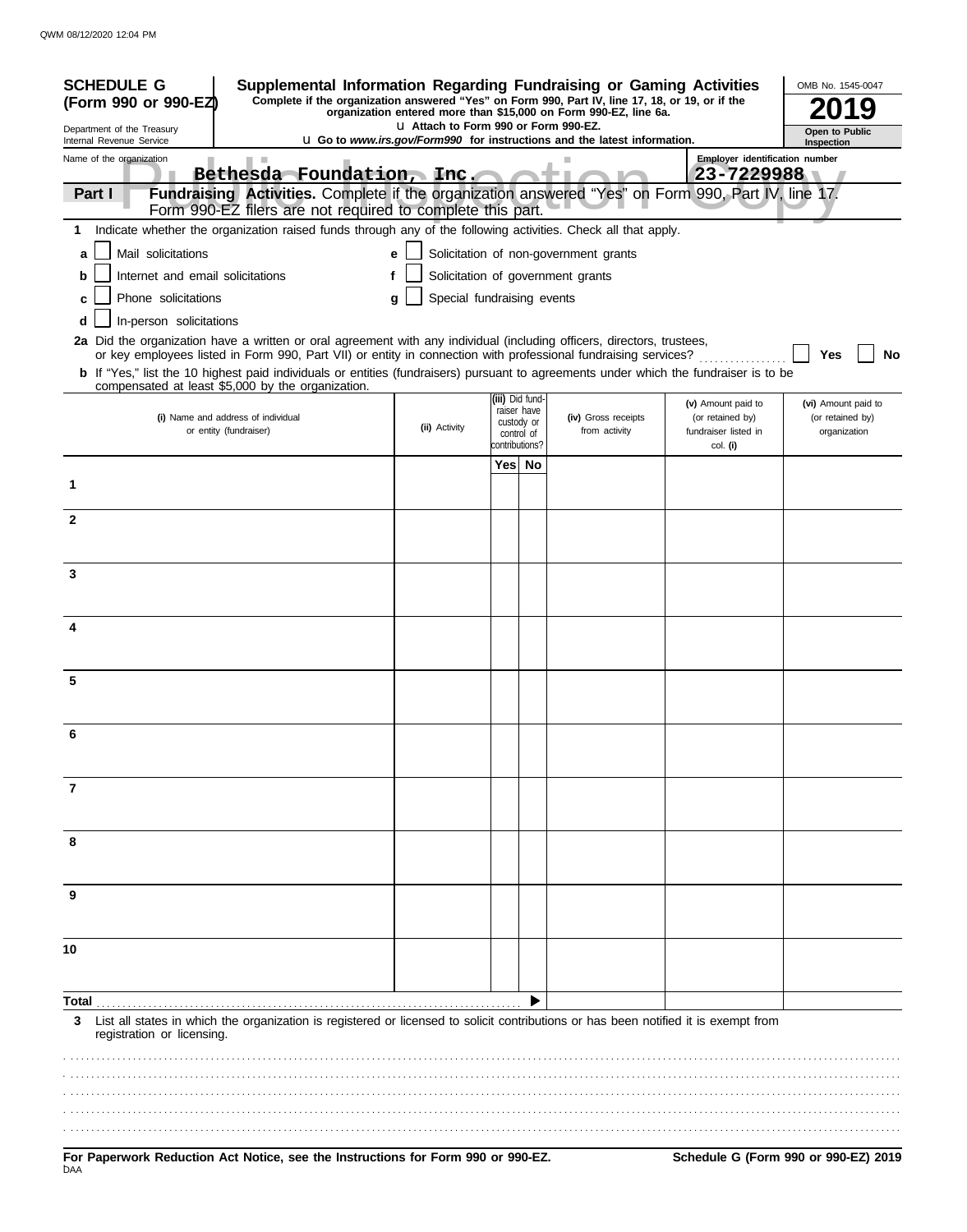|               | Part II                                    | Schedule G (Form 990 or 990-EZ) 2019 Bethesda Foundation, Inc. $23-7229988$<br>Fundraising Events. Complete if the organization answered "Yes" on Form 990, Part IV, line 18, or reported more<br>than \$15,000 of fundraising event contributions and gross income on Form 990-EZ, lines 1 and 6b. List events with |                                                  |                                                  | Page 2                                                |
|---------------|--------------------------------------------|----------------------------------------------------------------------------------------------------------------------------------------------------------------------------------------------------------------------------------------------------------------------------------------------------------------------|--------------------------------------------------|--------------------------------------------------|-------------------------------------------------------|
|               |                                            | gross receipts greater than \$5,000.                                                                                                                                                                                                                                                                                 |                                                  |                                                  |                                                       |
|               |                                            | (a) Event #1<br><b>The State</b><br>Golf tournament                                                                                                                                                                                                                                                                  | (b) Event $#2$<br>ш<br>(event type)              | (c) Other events<br><b>None</b><br>total number) | (d) Total events<br>(add col. (a) through<br>col. (c) |
| Revenue       | 1 Gross receipts                           | 27,147                                                                                                                                                                                                                                                                                                               |                                                  |                                                  | 27,147                                                |
|               | 2 Less: Contributions                      | 14,767                                                                                                                                                                                                                                                                                                               |                                                  |                                                  | 14,767                                                |
|               | 3 Gross income (line 1 minus)<br>line $2)$ | 12,380                                                                                                                                                                                                                                                                                                               |                                                  |                                                  | 12,380                                                |
|               | 4 Cash prizes                              |                                                                                                                                                                                                                                                                                                                      |                                                  |                                                  |                                                       |
|               | 5 Noncash prizes                           |                                                                                                                                                                                                                                                                                                                      |                                                  |                                                  |                                                       |
| Expenses      | 6 Rent/facility costs [11]                 | 12,170                                                                                                                                                                                                                                                                                                               |                                                  |                                                  | 12,170                                                |
|               | 7 Food and beverages                       |                                                                                                                                                                                                                                                                                                                      |                                                  |                                                  |                                                       |
| Direct        | 8 Entertainment                            |                                                                                                                                                                                                                                                                                                                      |                                                  |                                                  |                                                       |
|               | 9 Other direct expenses                    | 1,586                                                                                                                                                                                                                                                                                                                |                                                  |                                                  | 1,586                                                 |
|               |                                            |                                                                                                                                                                                                                                                                                                                      |                                                  | ▶                                                | $\frac{13,756}{-1,376}$                               |
|               | Part III                                   | Gaming. Complete if the organization answered "Yes" on Form 990, Part IV, line 19, or reported more than                                                                                                                                                                                                             |                                                  |                                                  |                                                       |
|               |                                            | \$15,000 on Form 990-EZ, line 6a.                                                                                                                                                                                                                                                                                    |                                                  |                                                  |                                                       |
| Revenue       |                                            | (a) Bingo                                                                                                                                                                                                                                                                                                            | (b) Pull tabs/instant<br>bingo/progressive bingo | (c) Other gaming                                 | (d) Total gaming (add<br>col. (a) through col. (c))   |
|               | 1 Gross revenue                            |                                                                                                                                                                                                                                                                                                                      |                                                  |                                                  |                                                       |
| 8             | 2 Cash prizes                              |                                                                                                                                                                                                                                                                                                                      |                                                  |                                                  |                                                       |
| Direct Expens | 3 Noncash prizes                           |                                                                                                                                                                                                                                                                                                                      |                                                  |                                                  |                                                       |
|               | 4 Rent/facility costs                      |                                                                                                                                                                                                                                                                                                                      |                                                  |                                                  |                                                       |
|               | 5 Other direct expenses                    |                                                                                                                                                                                                                                                                                                                      |                                                  |                                                  |                                                       |
|               | 6 Volunteer labor                          | $\%$<br><b>Yes Marine Property</b><br>No                                                                                                                                                                                                                                                                             | %<br><b>Yes Marshall</b><br>No                   | <b>Yes <i>CON</i></b><br>$\%$<br>No              |                                                       |
|               |                                            |                                                                                                                                                                                                                                                                                                                      |                                                  | ▶                                                |                                                       |
|               |                                            |                                                                                                                                                                                                                                                                                                                      |                                                  |                                                  |                                                       |
| 9             | b If "No," explain:                        |                                                                                                                                                                                                                                                                                                                      |                                                  |                                                  | Yes $\Box$<br>No                                      |
|               |                                            |                                                                                                                                                                                                                                                                                                                      |                                                  |                                                  |                                                       |
|               | <b>b</b> If "Yes," explain:                |                                                                                                                                                                                                                                                                                                                      |                                                  |                                                  | Yes  <br>No                                           |
|               |                                            |                                                                                                                                                                                                                                                                                                                      |                                                  |                                                  |                                                       |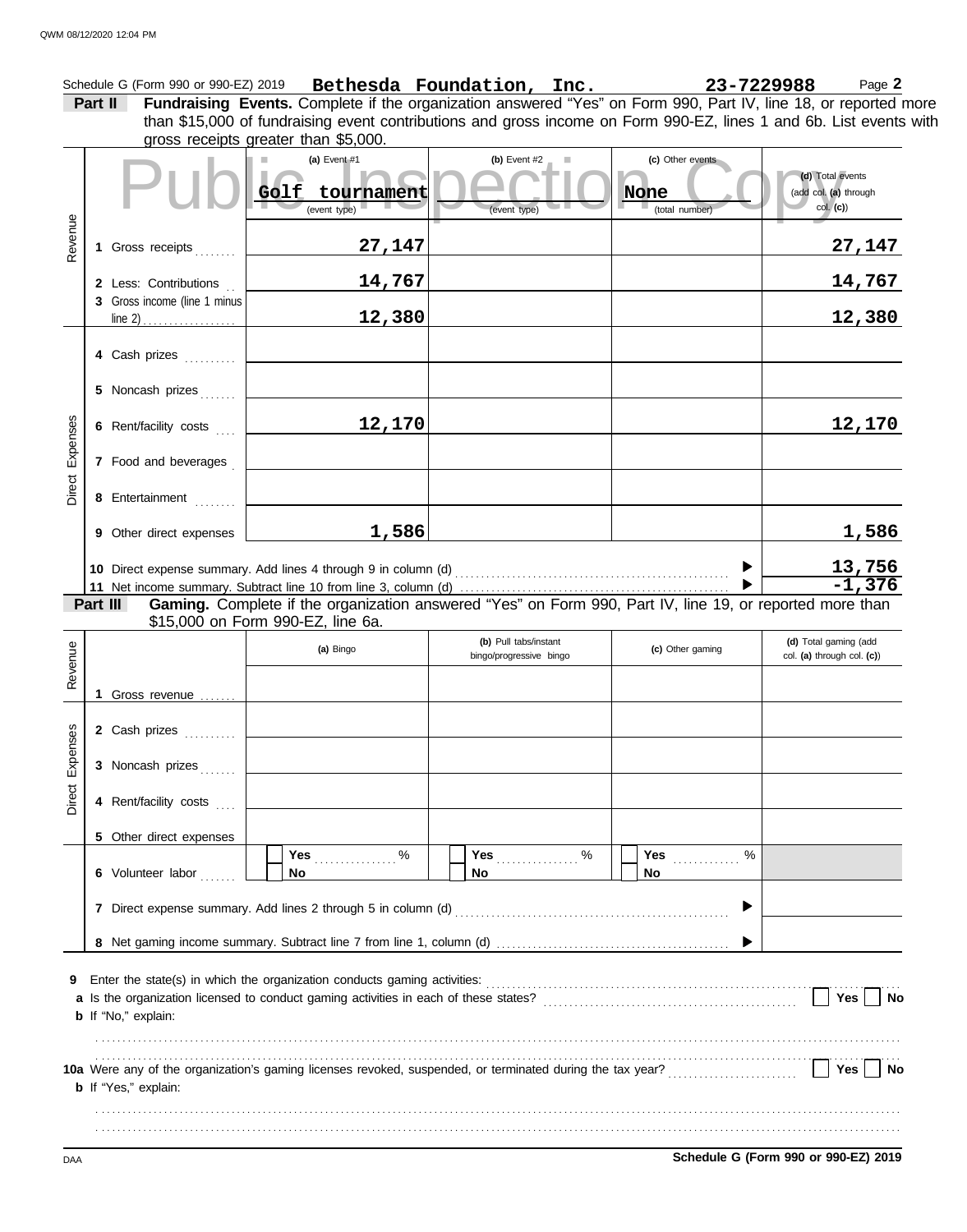|    |          |                                                                                                                                                                                                                               |          |                        | Schedule G (Form 990 or 990-EZ) 2019    Bethesda Foundation, Inc.                                              | 23-7229988                                                                                                                                                                                                                                |     |            |     | Page 3    |
|----|----------|-------------------------------------------------------------------------------------------------------------------------------------------------------------------------------------------------------------------------------|----------|------------------------|----------------------------------------------------------------------------------------------------------------|-------------------------------------------------------------------------------------------------------------------------------------------------------------------------------------------------------------------------------------------|-----|------------|-----|-----------|
| 11 |          | Does the organization conduct gaming activities with nonmembers?                                                                                                                                                              |          |                        |                                                                                                                |                                                                                                                                                                                                                                           |     | <b>Yes</b> |     | <b>No</b> |
| 12 |          |                                                                                                                                                                                                                               |          |                        | Is the organization a grantor, beneficiary or trustee of a trust, or a member of a partnership or other entity |                                                                                                                                                                                                                                           |     |            |     |           |
| 13 |          | Indicate the percentage of gaming activity conducted in:                                                                                                                                                                      |          |                        |                                                                                                                |                                                                                                                                                                                                                                           |     | Yes        |     | <b>No</b> |
| a  |          | The organization's facility <b>the contract of the organization's facility</b>                                                                                                                                                |          |                        |                                                                                                                |                                                                                                                                                                                                                                           | 13a |            |     | %         |
| b  |          | An outside facility entry and the contract of the contract of the contract of the contract of the contract of the contract of the contract of the contract of the contract of the contract of the contract of the contract of |          |                        |                                                                                                                |                                                                                                                                                                                                                                           | 13b |            |     | %         |
| 14 |          |                                                                                                                                                                                                                               |          |                        | Enter the name and address of the person who prepares the organization's gaming/special events books and       |                                                                                                                                                                                                                                           |     |            |     |           |
|    | records: |                                                                                                                                                                                                                               |          |                        |                                                                                                                |                                                                                                                                                                                                                                           |     |            |     |           |
|    |          |                                                                                                                                                                                                                               |          |                        |                                                                                                                |                                                                                                                                                                                                                                           |     |            |     |           |
|    |          |                                                                                                                                                                                                                               |          |                        |                                                                                                                | Address <b>u</b> <u>decree and the contract of the contract of the contract of the contract of the contract of the contract of the contract of the contract of the contract of the contract of the contract of the contract of the co</u> |     |            |     |           |
|    |          |                                                                                                                                                                                                                               |          |                        | 15a Does the organization have a contract with a third party from whom the organization receives gaming        |                                                                                                                                                                                                                                           |     |            |     |           |
|    |          |                                                                                                                                                                                                                               |          |                        |                                                                                                                |                                                                                                                                                                                                                                           |     | Yes        |     | No        |
|    |          |                                                                                                                                                                                                                               |          |                        |                                                                                                                |                                                                                                                                                                                                                                           |     |            |     |           |
|    |          | If "Yes," enter name and address of the third party:                                                                                                                                                                          |          |                        |                                                                                                                |                                                                                                                                                                                                                                           |     |            |     |           |
|    |          |                                                                                                                                                                                                                               |          |                        |                                                                                                                |                                                                                                                                                                                                                                           |     |            |     |           |
|    |          |                                                                                                                                                                                                                               |          |                        |                                                                                                                |                                                                                                                                                                                                                                           |     |            |     |           |
|    |          |                                                                                                                                                                                                                               |          |                        |                                                                                                                |                                                                                                                                                                                                                                           |     |            |     |           |
|    |          |                                                                                                                                                                                                                               |          |                        |                                                                                                                | Address <b>u</b> <u>contractive and the contractive and the contractive and the contractive and the contractive and the contractive and the contractive and contract and contract and contract and contract and contract and contract</u> |     |            |     |           |
| 16 |          | Gaming manager information:                                                                                                                                                                                                   |          |                        |                                                                                                                |                                                                                                                                                                                                                                           |     |            |     |           |
|    |          |                                                                                                                                                                                                                               |          |                        |                                                                                                                |                                                                                                                                                                                                                                           |     |            |     |           |
|    |          |                                                                                                                                                                                                                               |          |                        |                                                                                                                |                                                                                                                                                                                                                                           |     |            |     |           |
|    |          |                                                                                                                                                                                                                               |          |                        |                                                                                                                |                                                                                                                                                                                                                                           |     |            |     |           |
|    |          |                                                                                                                                                                                                                               |          |                        |                                                                                                                |                                                                                                                                                                                                                                           |     |            |     |           |
|    |          |                                                                                                                                                                                                                               |          |                        |                                                                                                                |                                                                                                                                                                                                                                           |     |            |     |           |
|    |          | Director/officer                                                                                                                                                                                                              | Employee | Independent contractor |                                                                                                                |                                                                                                                                                                                                                                           |     |            |     |           |
| 17 |          | Mandatory distributions:                                                                                                                                                                                                      |          |                        |                                                                                                                |                                                                                                                                                                                                                                           |     |            |     |           |
|    |          |                                                                                                                                                                                                                               |          |                        | Is the organization required under state law to make charitable distributions from the gaming proceeds to      |                                                                                                                                                                                                                                           |     |            |     |           |
|    |          | retain the state gaming license?                                                                                                                                                                                              |          |                        |                                                                                                                |                                                                                                                                                                                                                                           |     |            | Yes | No        |
|    |          |                                                                                                                                                                                                                               |          |                        | Enter the amount of distributions required under state law to be distributed to other exempt organizations or  |                                                                                                                                                                                                                                           |     |            |     |           |
|    | Part IV  | spent in the organization's own exempt activities during the tax year $\mathbf{u}^*$                                                                                                                                          |          |                        |                                                                                                                | Supplemental Information. Provide the explanations required by Part I, line 2b, columns (iii) and (v); and                                                                                                                                |     |            |     |           |
|    |          | See instructions.                                                                                                                                                                                                             |          |                        |                                                                                                                | Part III, lines 9, 9b, 10b, 15b, 15c, 16, and 17b, as applicable. Also provide any additional information.                                                                                                                                |     |            |     |           |
|    |          |                                                                                                                                                                                                                               |          |                        |                                                                                                                |                                                                                                                                                                                                                                           |     |            |     |           |
|    |          |                                                                                                                                                                                                                               |          |                        |                                                                                                                |                                                                                                                                                                                                                                           |     |            |     |           |
|    |          |                                                                                                                                                                                                                               |          |                        |                                                                                                                |                                                                                                                                                                                                                                           |     |            |     |           |
|    |          |                                                                                                                                                                                                                               |          |                        |                                                                                                                |                                                                                                                                                                                                                                           |     |            |     |           |
|    |          |                                                                                                                                                                                                                               |          |                        |                                                                                                                |                                                                                                                                                                                                                                           |     |            |     |           |
|    |          |                                                                                                                                                                                                                               |          |                        |                                                                                                                |                                                                                                                                                                                                                                           |     |            |     |           |
|    |          |                                                                                                                                                                                                                               |          |                        |                                                                                                                |                                                                                                                                                                                                                                           |     |            |     |           |
|    |          |                                                                                                                                                                                                                               |          |                        |                                                                                                                |                                                                                                                                                                                                                                           |     |            |     |           |
|    |          |                                                                                                                                                                                                                               |          |                        |                                                                                                                |                                                                                                                                                                                                                                           |     |            |     |           |
|    |          |                                                                                                                                                                                                                               |          |                        |                                                                                                                |                                                                                                                                                                                                                                           |     |            |     |           |
|    |          |                                                                                                                                                                                                                               |          |                        |                                                                                                                |                                                                                                                                                                                                                                           |     |            |     |           |
|    |          |                                                                                                                                                                                                                               |          |                        |                                                                                                                | Schedule G (Form 990 or 990-EZ) 2019                                                                                                                                                                                                      |     |            |     |           |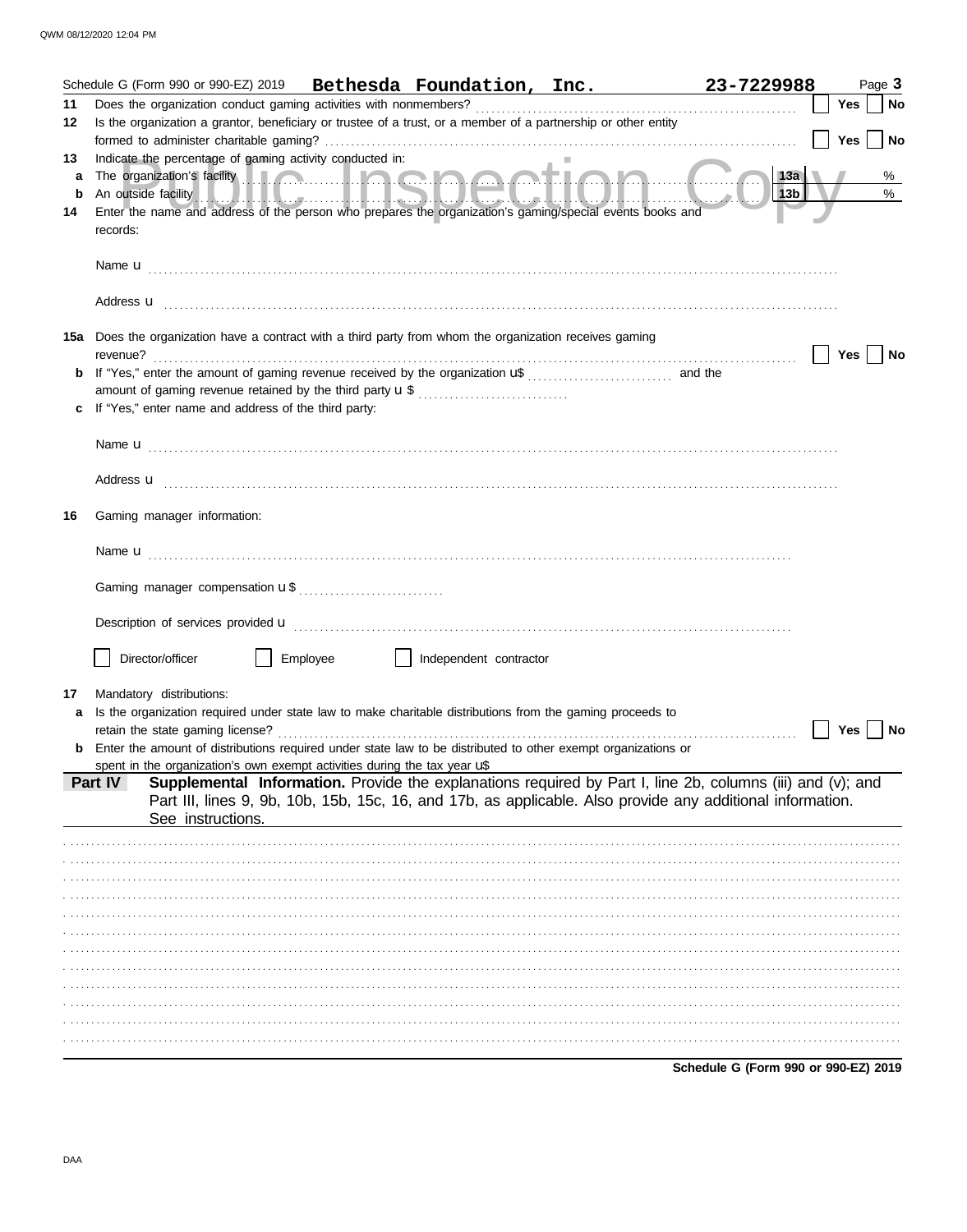| <b>SCHEDULE I</b>                                                                                                                                                                                                                                                                    |           |                                         | Grants and Other Assistance to Organizations,                                                                                         |                                       |                                                             |                                          |                                | OMB No. 1545-0047                     |
|--------------------------------------------------------------------------------------------------------------------------------------------------------------------------------------------------------------------------------------------------------------------------------------|-----------|-----------------------------------------|---------------------------------------------------------------------------------------------------------------------------------------|---------------------------------------|-------------------------------------------------------------|------------------------------------------|--------------------------------|---------------------------------------|
| (Form 990)                                                                                                                                                                                                                                                                           |           |                                         | Governments, and Individuals in the United States<br>Complete if the organization answered "Yes" on Form 990, Part IV, line 21 or 22. |                                       |                                                             |                                          |                                |                                       |
| Department of the Treasury<br>Internal Revenue Service                                                                                                                                                                                                                               |           |                                         | u Attach to Form 990.<br>u Go to www.irs.gov/Form990 for the latest information.                                                      |                                       |                                                             |                                          |                                | Open to Public<br>Inspection          |
| Name of the organization                                                                                                                                                                                                                                                             |           |                                         |                                                                                                                                       |                                       |                                                             |                                          | Employer identification number |                                       |
| Bethesda Foundation, Inc.<br><b>General Information on Grants and Assistance</b><br>Part I                                                                                                                                                                                           |           |                                         |                                                                                                                                       |                                       |                                                             |                                          | 23-7229988                     |                                       |
| Does the organization maintain records to substantiate the amount of the grants or assistance, the grantees' eligibility for the grants or assistance, and<br>1<br>2 Describe in Part IV the organization's procedures for monitoring the use of grant funds in the United States.   |           |                                         |                                                                                                                                       |                                       |                                                             |                                          |                                | $ \mathbf{X} $ Yes<br>No              |
| Grants and Other Assistance to Domestic Organizations and Domestic Governments. Complete if the organization answered "Yes" on Form 990,<br>Part II<br>Part IV, line 21, for any recipient that received more than \$5,000. Part II can be duplicated if additional space is needed. |           |                                         |                                                                                                                                       |                                       |                                                             |                                          |                                |                                       |
| (a) Name and address of organization<br>or government                                                                                                                                                                                                                                | $(b)$ EIN | $(c)$ IRC<br>section<br>(if applicable) | (d) Amount of cash<br>grant                                                                                                           | (e) Amount of non-<br>cash assistance | (f) Method of valuation<br>(book, FMV, appraisal,<br>other) | (g) Description of<br>noncash assistance |                                | (h) Purpose of grant<br>or assistance |
| (1)                                                                                                                                                                                                                                                                                  |           |                                         |                                                                                                                                       |                                       |                                                             |                                          |                                |                                       |
| (2)                                                                                                                                                                                                                                                                                  |           |                                         |                                                                                                                                       |                                       |                                                             |                                          |                                |                                       |
|                                                                                                                                                                                                                                                                                      |           |                                         |                                                                                                                                       |                                       |                                                             |                                          |                                |                                       |
| (3)                                                                                                                                                                                                                                                                                  |           |                                         |                                                                                                                                       |                                       |                                                             |                                          |                                |                                       |
| (4)                                                                                                                                                                                                                                                                                  |           |                                         |                                                                                                                                       |                                       |                                                             |                                          |                                |                                       |
|                                                                                                                                                                                                                                                                                      |           |                                         |                                                                                                                                       |                                       |                                                             |                                          |                                |                                       |
| (5)                                                                                                                                                                                                                                                                                  |           |                                         |                                                                                                                                       |                                       |                                                             |                                          |                                |                                       |
|                                                                                                                                                                                                                                                                                      |           |                                         |                                                                                                                                       |                                       |                                                             |                                          |                                |                                       |
| (6)                                                                                                                                                                                                                                                                                  |           |                                         |                                                                                                                                       |                                       |                                                             |                                          |                                |                                       |
| (7)                                                                                                                                                                                                                                                                                  |           |                                         |                                                                                                                                       |                                       |                                                             |                                          |                                |                                       |
| (8)                                                                                                                                                                                                                                                                                  |           |                                         |                                                                                                                                       |                                       |                                                             |                                          |                                |                                       |
|                                                                                                                                                                                                                                                                                      |           |                                         |                                                                                                                                       |                                       |                                                             |                                          |                                |                                       |
| (9)                                                                                                                                                                                                                                                                                  |           |                                         |                                                                                                                                       |                                       |                                                             |                                          |                                |                                       |
| $\mathbf{2}$                                                                                                                                                                                                                                                                         |           |                                         |                                                                                                                                       |                                       |                                                             |                                          | u                              |                                       |
| Enter total number of other organizations listed in the line 1 table <i>manufacture in the content of table</i> manufacture in the line 1 table manufacture in the content of the line 1 table manufacture in the line of the line<br>3                                              |           |                                         |                                                                                                                                       |                                       |                                                             |                                          |                                |                                       |
| For Paperwork Reduction Act Notice, see the Instructions for Form 990.                                                                                                                                                                                                               |           |                                         |                                                                                                                                       |                                       |                                                             |                                          |                                | Schedule I (Form 990) (2019)          |

DAA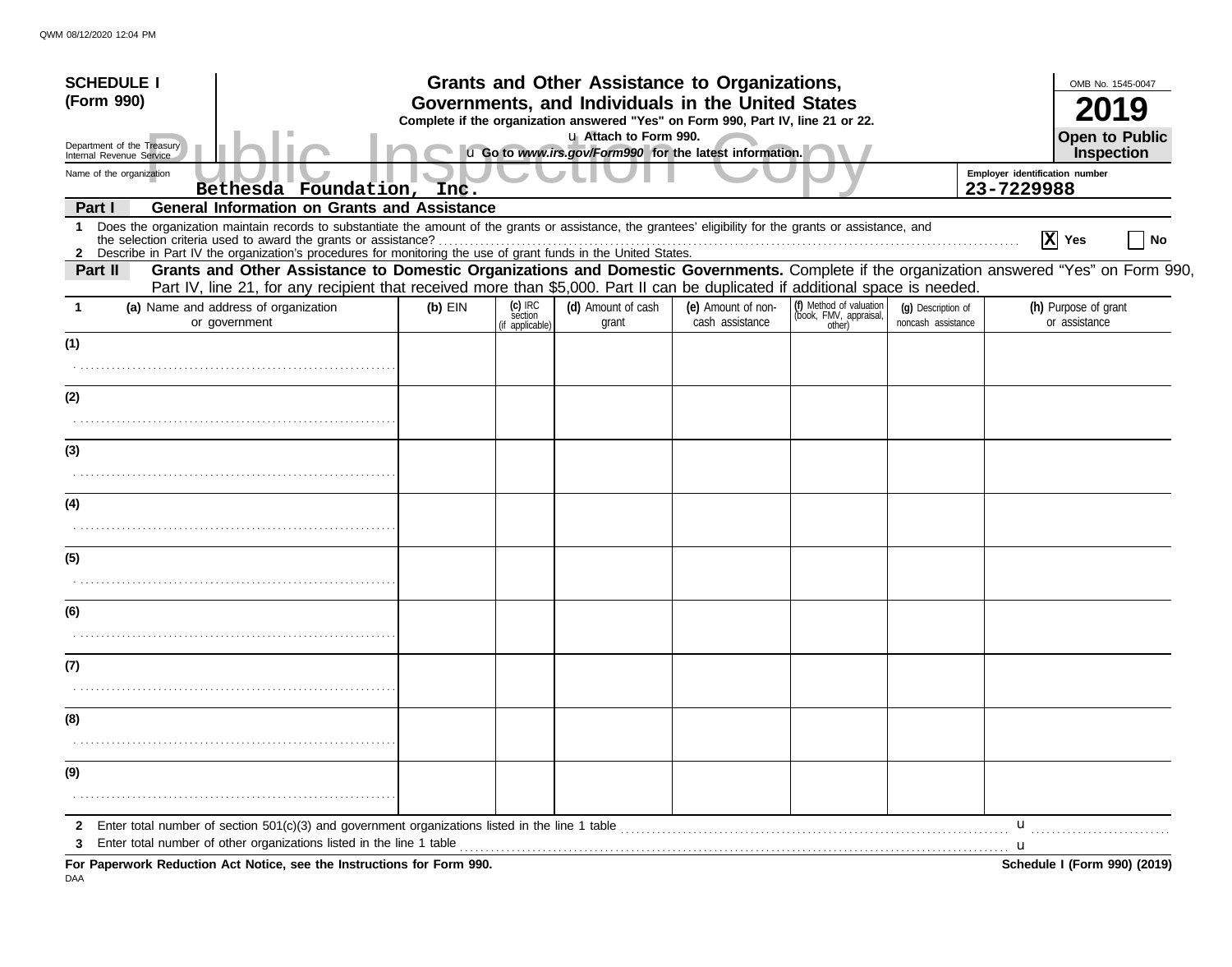# Schedule I (Form 990) (2019) Page **2 Bethesda Foundation, Inc. 23-7229988**

**Part III Grants and Other Assistance to Domestic Individuals.** Complete if the organization answered "Yes" on Form 990, Part IV, line 22. Part III can be duplicated if additional space is needed.

| Part in can be duplicated in additional space is needed.                                                                                                               |                             |                             |                                     |                        |                                                                                      |
|------------------------------------------------------------------------------------------------------------------------------------------------------------------------|-----------------------------|-----------------------------|-------------------------------------|------------------------|--------------------------------------------------------------------------------------|
| (a) Type of grant or assistance                                                                                                                                        | (b) Number of<br>recipients | (c) Amount of<br>cash grant | (d) Amount of<br>noncash assistance | FMV, appraisal, other) | $ e\rangle$ Method of valuation (book, $ f\rangle$ Description of noncash assistance |
|                                                                                                                                                                        |                             |                             |                                     |                        |                                                                                      |
| 1 Scholarships                                                                                                                                                         | 26                          | 31,850                      |                                     |                        |                                                                                      |
|                                                                                                                                                                        |                             |                             |                                     |                        |                                                                                      |
| $\overline{\mathbf{2}}$                                                                                                                                                |                             |                             |                                     |                        |                                                                                      |
| $\mathbf{3}$                                                                                                                                                           |                             |                             |                                     |                        |                                                                                      |
|                                                                                                                                                                        |                             |                             |                                     |                        |                                                                                      |
| $\overline{4}$                                                                                                                                                         |                             |                             |                                     |                        |                                                                                      |
| $5\phantom{.0}$                                                                                                                                                        |                             |                             |                                     |                        |                                                                                      |
|                                                                                                                                                                        |                             |                             |                                     |                        |                                                                                      |
| 6                                                                                                                                                                      |                             |                             |                                     |                        |                                                                                      |
|                                                                                                                                                                        |                             |                             |                                     |                        |                                                                                      |
| $\overline{7}$<br>Supplemental Information. Provide the information required in Part I, line 2; Part III, column (b); and any other additional information.<br>Part IV |                             |                             |                                     |                        |                                                                                      |
|                                                                                                                                                                        |                             |                             |                                     |                        |                                                                                      |
| Part I, Line 2 - Procedures for Monitoring the Use of Grant Funds                                                                                                      |                             |                             |                                     |                        |                                                                                      |
| Individuals apply for scholarships by completing a Financial Assistance                                                                                                |                             |                             |                                     |                        |                                                                                      |
| Application on the Organization's website. Financial information and the                                                                                               |                             |                             |                                     |                        |                                                                                      |
| reason for the request for assistance on the application are used to                                                                                                   |                             |                             |                                     |                        |                                                                                      |
| determine if a scholarship will be provided and if so, how much will be                                                                                                |                             |                             |                                     |                        |                                                                                      |
| given. QWM's staff are authorized to approve any scholarships of \$500 or                                                                                              |                             |                             |                                     |                        |                                                                                      |
| less for a one-week Intensive and \$750 or less for a two-week Intensive.                                                                                              |                             |                             |                                     |                        |                                                                                      |
| If an individual would like to apply for a larger scholarship, then their                                                                                              |                             |                             |                                     |                        |                                                                                      |
| Financial Assistance Application is given to the Executive Committee to                                                                                                |                             |                             |                                     |                        |                                                                                      |
| determine and approve the amount.                                                                                                                                      |                             |                             |                                     |                        |                                                                                      |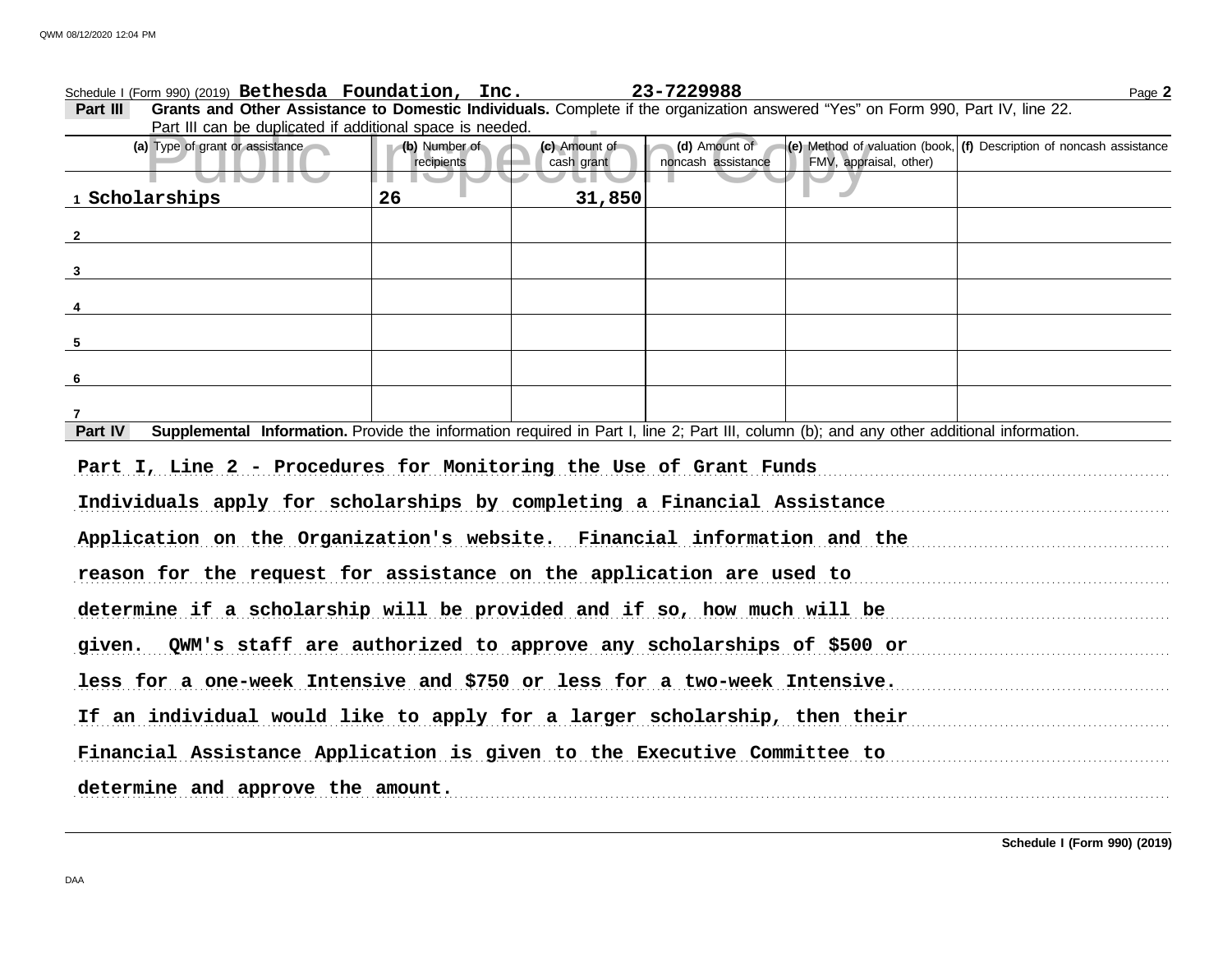| <b>SCHEDULE O</b><br>(Form 990 or 990-EZ)<br>Department of the Treasury<br>Internal Revenue Service<br>Name of the organization | Supplemental Information to Form 990 or 990-EZ<br>Complete to provide information for responses to specific questions on<br>Form 990 or 990-EZ or to provide any additional information.<br>La Attach to Form 990 or 990-EZ.<br>u Go to www.irs.gov/Form990 for the latest information.<br>Bethesda Foundation,<br>23-7229988<br>Inc.      | OMB No. 1545-0047<br>2019<br><b>Open to Public</b><br>Inspection<br>Employer identification number |
|---------------------------------------------------------------------------------------------------------------------------------|--------------------------------------------------------------------------------------------------------------------------------------------------------------------------------------------------------------------------------------------------------------------------------------------------------------------------------------------|----------------------------------------------------------------------------------------------------|
| Form 990, Part I, Line 6<br>with other needs;<br>--Assisting with events;<br>volunteer basis.                                   | Volunteers assist with various activities:<br>--Administrative assistance with mailings;<br>--Facilities repairs and maintenance;<br>--Couples host at Retreat Center by preparing clients' meals and assisting<br>--Organizing and collecting items for auction;<br>--Board members and Finance and Investment Committee members serve on |                                                                                                    |
| Directors excluding staff.                                                                                                      | Form 990, Part VI, Line 11b - Organization's Process to Review Form 990<br>Prior to filing the Form 990, the form is reviewed by the Board of                                                                                                                                                                                              |                                                                                                    |
|                                                                                                                                 | Form 990, Part VI, Line 12c - Enforcement of Conflicts Policy<br>Every new board member must disclose for review any information that could<br>be considered a conflict of interest.                                                                                                                                                       |                                                                                                    |
|                                                                                                                                 | Form 990, Part VI, Line 15a - Compensation Process for Top Official<br>The Executive Committee reviews the President/CEO's performance and<br>comparable compensation data.                                                                                                                                                                |                                                                                                    |
|                                                                                                                                 | Form 990, Part VI, Line 19 - Governing Documents Disclosure Explanation<br>We consider requests for governing documents on a case-by-case basis.                                                                                                                                                                                           |                                                                                                    |